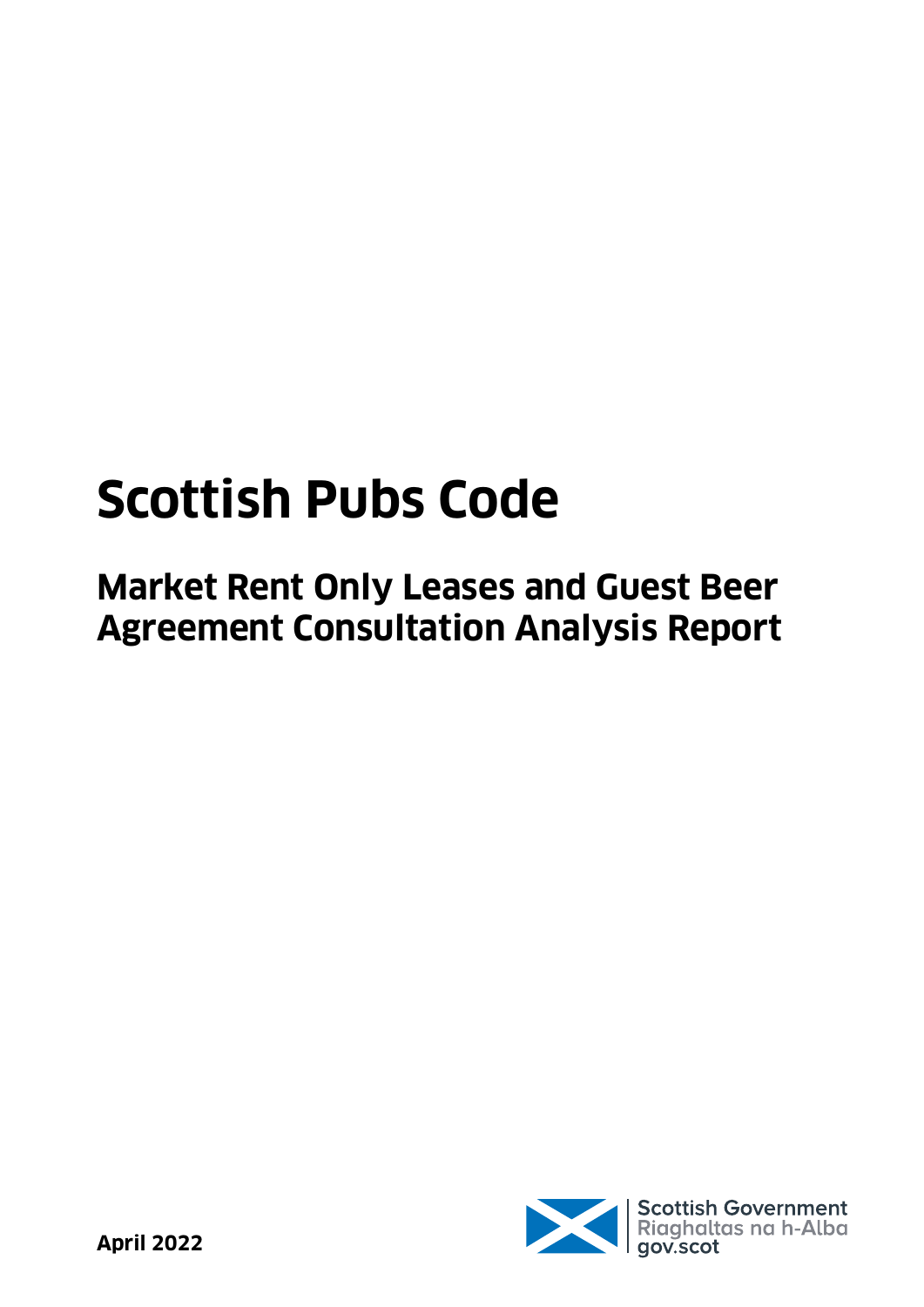<span id="page-1-0"></span>Scottish Pubs Code

Market Rent Only Leases and Guest Beer Agreement Consultation Analysis Report

Report authors:

Stefan Durkacz, Progressive Partnership

Disclaimer

The views summarised in this report are those of the organisations and individuals who chose to submit them. The recommendations expressed in this report are those of the contractors appointed. The report does not represent the views or intentions of the Scottish Government.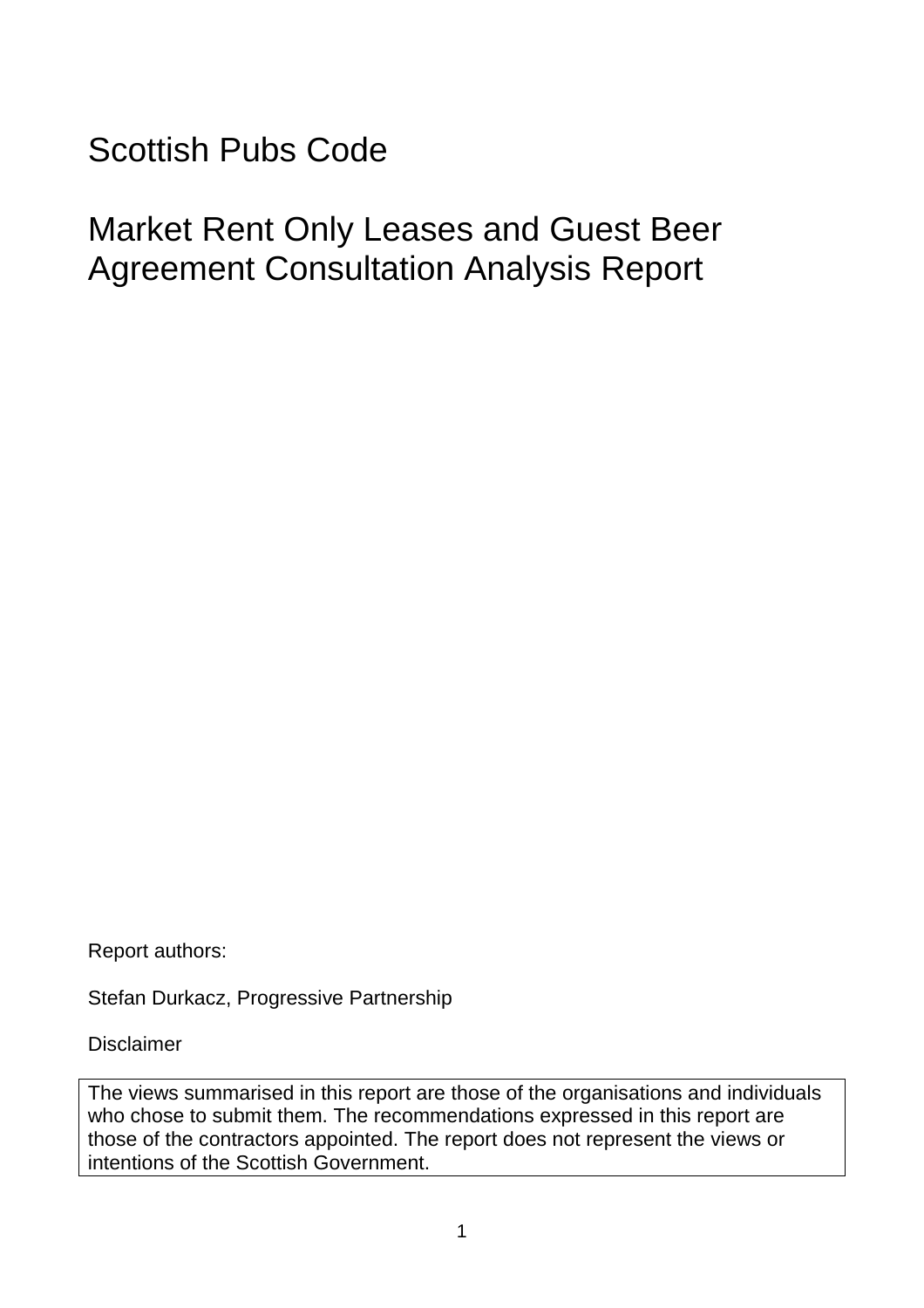# **Contents**

| Offering MRO leases as new or substantially altered leases  12 |  |
|----------------------------------------------------------------|--|
|                                                                |  |
|                                                                |  |
|                                                                |  |
|                                                                |  |
|                                                                |  |
|                                                                |  |
|                                                                |  |
|                                                                |  |
|                                                                |  |
|                                                                |  |
|                                                                |  |
|                                                                |  |
|                                                                |  |
|                                                                |  |
|                                                                |  |
|                                                                |  |
|                                                                |  |
|                                                                |  |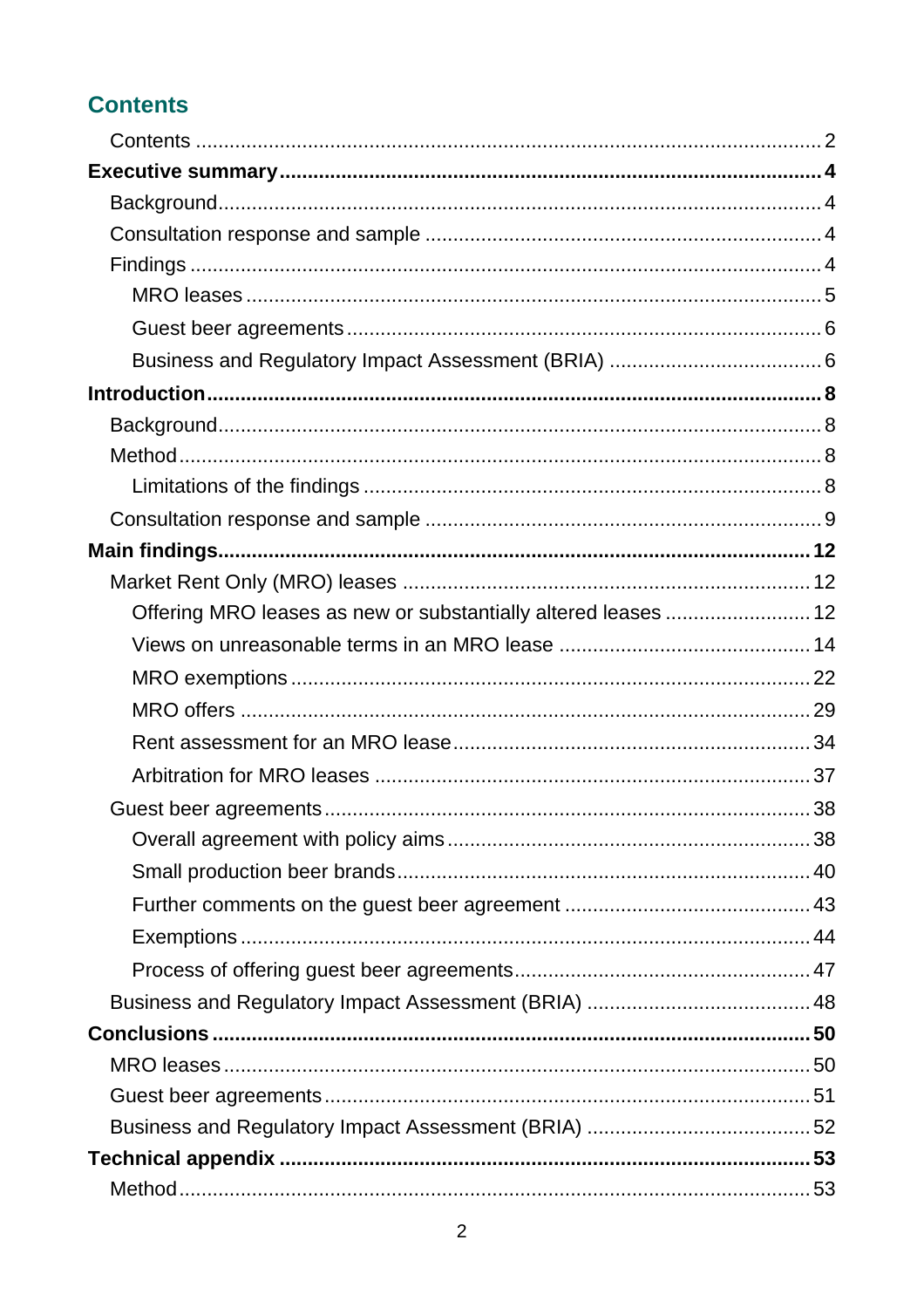|--|--|--|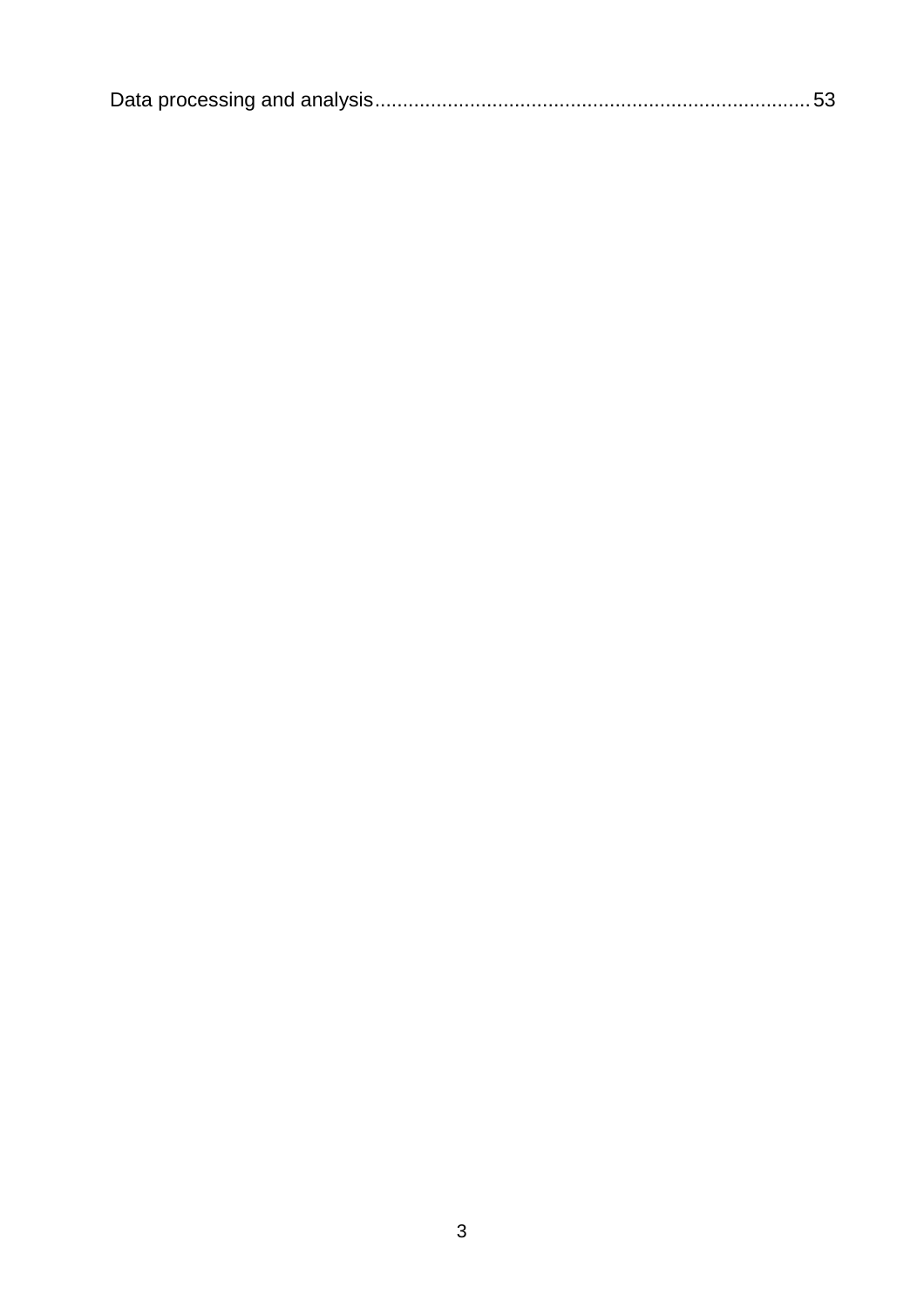# <span id="page-4-0"></span>**Executive summary**

### <span id="page-4-1"></span>**Background**

The Tied Pubs (Scotland) Act 2021 requires the Scottish Government to create a Scottish Pubs Code for tied pubs. The Scottish Pubs Code will govern the relationship between tied pub tenants and their pub owning companies. The Scottish Government is currently consulting to develop a Scottish Pubs Code for tied pubs. A written consultation is being issued in two parts, to provide the sector with early certainty on key aspects of the code. The first written consultation covers the Market Rent Only (MRO) lease and guest beer agreement aspects. The purpose of this report is to present the findings from the first written consultation.

The consultation was hosted online on Citizen Space and was live from 8 November 2021 to 17 January 2022.

### <span id="page-4-2"></span>**Consultation response and sample**

Thirty-four responses were received in total, including 20 from organisations and 14 from individuals. Respondent types included:

- 7 tied pub tenants with one tenancy
- 4 tied pub tenants with multiple tenancies
- 6 pub-owning businesses
- 1 brewery
- 8 representative organisations
- 1 other organisation
- 2 consumers
- 4 other

### <span id="page-4-3"></span>**Findings**

The key theme running throughout the findings is the difference in views between pub-owning businesses and tied pub tenants. The latter broadly welcomed the proposals around MRO leases and guest beer agreements, seeing them as addressing real problems in the sector and rebalancing the relationship between them and their landlords.

Pub-owning businesses were however sceptical overall and had a number of concerns. Regarding MRO leases, they worried about unintended consequences that could negatively impact the industry and potentially offer tied pub tenants advantages that they might not achieve if seeking a free-of-tie lease on the open market.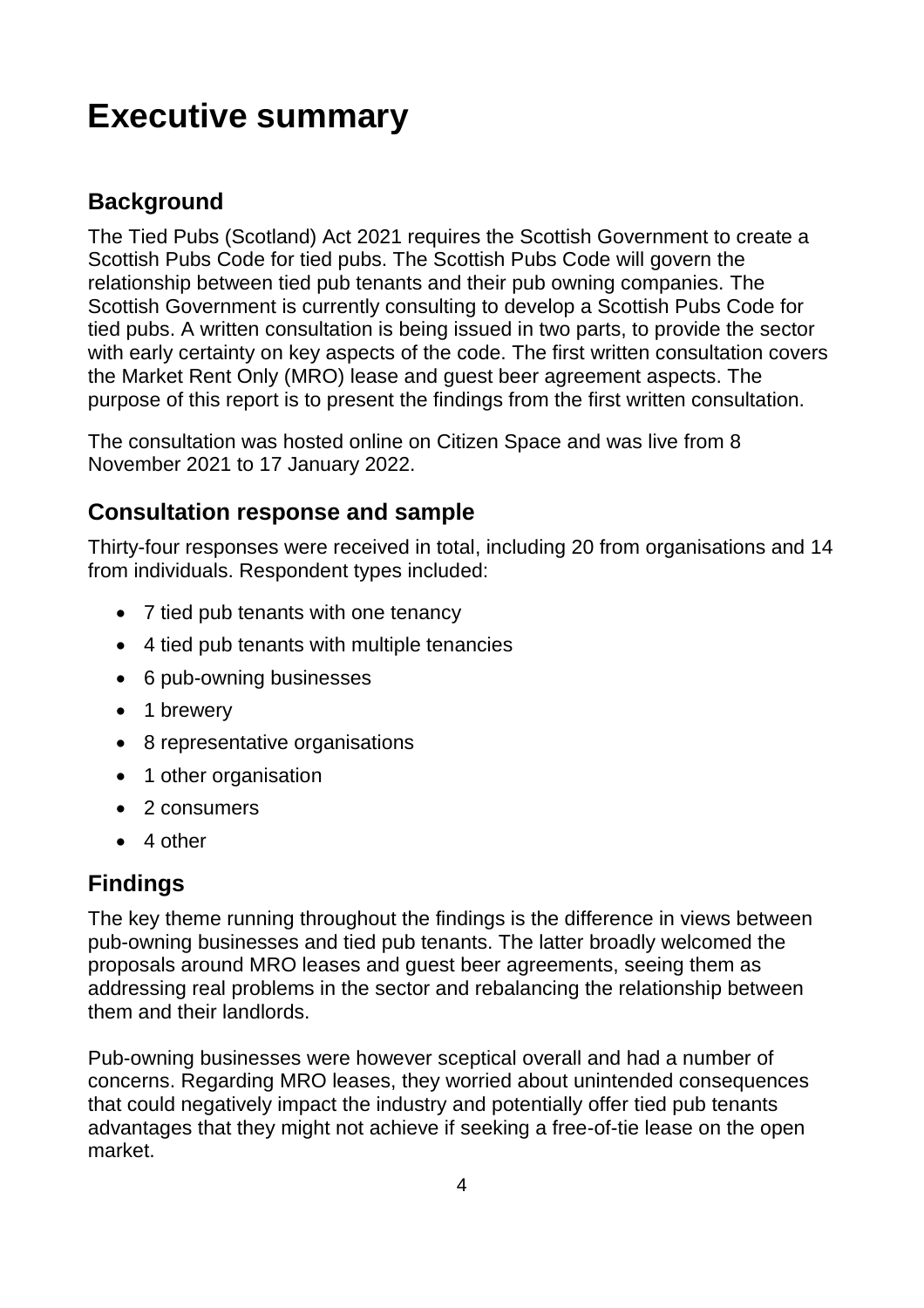#### <span id="page-5-0"></span>**MRO leases**

- Most respondents overall felt that MRO leases should be offered as new or substantially altered leases only when both parties agree. Tied pub tenants were especially supportive, whereas pub-owning businesses were more sceptical. They generally believed the change in the nature of the agreement between a tied lease and MRO lease was significant enough to warrant a new or substantially altered lease. They also worried that a deed of variation could result in the tied pub tenant being presented with opportunities not available on the open market.
- Support was generally strong for the proposed unreasonable terms in an MRO lease. Pub-owning businesses however tended to object to: deposit requirements more onerous than in the existing lease, requirements to pay rent in advance more onerous than in the existing lease, a term triggering dilapidations requirements in the existing lease or imposing dilapidations requirements more onerous than in the existing lease, and tenant repairing liabilities more onerous than in the existing lease except where the MRO lease offered is for a period of 5 years or more, or with the consent of the tied pub tenant.
- Regarding exemptions, tied pub tenants overall opposed the idea that 'an MRO lease need not be offered for 5 years when agreement has been reached for a pub-owning business to invest £35,000 or 1.5 times annual rent, whichever is higher', whereas pub-owning businesses supported it. Tenants worried it could create a loophole allowing landlords to continually roll over the exemption by investing £35,000 every five years. They also considered £35,000 a small investment, and wanted more clarity on what qualified as investment (e.g. they felt maintenance and compliance work should not qualify). Pub-owning businesses however felt that five years was a reasonable time-frame to realise a return on investment. The proposal for a seven year exemption however was unpopular with both tied pub tenants and pub-owning businesses. They felt the proposal was arbitrary and the rationale unclear. Regarding other proposed exemptions, there was strong support regarding short-term tenancies with more mixed views on other proposals.
- There was strong support for including the new rent, how terms of existing lease need to change and the legal steps required in the MRO offer.
- Tied pub tenants mostly agreed with a proposed requirement to offer the MRO lease within four weeks of request whilst pub-owning businesses disagreed. Some businesses were concerned about dealing with a flurry of MRO lease requests when the Code comes into force.
- There was strong support for setting out a time period for negotiation in the Code. Generally, tied pub tenants said the proposed time period (8 weeks, extendable up to 4 weeks by mutual agreement) was too long or about right, whereas pub-owning businesses were more likely to feel it was too short.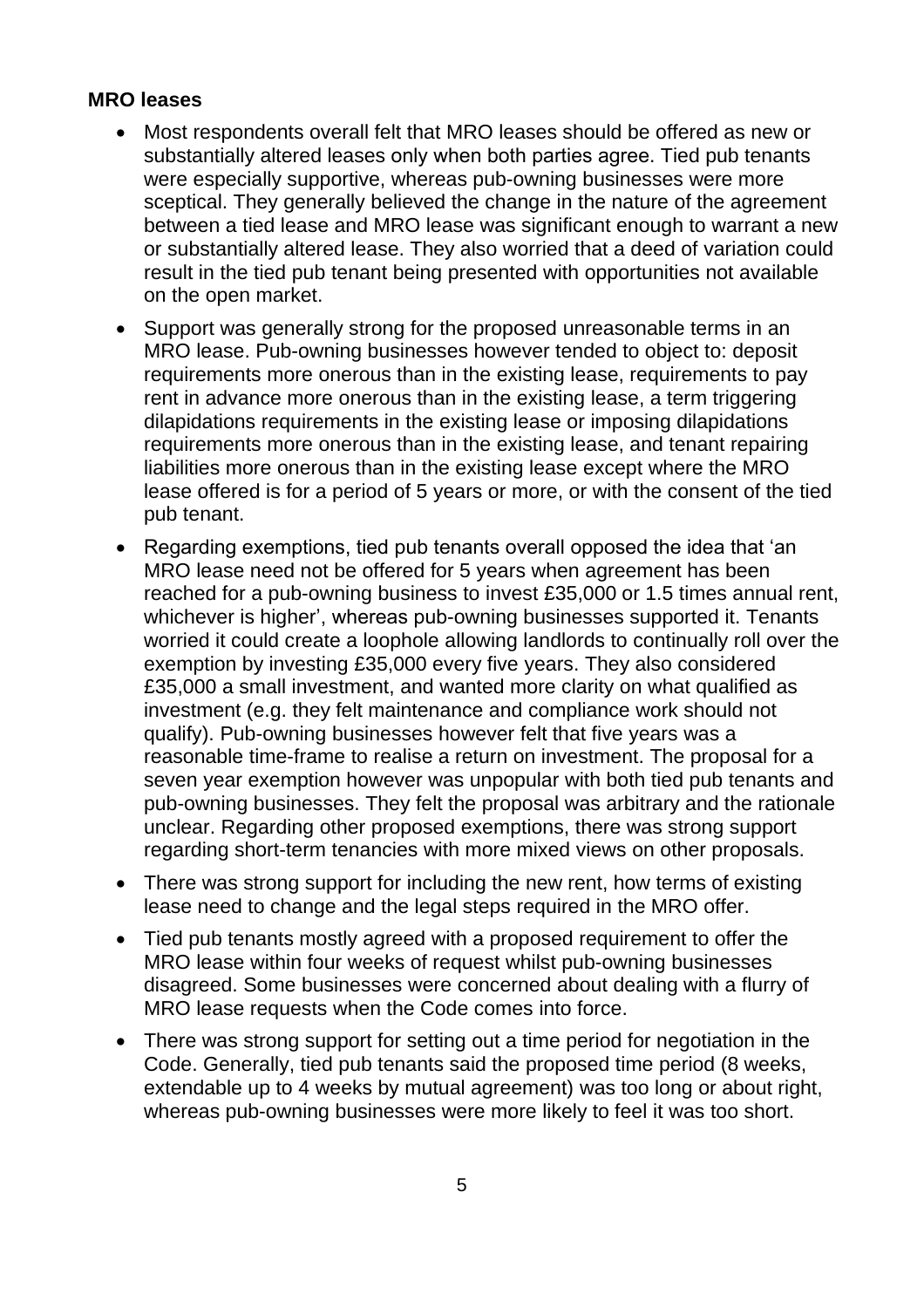• Regarding rent assessments, there was general agreement that the assessor should be a RICS member or fellow, and also with the proposed arrangements for rent assessment for an MRO lease. Some however questioned the consistency of RICS valuations and wanted to ensure RICS assessors were familiar with the industry and local markets e.g. in rural areas.

#### <span id="page-6-0"></span>**Guest beer agreements**

- Tied pub tenants all agreed with the policy aims, but pub-owning businesses nearly all disagreed. Supporters felt this would improve consumer choice and improve routes to market for smaller brewers, but landlords questioned whether these were issues that needed addressing and felt they already offered good choice to tied pub tenants and good routes to market.
- The Scottish Government proposed that guest beer agreements should be for beers with small production capacity which will support small brewers and improve consumer choice. There was concern that the focus on production levels as the key qualifying characteristic for guest beers would not achieve the policy objectives. Some felt the focus should be on the nature of the brewer (e.g. its size and/or locality) rather than the production level, otherwise big brewers could misuse the system by deliberately capping production levels on certain beers. Three respondents specifically suggested that the definition used in small brewer's relief should be the qualifying characteristic.
- The 60,000 hectolitre production level proposed for brands of beer to be eligible for guest beer, was also seen as arbitrary, possibly too high in comparison to Scottish craft beer production levels, and potentially difficult for publicans to monitor in order to keep track of which beers qualify and which do not. The production level is taken from the UK Government's Small Brewers' Relief (a tax relief) which is currently available to any brewer that produces less than 60,000 hectolitres of beer a year. Whilst not an exact comparison, it gives an indication of what might be a small production value.
- Looking at proposed exemptions, there was again variation between pubowning businesses, who tended to agree with them, and tied pub tenants who tended to disagree. However, some pub-owning businesses believed that in practice the exemptions would not apply. In their view most tied pub tenants would ask for a guest beer agreement, and leases would therefore soon all include the provision as standard.
- Both pub-owning businesses and tied pub tenants had an interest in ensuring the process of applying for a guest beer agreement was as quick and simple as possible.

#### <span id="page-6-1"></span>**Business and Regulatory Impact Assessment (BRIA)**

Pub-owning businesses expressed concerns about the partial BRIA. They felt it was too optimistic and envisaged a number of unintended consequences following the introduction of the Code which they felt the BRIA did not cover adequately.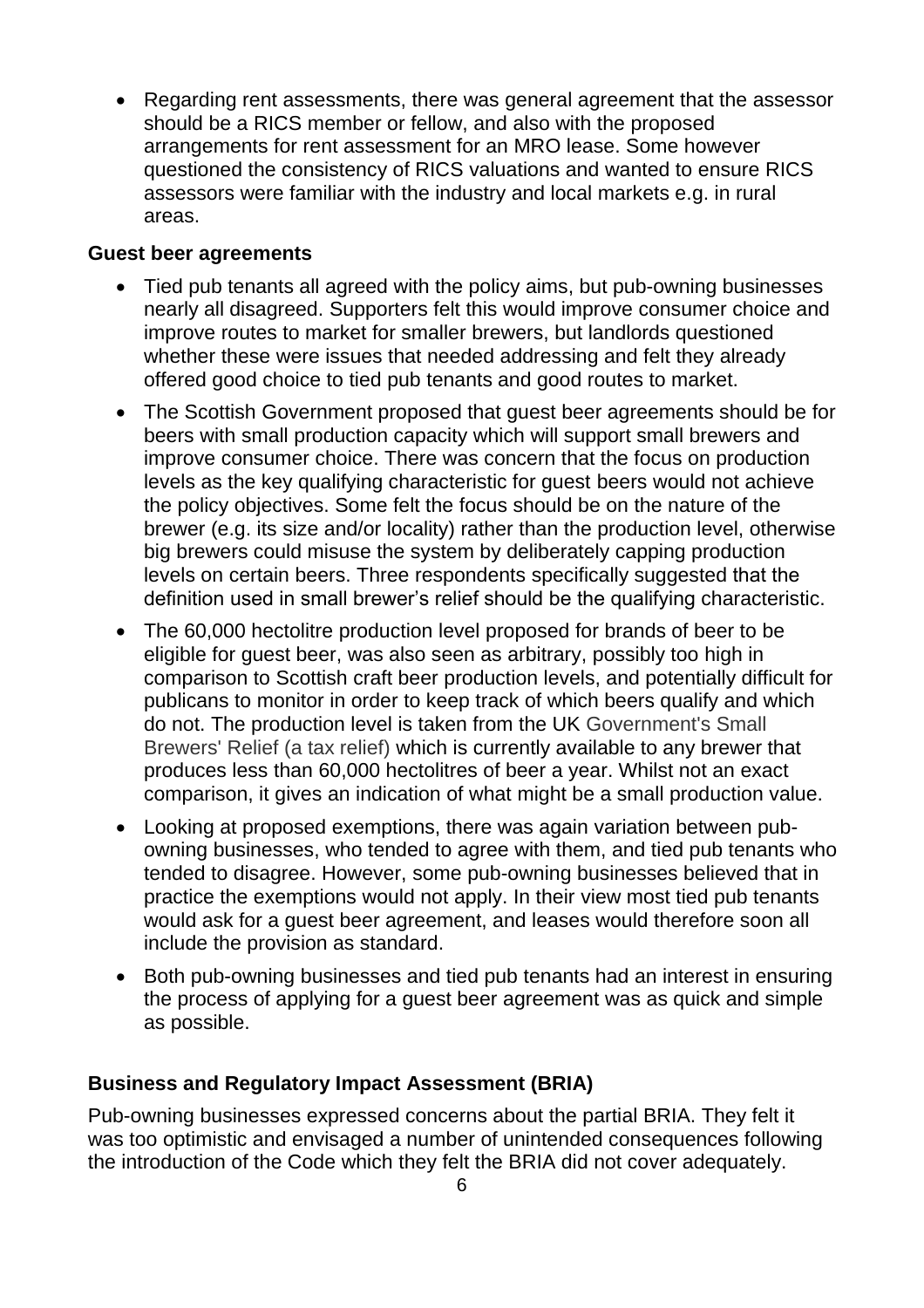Some concerns were around the impact of the Covid-19 pandemic on the industry and a consequent need, in their view, to revisit the financial memoranda and impact assessments the Bill was based on.

A research paper by Europe Economics<sup>1</sup> submitted to the consultation claimed to identify two main omissions in the BRIA:

- No clear identification of the impacts and the range of unintended effects the different options are likely to trigger.
- The BRIA assumes no reaction from stakeholders in response to the envisaged regulatory change or impacts in the medium to long run.

 $\overline{\phantom{a}}$  $1$  The full research paper by Europe Economics can be accessed on this webpage as an associated document in PDF format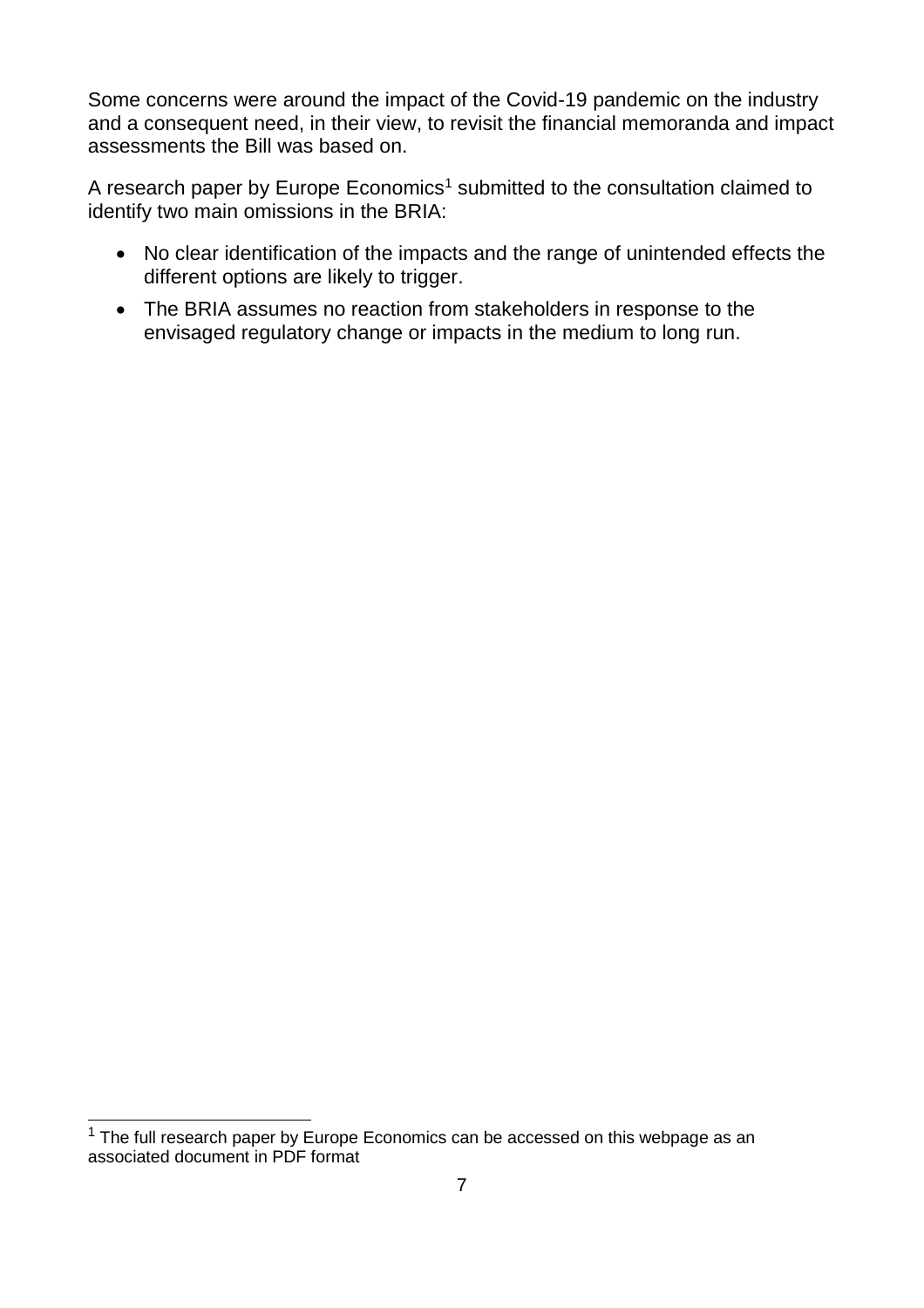# <span id="page-8-0"></span>**Introduction**

# <span id="page-8-1"></span>**Background**

The Tied Pubs (Scotland) Act 2021 requires the Scottish Government to create a Scottish Pubs Code for tied pubs. The Scottish Pubs Code will govern the relationship between tied pub tenants and their pub owning companies. The Scottish Pubs Code will cover arrangements such as the process for tenants to request a Market Rent Only (MRO) lease (removing all service or product ties), circumstances where a MRO lease cannot be offered, guest beer agreements (where a tenant can select and stock one beer of its choosing), financial penalties for non-compliance with the code, and information requirements on pub-owning businesses. The Act also establishes a Scottish Pubs Code Adjudicator to apply and enforce the code, including arbitrating in disputes about non-compliance between tenant and the pub-owning business. The Scottish Pubs Code could include aspects from both the voluntary code, and the English and Welsh code.

The Scottish Government is currently consulting to develop a Scottish Pubs Code for tied pubs. A written consultation is being issued in two parts, to provide the sector with early certainty on key aspects of the code. The first written consultation covers the Market Rent Only lease and guest beer agreement aspects. A second consultation is expected to run from 17 March to 12 May 2022. It will be intended to cover other aspects of the Scottish Pubs Code, and may include financial penalties for non-compliance with the code, other topics for inclusion in the code (such as rent assessments), terms excluded from arbitration, information requirements and other requirements on pub-owning businesses.

The purpose of this report is to present the findings from the first written consultation.

### <span id="page-8-2"></span>**Method**

The consultation questionnaire was developed by the Scottish Government and hosted online on Citizen Space (See Appendix A). The consultation was live from 8 November 2021 to 17 January 2022. Responses received via Citizen Space were automatically collated into a database. A number of responses were received via email. These were manually entered into Citizen Space where possible. Responses were then downloaded by Progressive into an Excel database. This raw data file was used for analysis and creating data tables. Thirty-four responses were received.

#### <span id="page-8-3"></span>**Limitations of the findings**

The online survey did not prompt respondents to answer each question before moving on to the next one. Whilst this allows the respondent to complete the survey as they wished, it also means that there are a proportion of 'not answered' responses for each question. The sample sizes for each question state how many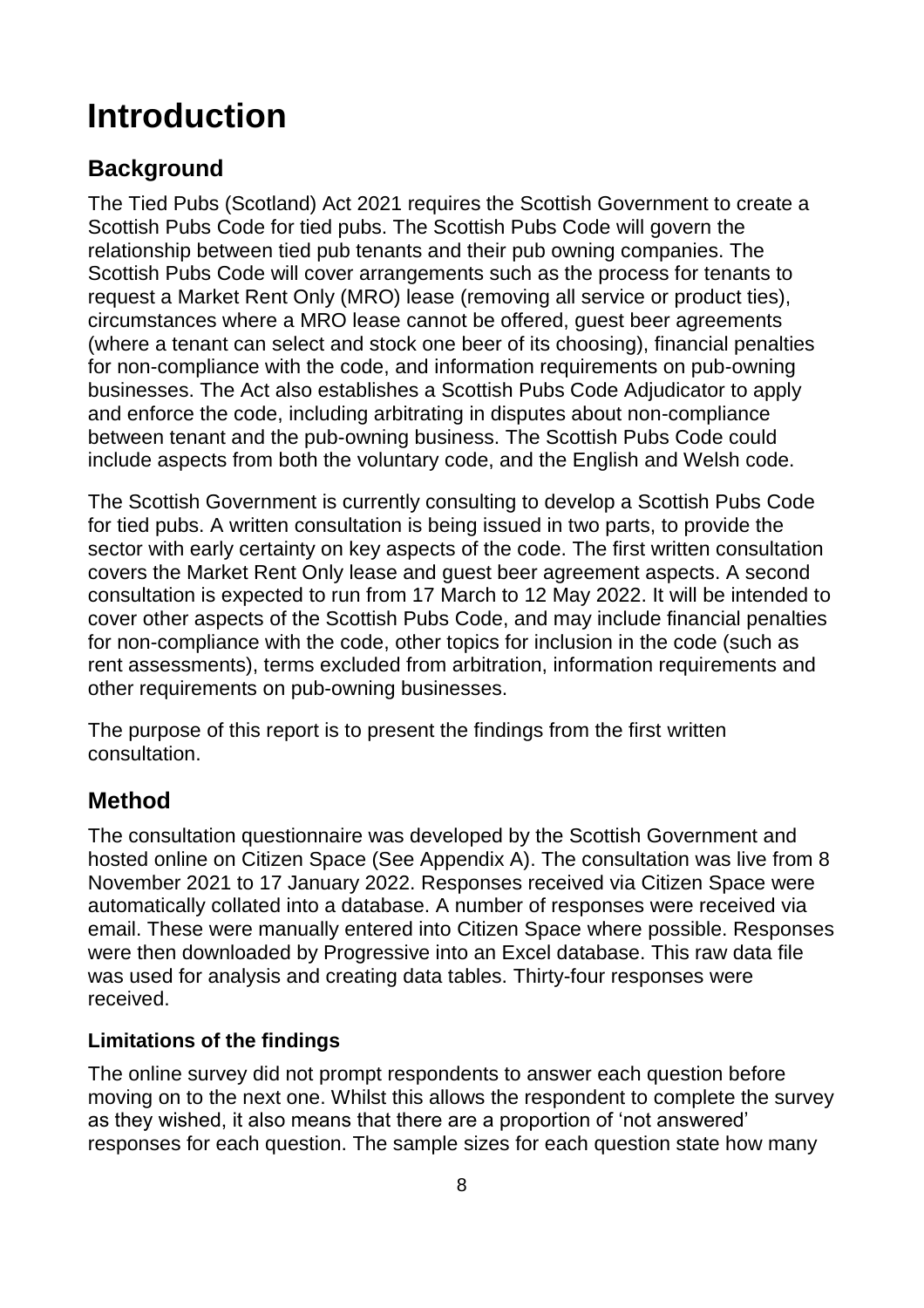respondents answered it. However, this is also an advantage as it enables respondents to respond on areas of interest and expertise, without being forced to respond on issues they have no interest/views on.

It should be borne in mind that this was a consultation, not a representative survey. Therefore the findings reflect the views of respondents, but cannot be extrapolated to those of any particular group e.g. tied pub tenants or pub owning businesses. Three identical campaign responses were submitted.

Please note also that due to the very small sample size, figures are presented as absolute numbers rather than percentages.

#### <span id="page-9-0"></span>**Consultation response and sample**

Thirty-four responses were received in total. The table below shows the breakdown between responses from individuals and from organisations.

#### **Table 1: Consultation responses**

|               | N  |
|---------------|----|
| Individuals   | 14 |
| Organisations | 20 |
| <b>Total</b>  | 34 |

The breakdown of respondent types is detailed in the table below.

#### **Table 2: Respondent type**

| Tied pub tenant – one tenancy           | 7 |
|-----------------------------------------|---|
| Tied pub tenant – multiple<br>tenancies |   |
| Pub-owning business                     |   |
| <b>Brewery</b>                          | 1 |
| Representative organisation             | 8 |
| Other organization                      | 1 |
| Consumer                                | 2 |
| Other                                   |   |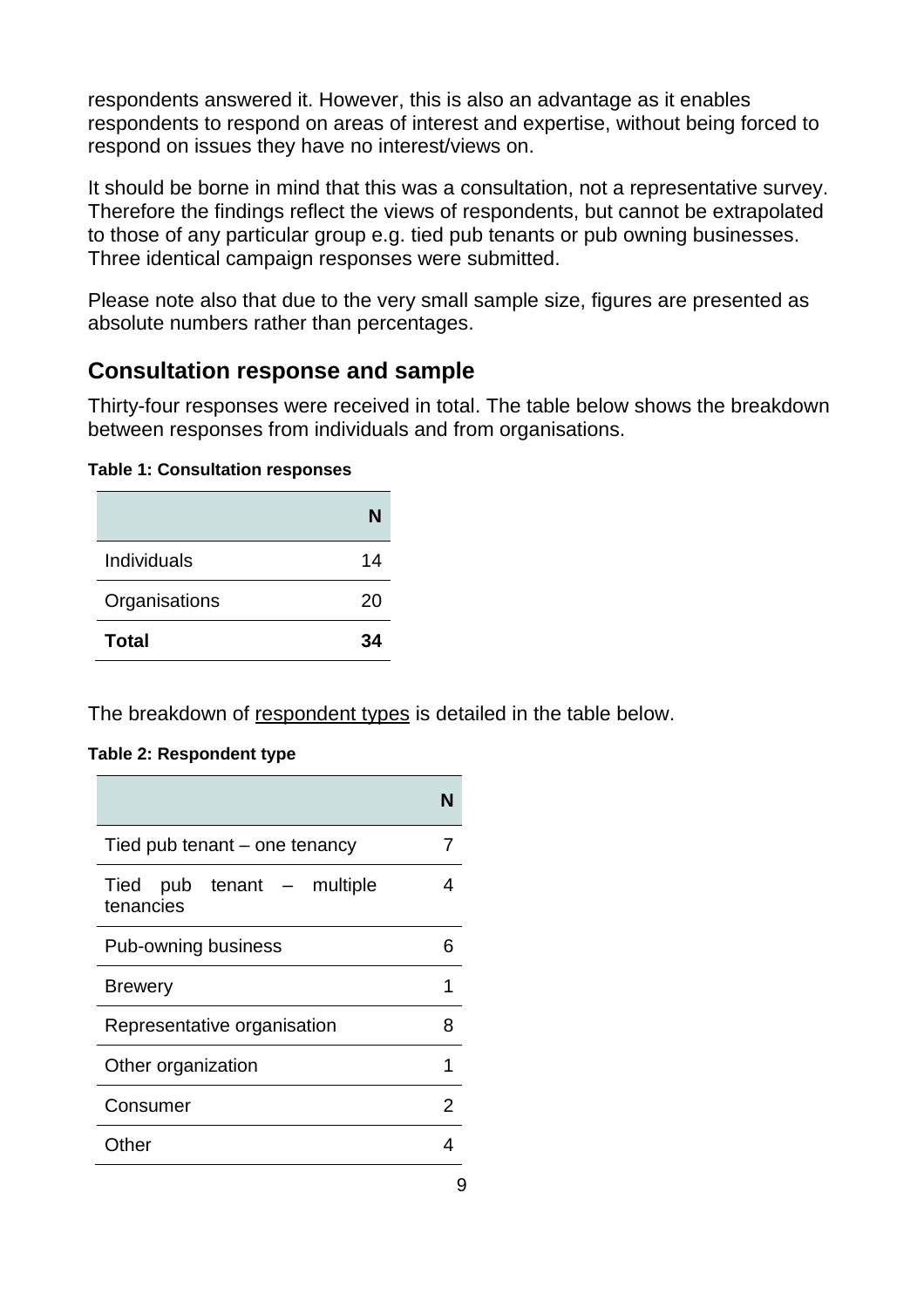| Not answered |    |
|--------------|----|
| <b>Total</b> | 34 |

Tied pub tenants and pub-owning businesses were asked about their membership of trade associations and whether the pub-owning business is signed up to the voluntary code of practice.

Most respondents in these categories, especially pub-owning businesses, reported being a member of a trade organisation.

#### **Table 3: Membership of trade organisation**

|                                         | <b>Tied pub tenants</b><br>(N) | <b>Pub-owning</b><br>businesses (N) |
|-----------------------------------------|--------------------------------|-------------------------------------|
| Yes – member of a trade<br>organisation | 6                              | 6                                   |
| $No$ – not a member                     | 4                              |                                     |
| Not answered                            |                                |                                     |
| <b>Total</b>                            |                                | 6                                   |

All the pub-owning businesses who responded reported being signed up to the voluntary code of practice. Most of the tied pub tenants also reported that their pubowning business was signed up.

#### **Table 4: Pub-owning business signed up to the voluntary code of practice**

|              | <b>Tied pub tenants</b><br>(N) | <b>Pub-owning</b><br>businesses (N) |
|--------------|--------------------------------|-------------------------------------|
| Yes          | 7                              | 5                                   |
| <b>No</b>    |                                | $\overline{\phantom{0}}$            |
| Don't know   | 2                              |                                     |
| Not answered |                                |                                     |
| <b>Total</b> | 11                             | 6                                   |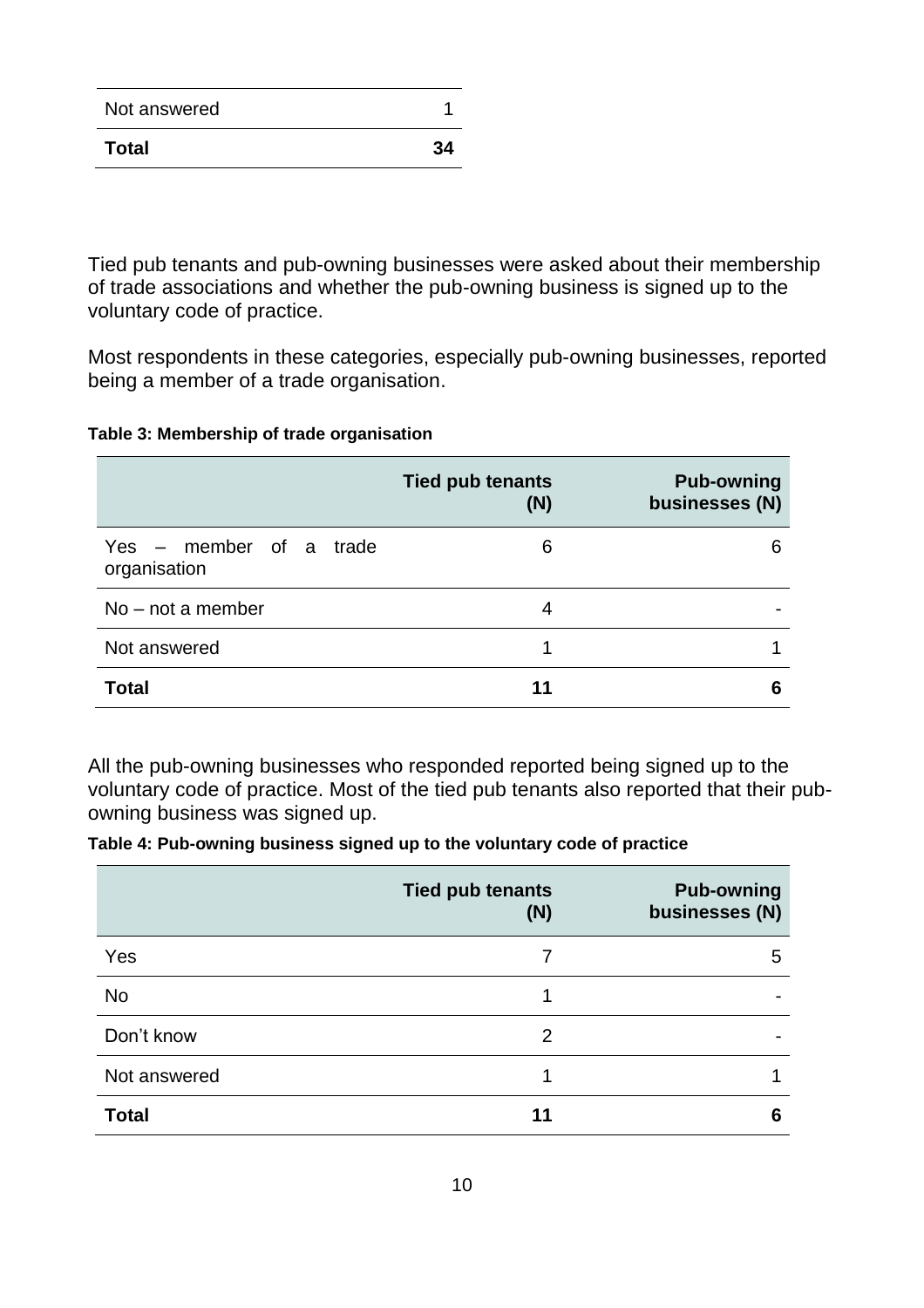Pub-owning businesses who responded were asked about the location of their tied pubs. Most reported having pubs located in cities/towns and rural settings. Please note that some pub-owning businesses indicated they had tied pubs in more than one type of location, therefore the responses in Table 5 below do not sum to the total number of pub-owning business respondents (six).

#### **Table 5: Location of tied pubs**

|                       | <b>Pub-owning</b><br>businesses (N) |
|-----------------------|-------------------------------------|
| <b>Islands</b>        |                                     |
| Cities/towns          | 3                                   |
| <b>Rural settings</b> |                                     |
| Not answered          |                                     |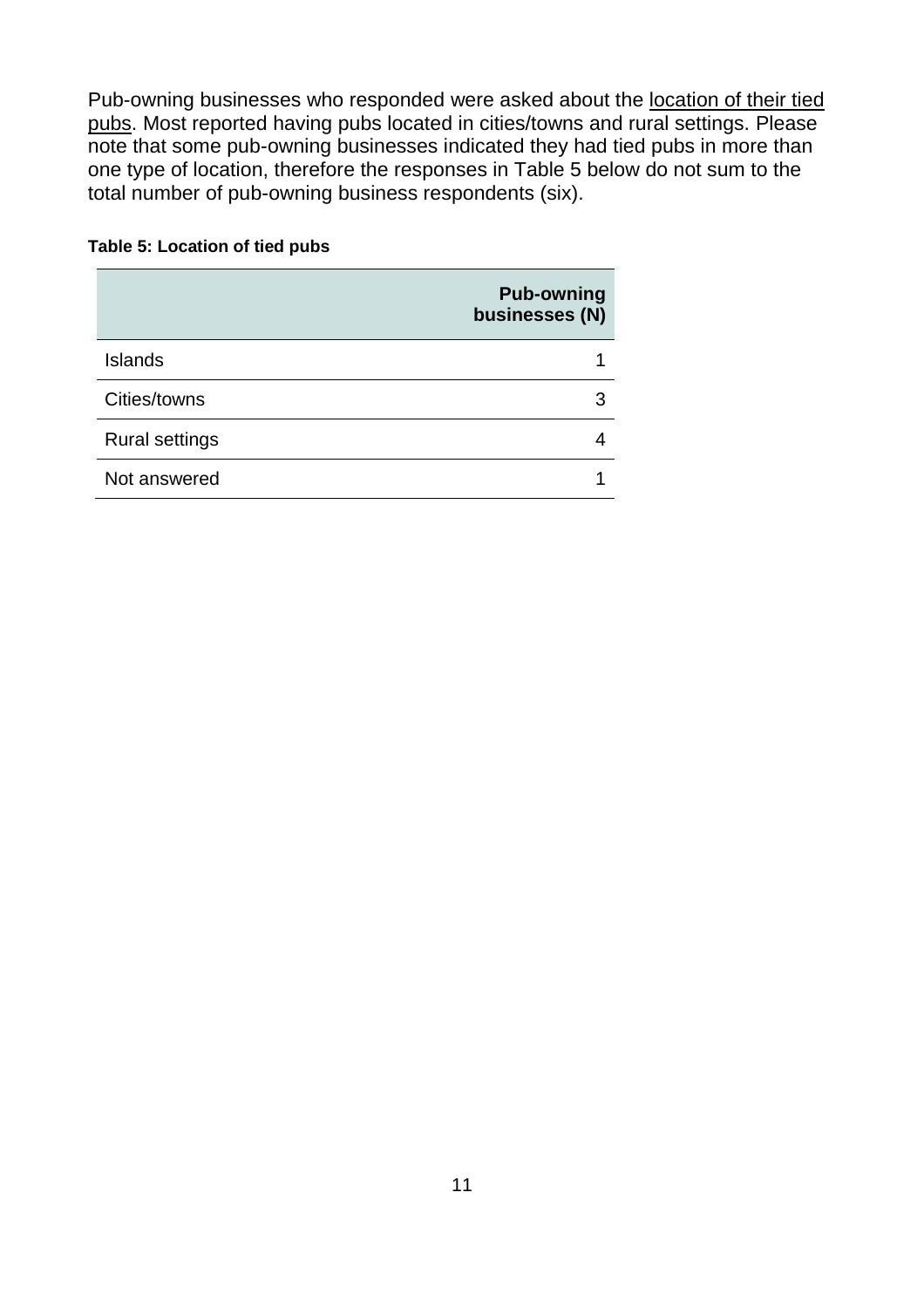# <span id="page-12-0"></span>**Main findings**

The findings are covered in two sections: Market Rent Only leases, and guest beer arrangements.

# <span id="page-12-1"></span>**Market Rent Only (MRO) leases**

#### <span id="page-12-2"></span>**Offering MRO leases as new or substantially altered leases**

Most respondents who provided an answer felt that MRO leases should be offered as new or substantially altered leases (instead of variations of the existing lease) only when both parties agree. Individuals (9 yes vs. 4 no) were more likely than organisations (8 yes vs. 9 no) to agree. Looking at respondent types, pub owning businesses tended to disagree (2 agree vs. 4 disagree) whereas tied pub tenants were more likely to agree (7) than disagree (4). Representative organisations were also more likely to agree (5 vs. 2 disagree).

|              | <b>All (N)</b> | Individuals (N) | <b>Organisations (N)</b> |
|--------------|----------------|-----------------|--------------------------|
| Yes          | 17             | 9               | 8                        |
| <b>No</b>    | 13             | 4               | 9                        |
| Don't know   |                | $\blacksquare$  |                          |
| Not answered | 3              |                 | 2                        |
| <b>Total</b> | 34             | 14              | 20                       |

**Table 6: Should MRO leases be offered as new or substantially altered leases (instead of variations of the existing lease) only when both parties agree? (Q1)**

Respondents were asked a follow-up open-ended question to comment further on their answer (Q1a). The key concern that emerged was around potential opportunities for the pub-owning business to use the system to their advantage against tenants, making it harder for them to achieve an MRO lease. Overall, respondents tended to feel that a simple variation of the lease would be sufficient in the vast majority of cases.

"The MRO lease should be a simple Deed of variation whereby all terms remain the same with the exception of the tie." (Representative organisation)

For those who agreed MRO leases should be offered as new or substantially altered leases only when both parties agree, the main focus was on the importance of keeping the process as simple as possible. For tied-pub tenants and representative organisations who agreed, they generally felt that a deed of variation was the simplest approach unless otherwise agreed. Some respondents voiced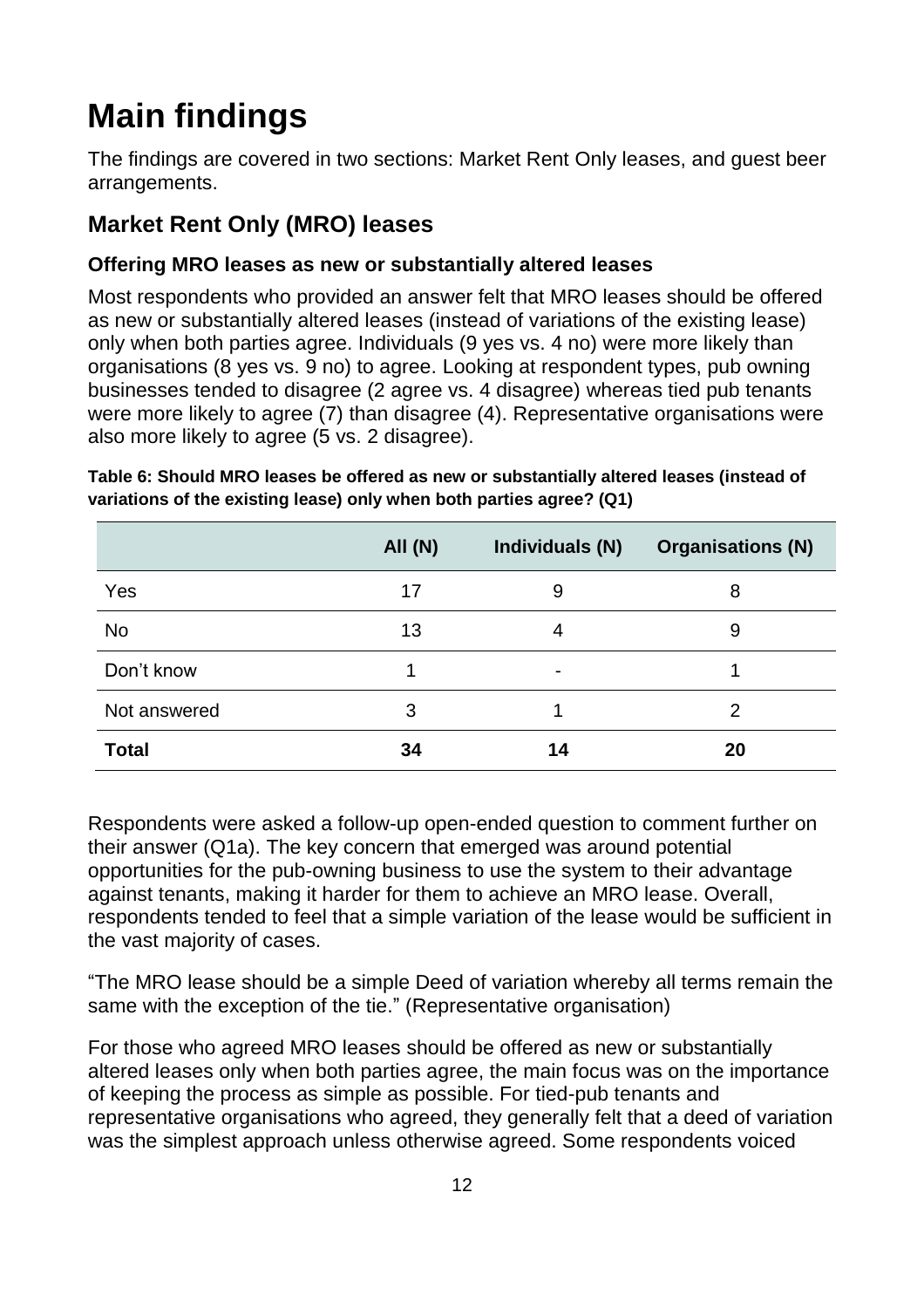concern that the potential extra bureaucracy and expense of negotiating a new lease could potentially be used to apply pressure to the tied pub tenant and was therefore best avoided if possible.

"From what we can see it should be relatively easy to amend an existing lease and a new lease should only be required if both parties agree. Some of the pub owning companies tend to want to make things more difficult adminstratively for the tenants in order to get their way and may want to create additional hoops for the tenants to jump through to discourage them from going for a MRO. I would suspect that a new lease may well cost more in legal fees etc which will also disadvantage the tenant." (Tied pub tenant/Brewery)

One respondent felt this was what had happened in England.

"If left to the pub operating businesses they will go for a new lease agreement every time rather than the simple deed of variation and this is one of the main issues with the process in England, the simple deed of variation should be the means of achieving this in most instances." (Representative organisation)

Some pub-owning businesses however felt that MRO leases should always be offered by way of a new or substantially altered lease. They reasoned that the move to an MRO lease marks such a fundamental change in relationship between the business and the tenant, and also a fundamental change in the commercial model from a tied lease. They felt therefore that the new model and relationship was best achieved through a new lease, allowing the pub-owning business a full say. Special Commercial or Financial Advantages (SCORFA) <sup>2</sup> benefits were mentioned as a key aspect of the differences between a tied and MRO lease.

"An MRO agreement is based on a fundamentally different commercial model from a tied lease, with different obligations and responsibilities for each party concerned (i.e. tenant and landlord), and with the parties having different needs and motivations. As such we believe that it is best documented through a new agreement. The differences between a tied lease and an MRO lease are significant (i.e. the former includes a wide range of SCORFA benefits) so we think that it is simpler and clearer to document it via a new lease." (Pub-owning business)

"The move to an MRO agreement is a fundamental change in the nature of the relationship between landlord and tied tenant and the agreement should reflect that change. A landlord must be entitled to have a say in the type of agreement it is forced to let its property on which will dictate how it wishes to run its business and the cost implications of so doing.The current proposal will create an unfair advantage between new MRO leases and existing commercial tenants that do not

 $\overline{\phantom{a}}$ 

 $2$  The SCORFA principle says that there have to be compensating benefits to lessees or free trade customers who accept ties or exclusive trading arrangements.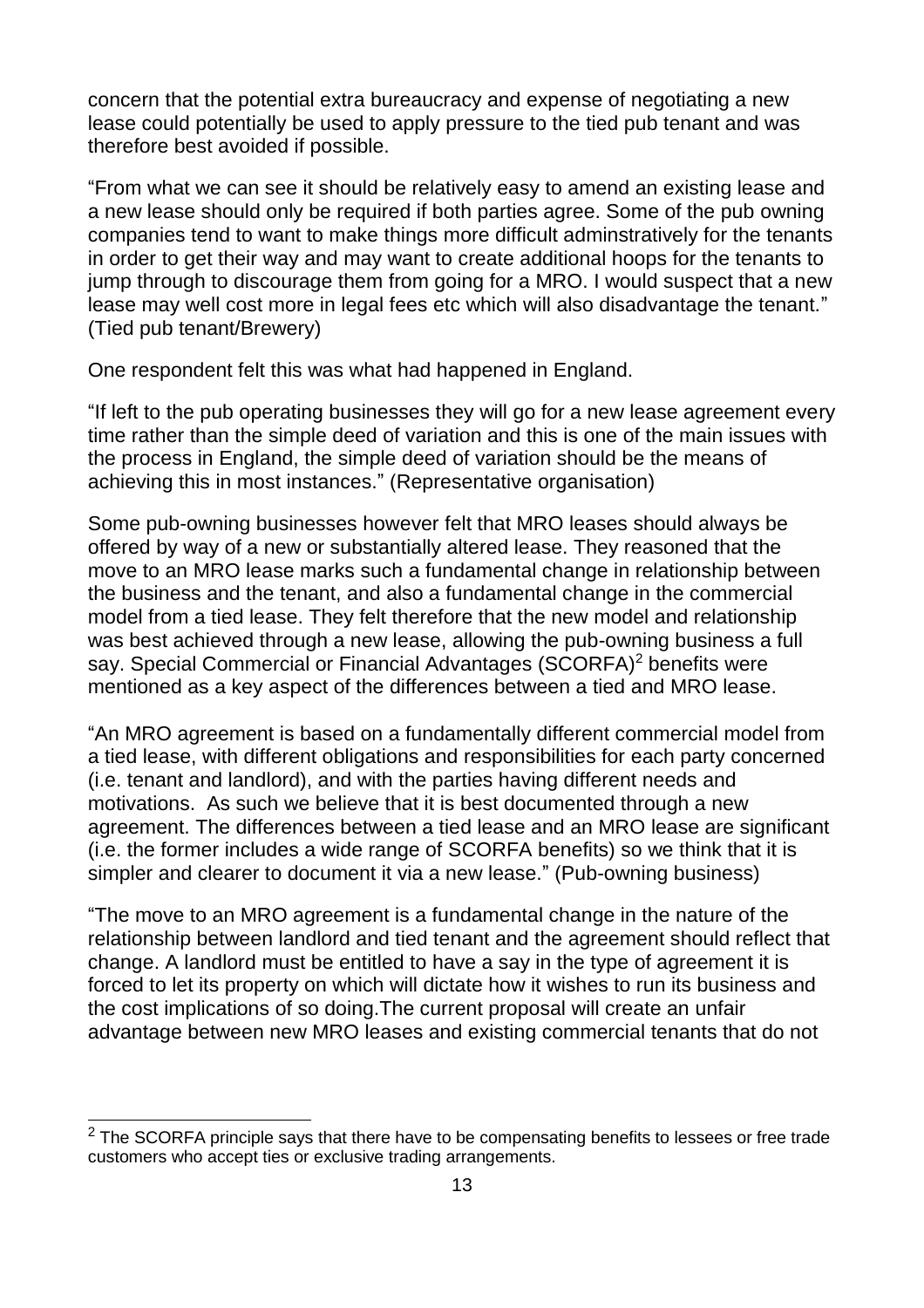enjoy the SCORFA benefits in tied agreements, this will distort the market." (Pubowning business)

There was also concern that a deed of variation could be more complex from a legal perspective than a new lease, and potentially more costly.

"By way of contrast, a deed of variation would require to be reviewed in conjunction with the existing lease and by reference to it – creating a process which is more complex from a legal perspective than reviewing a new agreement in the form of a single draft lease. A new agreement is easier and clearer for both parties to follow over the life of the lease." (Pub-owning business)

There was also a concern, again from a pub-owning business, that an unintended consequence of having deed of variation as a default position, is that the tied pub tenant could be presented with an opportunity better than would be available on the open market. They felt this was against the spirit of the Code which they interpreted as being to ensure that tied pub tenants were 'no worse off'.

"Using a deed of variation as a default position, could result in the TPT being presented with an opportunity which would not normally be available in the open market through a free of tie commercial agreement. The unintended consequence of this approach could result in those TPTs who achieve a free of tie arrangement via MRO not only being in a 'no worse off' position, as per the intention of the Code, but also in a 'better off' position than if they were not subject to any product or service tie and had arrived at that opportunity via the open market." (Pub-owning business)

Respondents were also asked whether they felt there were situations where an MRO lease should be offered by way of a new or substantially altered lease. Suggestions included:

- If the business is in jeopardy or has been affected by external factors outwith either party's control e.g. closure of a local office, factory or football ground significantly affecting trade.
- If the MRO lease is going to include a substantial increase in the length of lease.
- When a tenant or potential new tenant requests it.

These suggestions were mainly from pub tenants and representative organisations; as detailed above, pub-owning businesses tended to favour new or substantially altered leases in most or all circumstances.

#### <span id="page-14-0"></span>**Views on unreasonable terms in an MRO lease**

Respondents were asked whether they agreed or disagreed with the following proposed terms as being unreasonable in an MRO lease: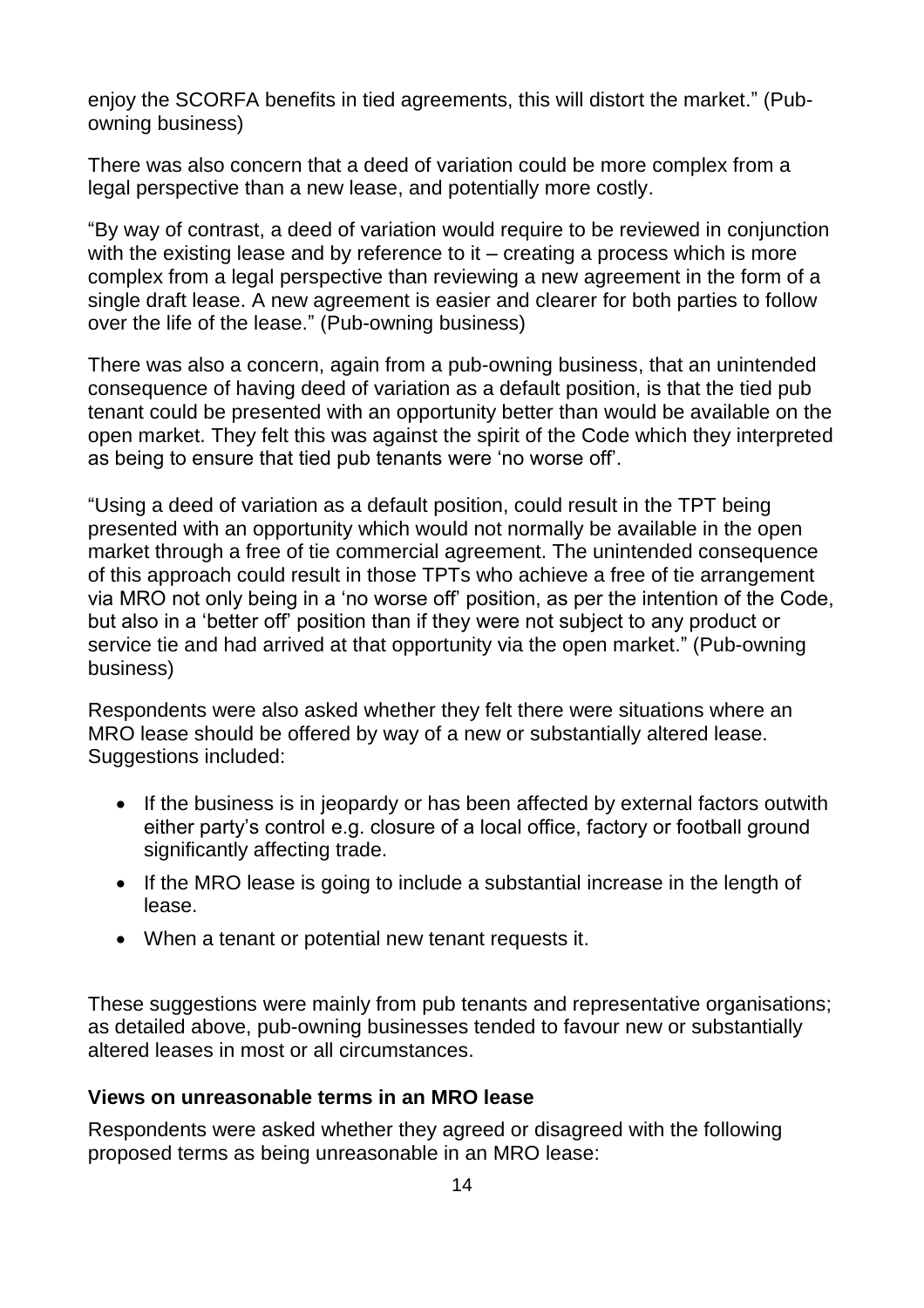- A break clause only exercisable by the pub-owning business (unless such a term is already included in the existing lease)
- A lease period shorter than the remaining period of the existing lease
- A stocking requirement other than as defined in Section 20(2) of the Act (and carried over into the regulations)
- Deposit requirements more onerous than in the existing lease
- Requirements to pay rent in advance more onerous than in the existing lease
- A term triggering dilapidations requirements in the existing lease or imposing dilapidations requirements more onerous than in the existing lease
- Personal guarantee requirements more onerous than in the existing lease, except with the consent of the tied-pub tenant
- Tenant repairing liabilities more onerous than in the existing lease, except where the MRO lease offered is for a period of 5 years or more, or with the consent of the tied-pub tenant

Overall, a majority agreed with each of these as summarised in the table below.

#### **Table 7: Agree or disagree with proposed unreasonable terms in a MRO lease: summary (Q3)**

|                                                                                                                                    | Agree (N) | Disagree (N) | Don't know /<br><b>No answer</b><br>(N) |
|------------------------------------------------------------------------------------------------------------------------------------|-----------|--------------|-----------------------------------------|
| A break clause only exercisable by<br>the pub-owning business (unless<br>such a term is already included in<br>the existing lease) | 25        | 4            | 5                                       |
| A lease period shorter than the<br>remaining period of the existing<br>lease                                                       | 24        | 5            | 5                                       |
| A stocking requirement other than as<br>defined in Section 20(2) of the Act<br>(and carried over into the<br>regulations)          | 23        | 5            | 6                                       |
| Deposit requirements more onerous<br>than in the existing lease                                                                    | 18        | 12           | 4                                       |
| Requirements to pay rent in advance<br>more onerous than in the existing<br>lease                                                  | 18        | 11           | 5                                       |
| A term triggering dilapidations<br>requirements in the existing lease or                                                           | 18        | 10           | 6                                       |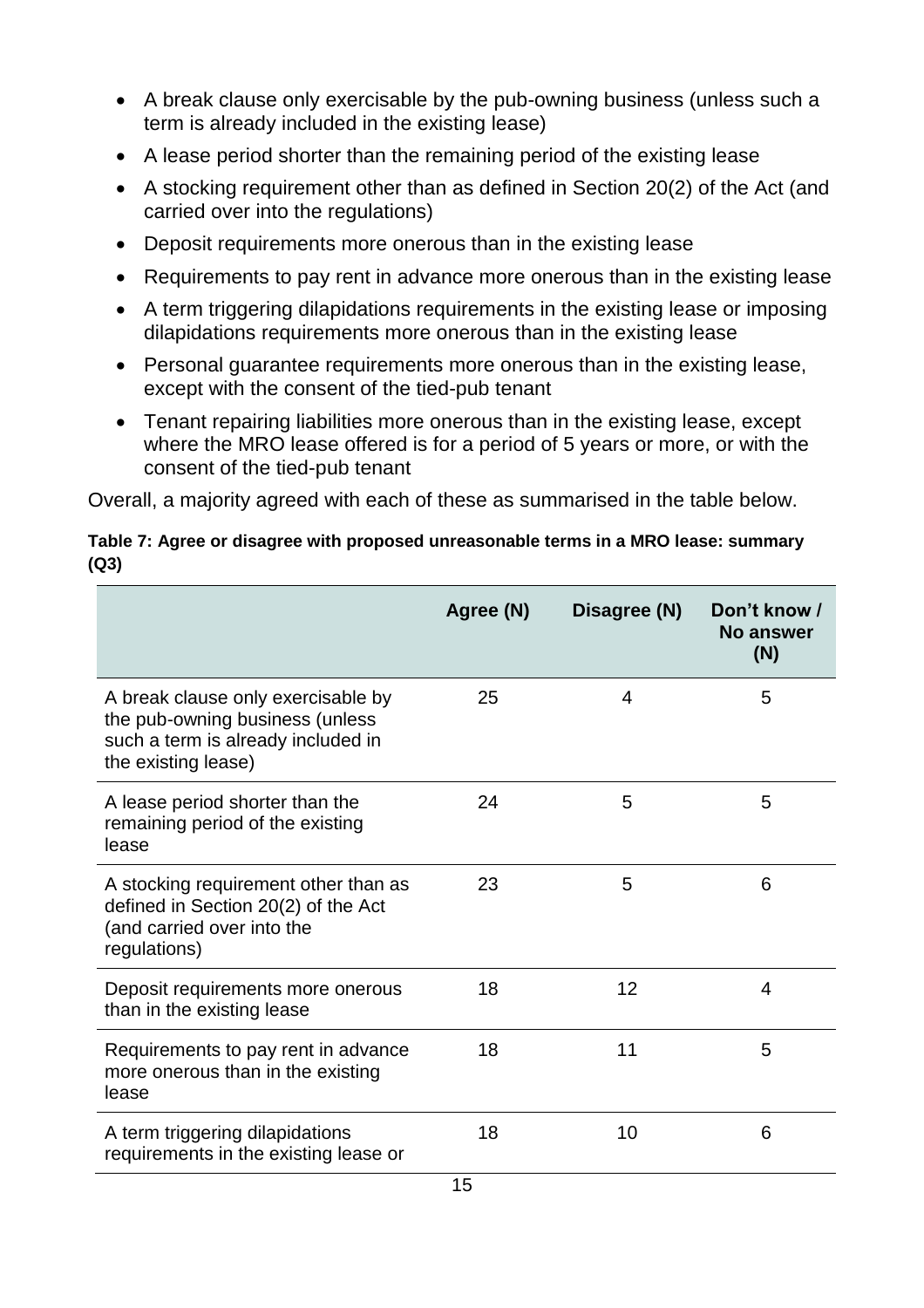| imposing dilapidations requirements<br>more onerous than in the existing<br>lease                                                                                                                      |    |   |   |
|--------------------------------------------------------------------------------------------------------------------------------------------------------------------------------------------------------|----|---|---|
| Personal guarantee requirements<br>more onerous than in the existing<br>lease, except with the consent of the<br>tied-pub tenant                                                                       | 25 | 5 |   |
| Tenant repairing liabilities more<br>onerous than in the existing lease,<br>except where the MRO lease offered<br>is for a period of 5 years or more, or<br>with the consent of the tied-pub<br>tenant | 20 | 9 | 5 |

The tables below look at the response to each statement in more detail. After each table are other comments on the term, where applicable, from the follow-up question (Q4 - Do you have any other comments or suggestions on unreasonable terms for an MRO lease?).

#### **A break clause only exercisable by the pub-owning business**

The vast majority (25 of respondents) agreed with 'a break clause only exercisable by the pub-owning business (unless such a term is already included in the existing lease)'. Organisations were especially in favour (16 agree vs. 1 disagree).

|                 | <b>All (N)</b> | Individuals (N) | <b>Organisations (N)</b> |
|-----------------|----------------|-----------------|--------------------------|
| Agree           | 25             | 9               | 16                       |
| <b>Disagree</b> | 4              | 3               |                          |
| Don't know      | 2              |                 |                          |
| Not answered    | 3              |                 | 2                        |
| <b>Total</b>    | 34             | 14              | 20                       |

**Table 8: A break clause only exercisable by the pub-owning business (unless such a term is already included in the existing lease) (Q3a)**

One respondent commented that in their view, some current tied leases or tenancies, and/or their conditions for renewal, contain break clauses 'designed solely to thwart a tenant's right to MRO – such as a lease or the right to renewal only remaining valid if the pub remains tied'. They felt that 'such clauses would be unreasonable and should be made unenforceable'.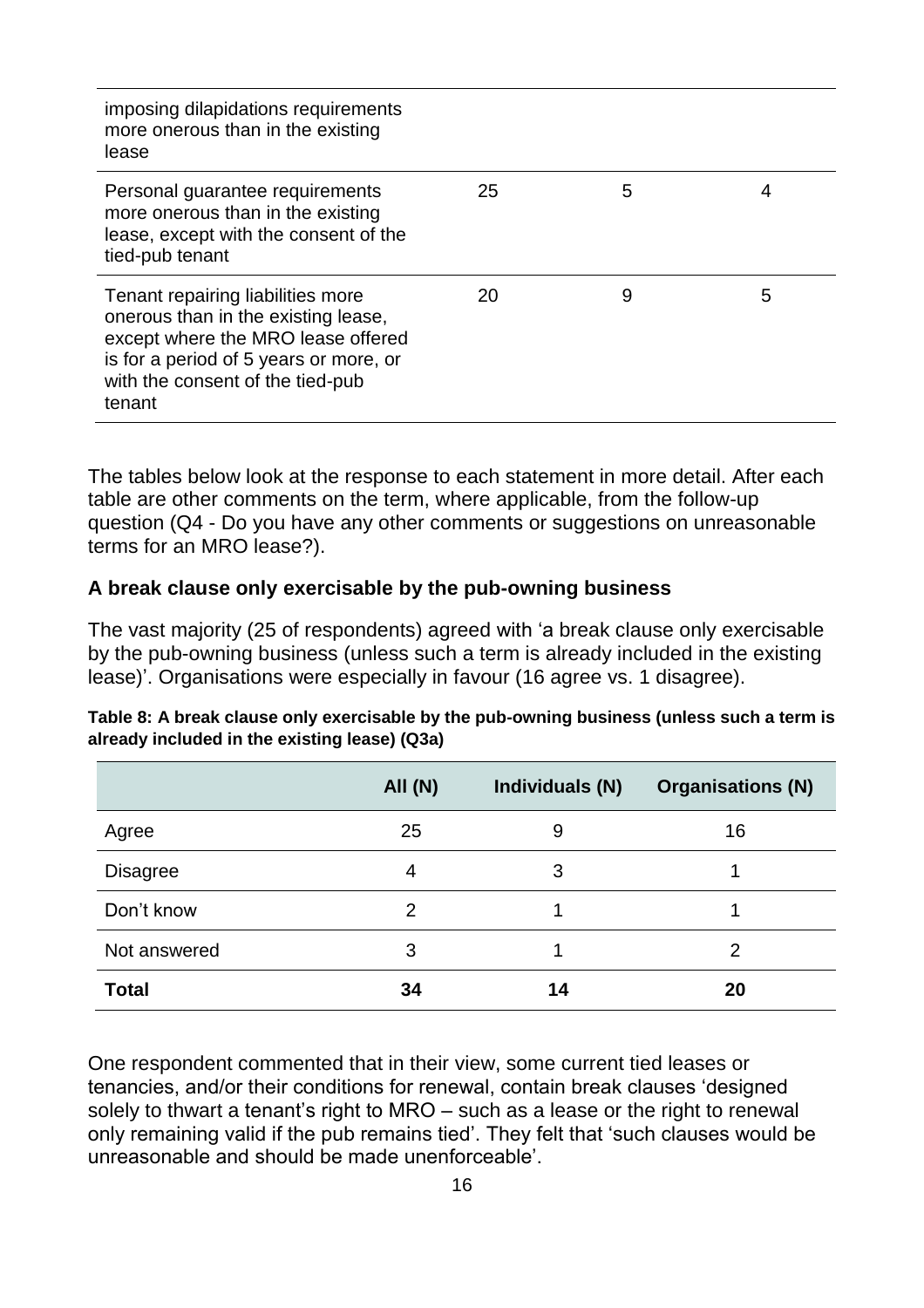Pub-owning businesses also voiced concerns from their side regarding break clauses. One explained in detail why they disagreed with the suggestion that 'a landlord-only break clause should be treated as an unlawful provision.' They identified in their view legitimate reasons why pub-owning businesses and tenants may want a break clause, but that their reasons may be very different. In their view this could lead to an unintended consequence.

"The unintended consequence of this provision is that landlords may well be reluctant to offer leases which extend beyond the expiry of the existing lease term if they have no right to break. Such an arrangement may suit the parties but would not be permitted by virtue of this provision." (Pub-owning business)

#### **A lease period shorter than the remaining period of the existing lease**

Again, the great majority agreed with 'a lease period shorter than the remaining period of the existing lease'. This was also driven by organisations (17 agree vs. non disagreeing).

|                 | <b>All (N)</b> | Individuals (N) | <b>Organisations (N)</b> |
|-----------------|----------------|-----------------|--------------------------|
| Agree           | 24             |                 | 17                       |
| <b>Disagree</b> | 5              | 5               | ۰                        |
| Don't know      | 2              |                 |                          |
| Not answered    | 3              |                 | 2                        |
| <b>Total</b>    | 34             | 14              | 20                       |

#### **Table 9: A lease period shorter than the remaining period of the existing lease (Q3b)**

#### **A stocking requirement other than as defined in Section 20(2) of the Act (and carried over into the regulations**

Most (23 vs. 5 disagree) agreed with 'a stocking requirement other than as defined in Section 20(2) of the Act (and carried over into the regulations)', with organisations again the most likely to agree (14/20 vs. 9/14 individuals).

#### **Table 10: A stocking requirement other than as defined in Section 20(2) of the Act (and carried over into the regulations) (Q3c)**

|          | All $(N)$ | Individuals (N) | <b>Organisations (N)</b> |
|----------|-----------|-----------------|--------------------------|
| Agree    | 23        |                 | 14                       |
| Disagree | b         |                 |                          |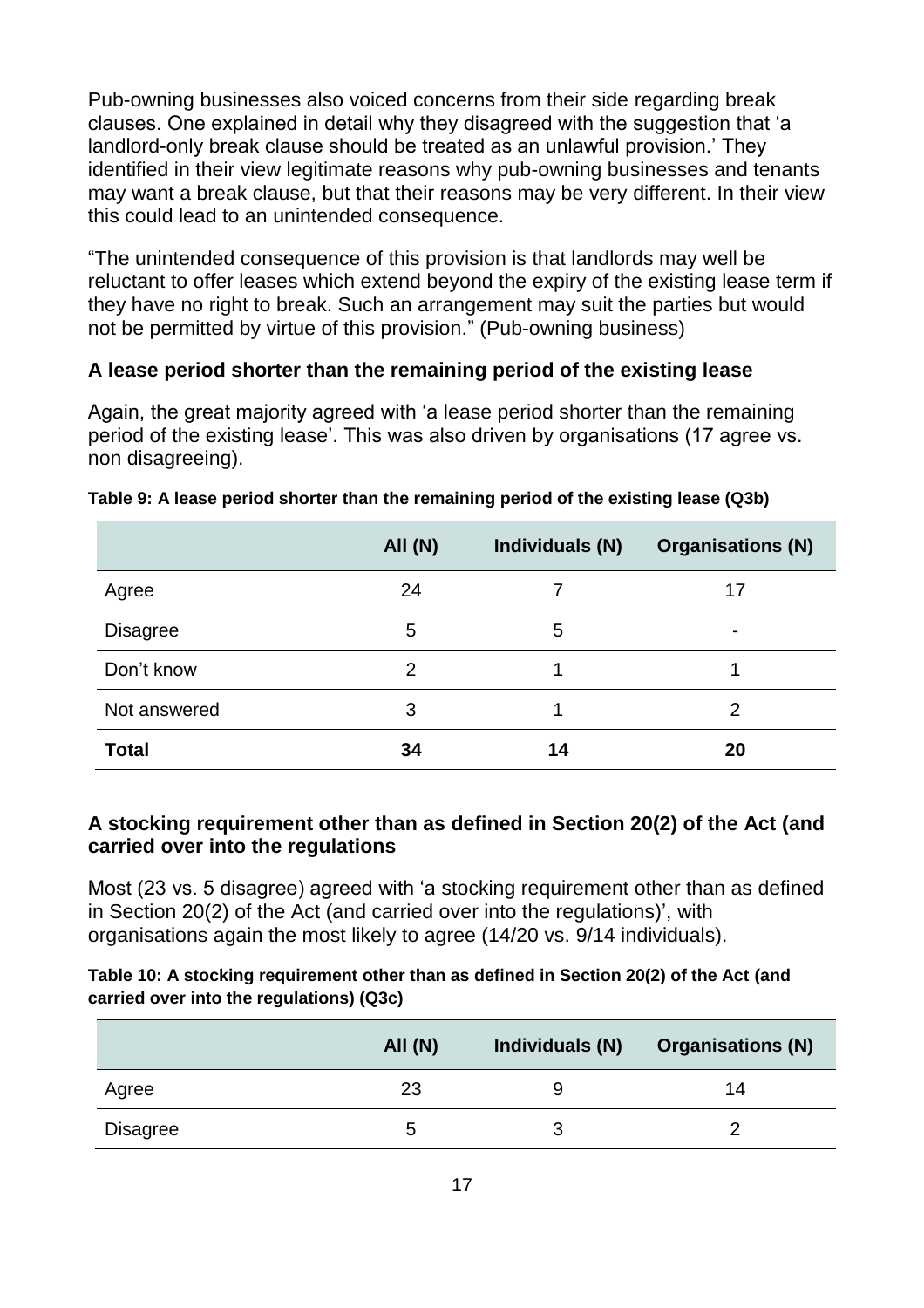| Don't know   |    |    |    |
|--------------|----|----|----|
| Not answered |    |    |    |
| <b>Total</b> | 34 | 14 | 20 |

Some felt that more clarity was needed on potential stocking requirements. While some felt a stocking requirement would defeat the purpose of the Tied Pubs Act, others (in particular pub-owning businesses) felt there may potentially be situations where it would be reasonable, and wanted more information on the policy rationale around this.

"We are unclear what the policy rationale for this provision is and what the consequences of inclusion or exclusion would be. In any event all terms of the MRO lease are subject to the general test in Section 5(2)(d) of Schedule 1 of the 2021 Act that the lease must not contain any unreasonable terms. There may well be reasonable reasons for the inclusion of such a term but we do not know at the time of responding to this consultation whether this is the case." (Pub-owning business)

One respondent suggested that any stocking agreement for brands produced by the landlord, if the landlord is a brewer, should be limited to no more than 50% of the pub's draft beer range.

#### **Deposit requirements more onerous than in the existing lease**

Whilst individuals tended to agree with 'deposit requirements more onerous than in the existing lease', organisations were fairly evenly divided with nine agreeing and eight disagreeing. Pub-owning businesses tended to disagree (5 vs. 1 agree) whereas tied pub tenants mostly agreed (8 vs. 3 disagree).

|                 | All(N) | Individuals (N) | <b>Organisations (N)</b> |
|-----------------|--------|-----------------|--------------------------|
| Agree           | 18     | 9               | 9                        |
| <b>Disagree</b> | 12     | 4               | 8                        |
| Don't know      |        | $\blacksquare$  |                          |
| Not answered    | 3      |                 | 2                        |
| <b>Total</b>    | 34     | 14              | 20                       |

#### **Table 11: Deposit requirements more onerous than in the existing lease (Q3d)**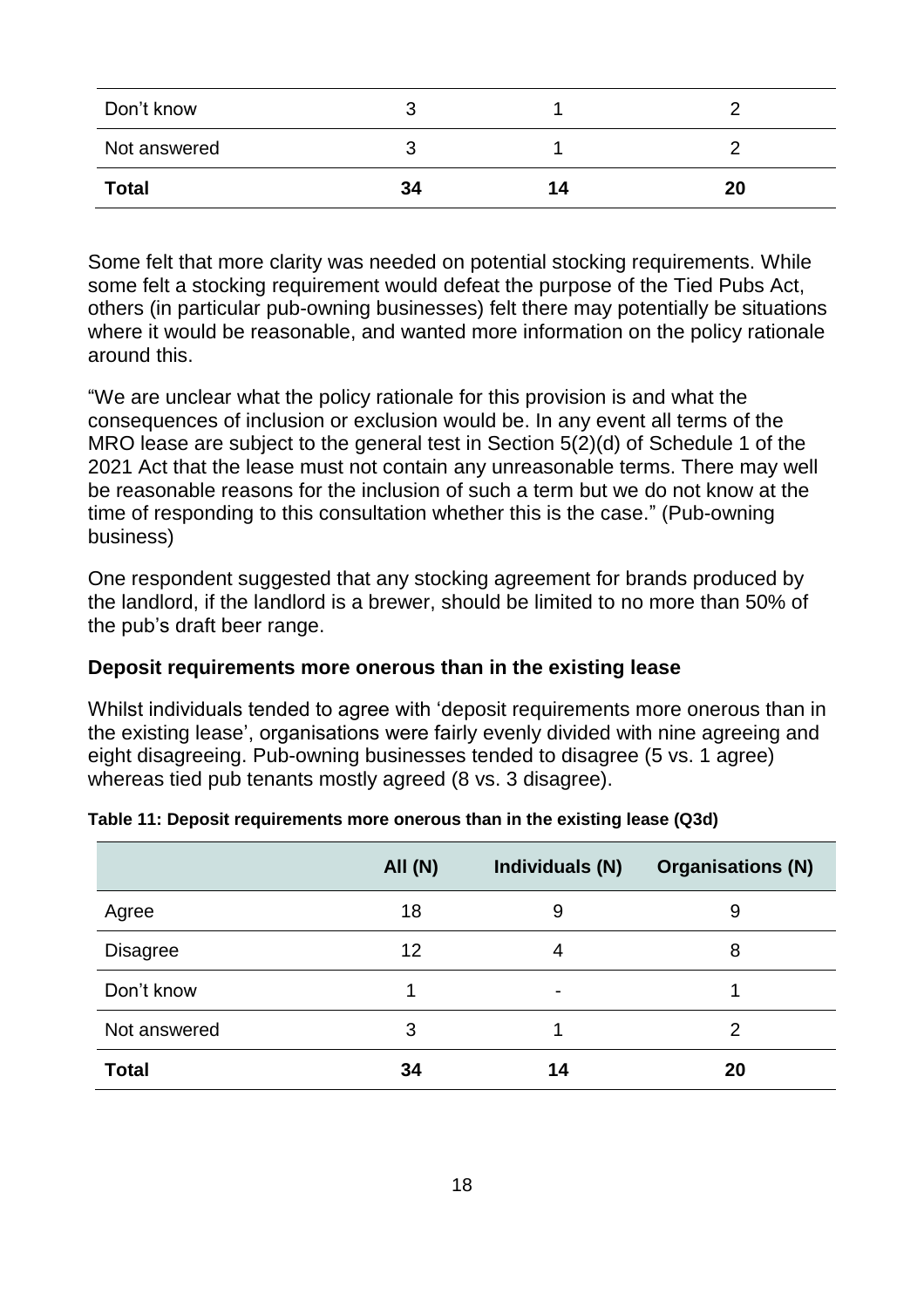In the view of one respondent, the free of tie rent would be higher than the exisiting rent. As deposit is calculated with reference to rent, they felt this would justify a topup to the deposit. They also felt that the potentially changing financial circumstances of the tenant could justify a reassessment of the deposit.

"The financial circumstances of a tied tenant may have changed since the granting of the tied lease. As the relationship is changing (i.e. tied to free of tie) then the deposit obligation should be reassessed... Regardless of the level of deposit held, the pub-owning business will still be subject to various contractual and statutory obligations in relation to the retention of that deposit and this will give the tenant protection outside of the Pubs Code regime." (Pub-owning business)

#### **Requirements to pay rent in advance more onerous than in the existing lease**

Similarly, individuals tended to agree with 'requirements to pay rent in advance more onerous than in the existing lease', whilst organisations had mixed views with nine agreeing and seven disagreeing. Again, pub-owning businesses tended to disagree (5 vs. 1 agree) whereas tied pub tenants mostly agreed (9 vs. 2 disagree).

|                 | <b>All (N)</b> | Individuals (N) | <b>Organisations (N)</b> |
|-----------------|----------------|-----------------|--------------------------|
| Agree           | 18             | 9               | 9                        |
| <b>Disagree</b> | 11             | 4               | 7                        |
| Don't know      |                | $\blacksquare$  |                          |
| Not answered    | 4              |                 | 3                        |
| <b>Total</b>    | 34             | 14              | 20                       |

| Table 12: Requirements to pay rent in advance more onerous than in the existing lease |  |
|---------------------------------------------------------------------------------------|--|
| (Q3e)                                                                                 |  |

Pub-owning businesses pointed out that in tied leases, rents are paid weekly or monthly in advance unlike the commercial market where rent is paid quarterly in advance. This could, in their view, put MRO tenants at an unfair advantage:

"If terms were no more onerous this would provide an advantage to those in receipt of MRO leases versus the common position within the free of tie market." (Pubowning business)

#### **A term triggering dilapidations requirements in the existing lease or imposing dilapidations requirements more onerous than in the existing lease**

There were similar levels of agreement with 'a term triggering dilapidations requirements in the existing lease or imposing dilapidations requirements more onerous than in the existing lease' (18 agree vs. 10 disagree), with organisations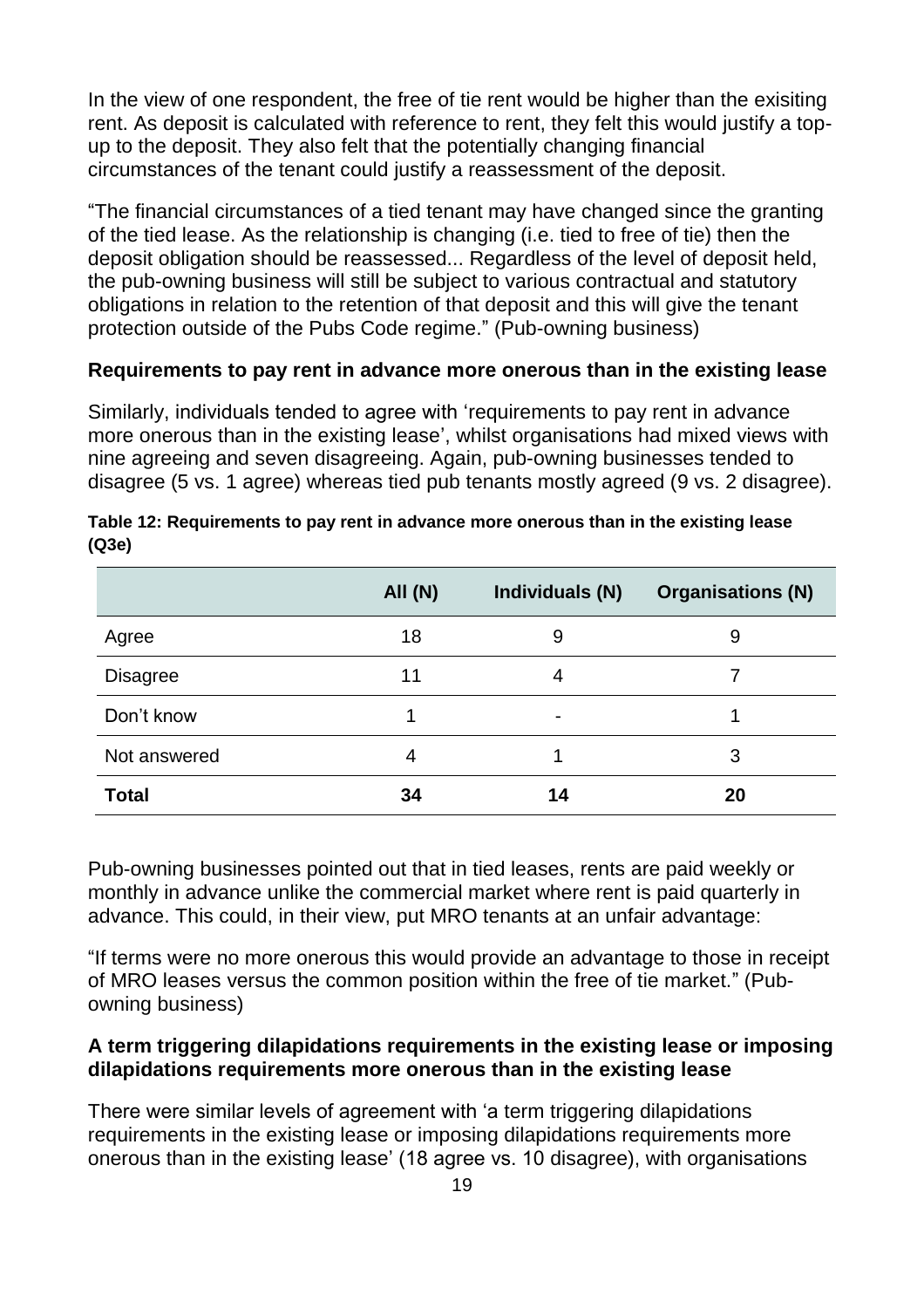holding more mixed views than individuals. Pub-owning businesses tended to disagree (5 vs. 1 agree) whereas tied pub tenants mostly agreed (9 vs. 2 disagree).

|                 | All (N) | Individuals (N) | <b>Organisations (N)</b> |
|-----------------|---------|-----------------|--------------------------|
| Agree           | 18      | 9               | 9                        |
| <b>Disagree</b> | 10      | 3               |                          |
| Don't know      | 3       |                 | 2                        |
| Not answered    | 3       |                 | 2                        |
| <b>Total</b>    | 34      | 14              | 20                       |

| Table 13: A term triggering dilapidations requirements in the existing lease or imposing |
|------------------------------------------------------------------------------------------|
| dilapidations requirements more onerous than in the existing lease (Q3f)                 |

Dilapidations were acknowledged by some to be a long-running issue in the industry. Some pub-owning businesses expected that MRO tenants would remedy dilapidations before the first rent review or end of MRO lease, whichever is first.

#### **Personal guarantee requirements more onerous than in the existing lease, except with the consent of the tied-pub tenant**

The great majority agreed with 'personal guarantee requirements more onerous than in the existing lease, except with the consent of the tied-pub tenant' (25 vs. 5 disagree), with similar levels of agreed amongst individuals and organisations.

| Table 14: Personal guarantee requirements more onerous than in the existing lease, except |
|-------------------------------------------------------------------------------------------|
| with the consent of the tied-pub tenant (Q3g)                                             |

|                 | <b>All (N)</b> | Individuals (N)          | <b>Organisations (N)</b> |
|-----------------|----------------|--------------------------|--------------------------|
| Agree           | 25             | 11                       | 14                       |
| <b>Disagree</b> | 5              | 2                        | 3                        |
| Don't know      |                | $\overline{\phantom{0}}$ |                          |
| Not answered    | 3              |                          | 2                        |
| <b>Total</b>    | 34             | 14                       | 20                       |

**Tenant repairing liabilities more onerous than in the existing lease, except where the MRO lease offered is for a period of 5 years or more, or with the consent of the tied-pub tenant**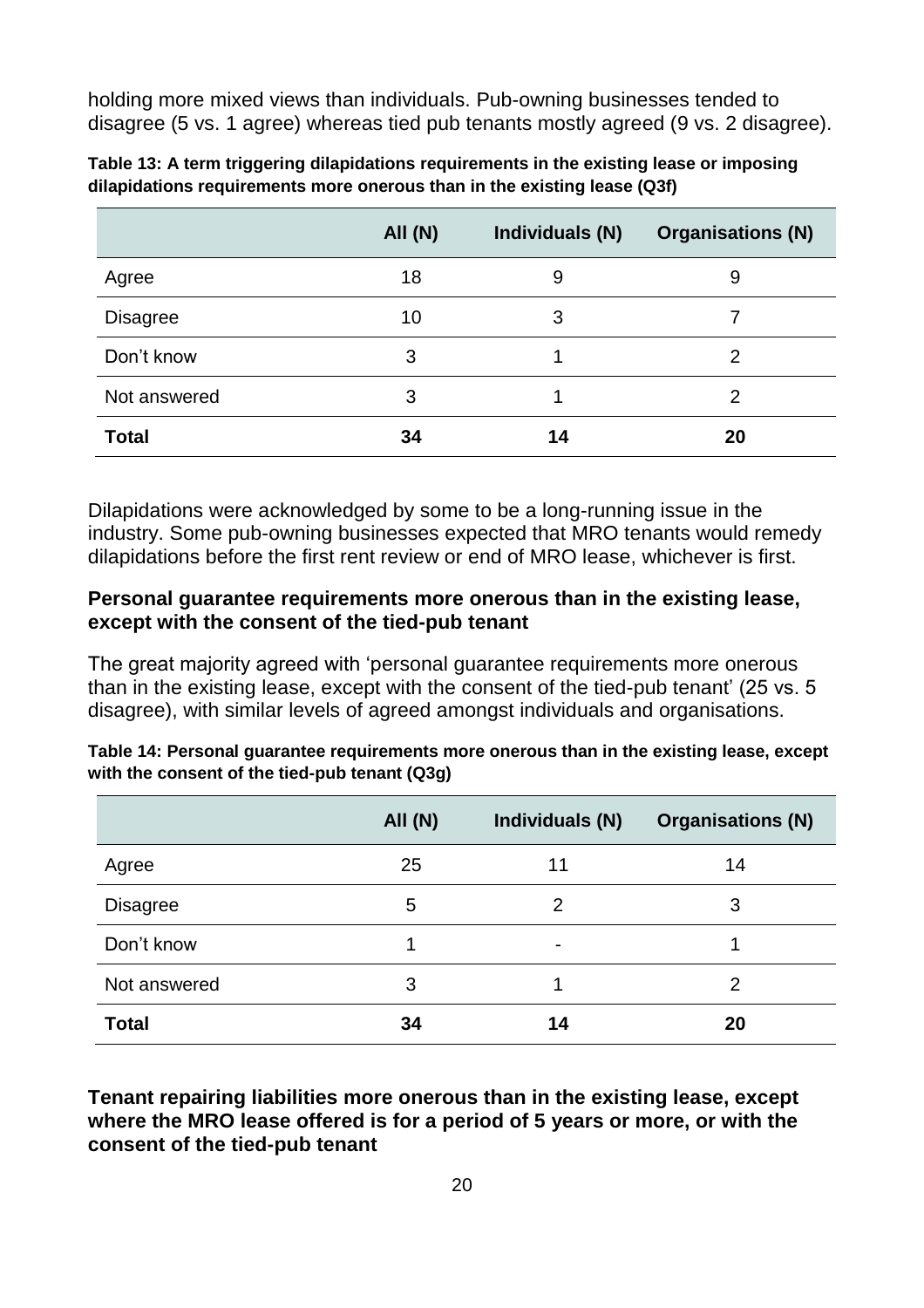Most agreed with 'tenant repairing liabilities more onerous than in the existing lease, except where the MRO lease offered is for a period of 5 years or more, or with the consent of the tied-pub tenant' (20 agree vs. 9 disagree). Individuals were more likely to agree than organisations; ten each agreed but only two individuals disagreed compared with seven organisations. Pub-owning businesses again tended to disagree (5 vs. 1 agree) whereas tied pub tenants almost all agreed (10 vs. 1 disagree).

|                 | All (N) | Individuals (N) | <b>Organisations (N)</b> |
|-----------------|---------|-----------------|--------------------------|
| Agree           | 20      | 10              | 10                       |
| <b>Disagree</b> | 9       | 2               |                          |
| Don't know      | 2       |                 |                          |
| Not answered    | 3       |                 | 2                        |
| <b>Total</b>    | 34      | 14              | 20                       |

**Table 15: Tenant repairing liabilities more onerous than in the existing lease, except where the MRO lease offered is for a period of 5 years or more, or with the consent of the tied-pub tenant (Q3h)**

At least one pub-owning business again did not feel that the MRO lease terms around repairs should necessarily not be more onerous than the existing lease. A number of ways in which tied and open market leases differed around repairs were highlighted and how such a term could give MRO tenants an unfair advantage compared to the open market, in the view of one pub-owning business. They set these points out as follows.

- A tied lease will generally be a shorter term (5 years) and on a limited repairing liability. It is common for free of tie leases to be longer in length and for the tenant to have full repairing liability. To provide what has been proposed would create an advantage for an MRO leaseholder versus the current free of tie market.
- It is common where longer term tied leases (+5 years) are in place that these are on a full repairing liability, this is a recognised position in the tied market, as well as the free of tie market. To implement what is proposed would disadvantage not only tenants in free of tie agreements but also those in longer term tied agreements, whereby an MRO lease is on a limited repairing liability and a tied long term tied leaseholder is on a full repairing liability.
- It is common for landlords of tied pubs to have a maintenance and service agreement in place which deals with statutory testing requirements and other matters on behalf of the tied tenant. There are two challenges on what has been proposed. Firstly, the continuation of the service agreement would create an advantage to the MRO leaseholder versus the market and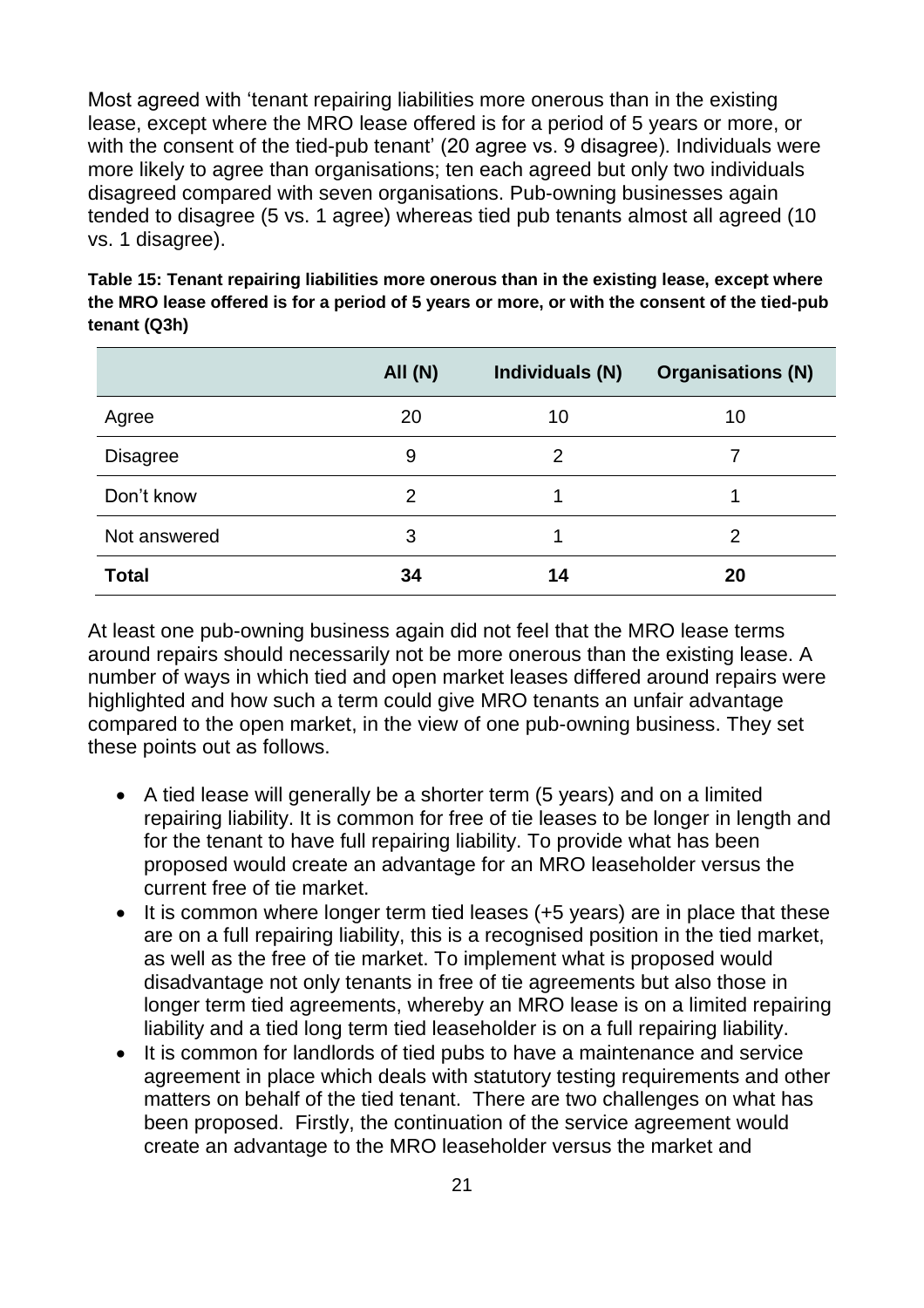secondly, the Act itself prohibits landlords from enforcing a 'service tie' where an MRO lease is adopted.

#### **Other comments**

Other comments and suggestions were made as follows:

- Generally, anything that increases the costs and liabilities to the tenant should be considered unreasonable.
- Upward-only rent reviews should be considered unreasonable.
- Any requirement for the tenant to share confidential business information such as accounts or sales data with their landlord should be considered unreasonable.
- Once the tied terms are severed, the landlord should be free to offer other terms but the tenant must have the right to refuse and stay with severing the tied terms only, if they wish.
- If it is agreed that the tenant will stock some of the landlord's products, the tenant should not be required to purchase them via the landlord, whose prices can be higher, and instead make their own arrangements.
- Shorter MRO lease periods may be acceptable for tenants new to the trade or new to MRO leases to enable them to see if the arrangement will work for them before parties are tied into a longer term arrangement.
- One respondent stressed the perceived advantages of a tied arrangement (e.g. rent lower than market rates, access to landlord's economies of scale on insurance), which in their view lowered the barriers for entry into the industry and encouraged entrepreneurs.

#### <span id="page-22-0"></span>**MRO exemptions**

Overall, respondents were slightly more likely to disagree than agree (15 vs. 13) that an MRO lease need not be offered for 5 years when agreement has been reached for a pub-owning business to invest £35,000 or 1.5 times annual rent, whichever is higher. However there was a divergence in views between organisations, who were more likely to agree (10 agree vs. 5 disagree) and individuals, who were more likely to disagree (3 agree vs. 10 disagree). In particular, tied pub tenants almost all disagreed (9 vs. 2 agreed), whereas all six pub owning companies agreed. Clearly, tenants and landlords had very different perspectives.

**Table 16: Do you agree that an MRO lease need not be offered for 5 years when agreement has been reached for a pub-owning business to invest £35,000 or 1.5 times annual rent, whichever is higher? (Q5)**

|     | All(N) | Individuals (N) | <b>Organisations (N)</b> |
|-----|--------|-----------------|--------------------------|
| Yes | 13     |                 |                          |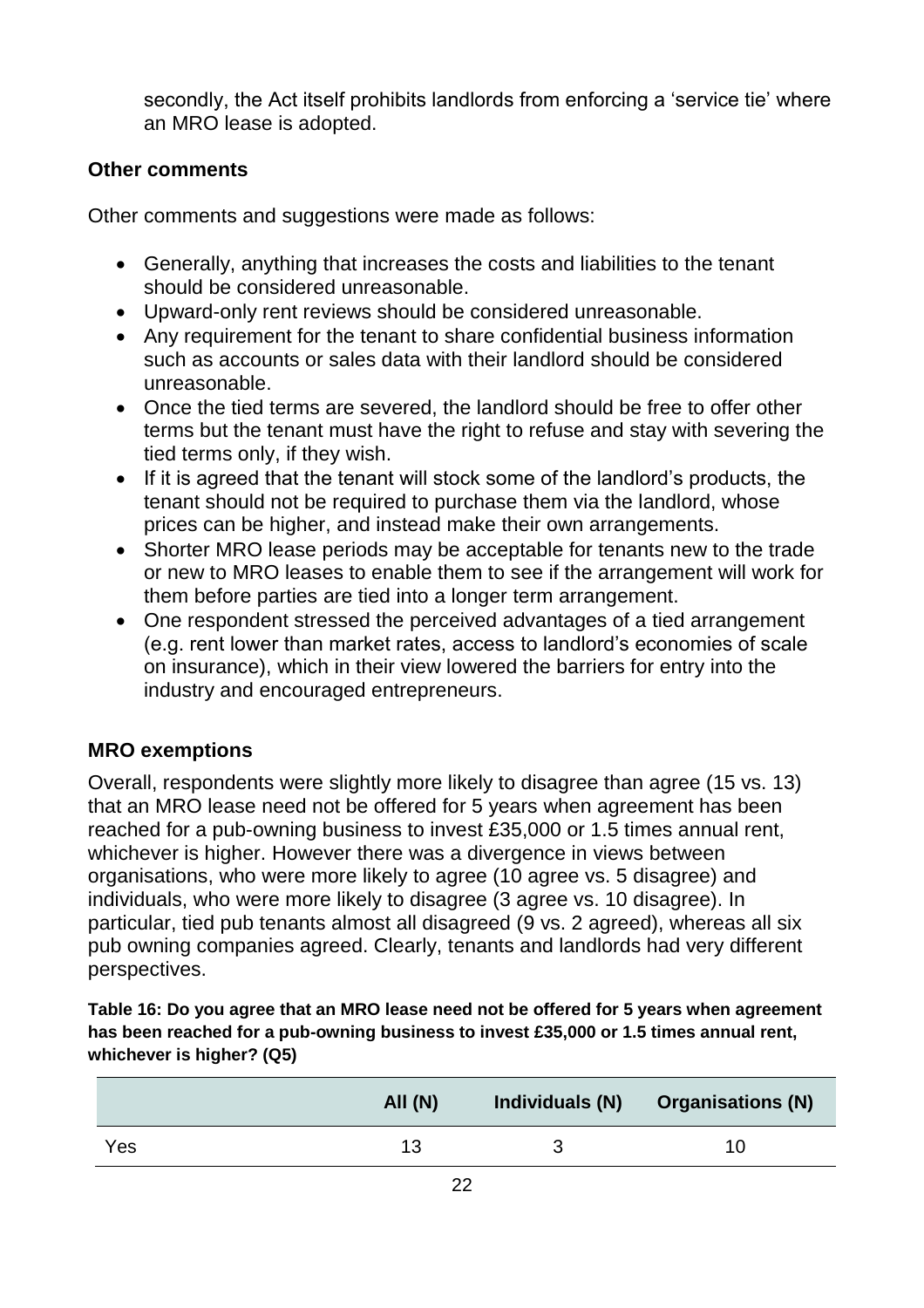| No           | 15 | 10             | b      |
|--------------|----|----------------|--------|
| Don't know   | 3  | $\blacksquare$ | n<br>చ |
| Not answered | ว  |                |        |
| <b>Total</b> | 34 | 14             | 20     |

Respondents were invited to offer reasons for their answer to Q5. Tied pub tenants disagreed with the exemption for the following reasons.

- Creates a loophole for pub-owning companies to continually roll over the exemption by investing £35,000 every five years.
- Investment qualifying for exemption needs to be clearly defined as not including maintenance or compliance work.
- £35,000 is considered a relatively small investment; one respondent cited £200,000 and above as the current average investment in Scotland.

Pub-owning businesses, on the other hand, tended to agree as they felt this was a reasonable time-frame for them to realise a return on investment on this amount. Some did not agree with dilapidations and maintenance work being excluded from the scope of investment (Section 8(7)). One explained how this could, in their view, create an obstacle to landlord investment.

"We disagree with these exclusions as they appear to assume that these items fall under the landlord's responsibility.It may be completely reasonable for the landlord to invest to make good tenant responsible items, the proposed definition seeks to remove this ability. This could create a scenario where a landlord cannot invest as the tenant has not addressed their routine maintenance or dilapidations obligations." (Pub-owning business)

Another potential exemption put to respondents was that an MRO lease need not be offered for 7 years when agreement has been reached for a pub-owning business to invest 10 times the annual rent of the pub or more. Overall, most disagreed (19 no vs. 7 yes), with individuals and organisations both more likely to disagree. Looking at respondent types, eight out of 11 tied pub tenants disagreed, whilst four out of the five pub-owning businesses providing an answer also disagreed.

**Table 17: Do you agree that an MRO lease need not be offered for 7 years when agreement has been reached for a pub-owning business to invest 10 times the annual rent of the pub or more? (Q6)**

| All(N) | Individuals (N) | <b>Organisations (N)</b> |
|--------|-----------------|--------------------------|
|        |                 |                          |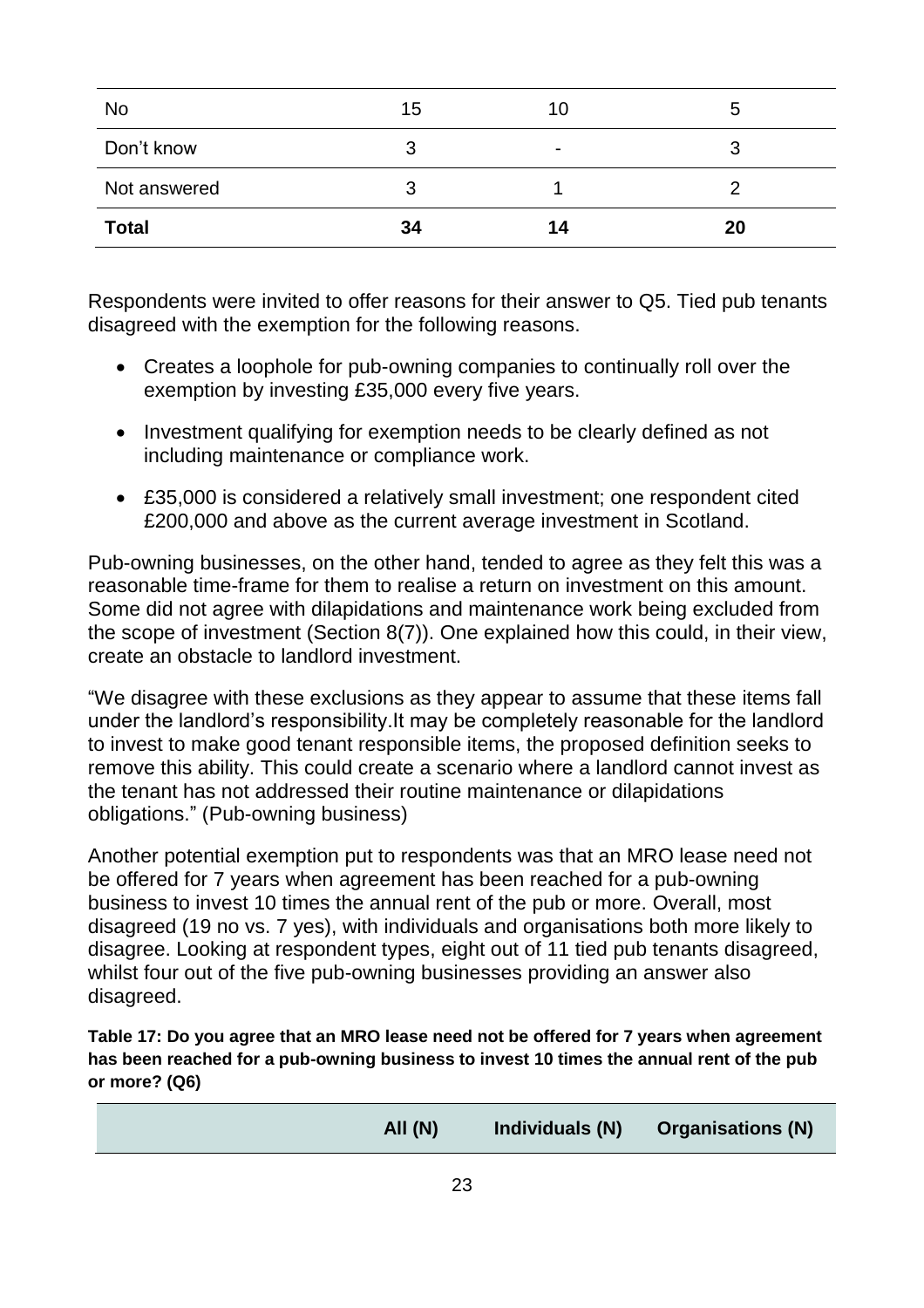| Yes          |    | 3              |    |
|--------------|----|----------------|----|
| <b>No</b>    | 19 | 10             | 9  |
| Don't know   | 3  | $\blacksquare$ | 3  |
| Not answered | 5  |                |    |
| <b>Total</b> | 34 | 14             | 20 |

A follow-up open-ended question (Q6a) asked for reasons for their answer. Reasons for disagreeing given by respondents included:

- An impact assessment of this potential exemption is needed to be able to make a considered judgement.
- The calculation feels arbitrary and the rationale is not clear.
- The size of investment required to qualify could make this an irrelevant and unused provision.
- The ROI of pub-owning companies on investments at 25% of capital expenditure is usually realised in 4 years if the investment achieves its targets.

When asked for suggestions for different investment levels and/or periods of time (Q7), pub-owning businesses were keen to mirror the current position in England and Wales, which they felt was reasonable. Businesses with pubs in different parts of the UK felt this would ease the potential burden on them of having to deal with different systems in different areas. It was felt that the internal investment and signoff process for investment projects would be fairer and consistent across all parts of the UK.

Some tied pub tenants were more focused on ensuring the meaning of 'substantial investment' was clearly defined and the investment level set at a meaningfully high level, in their view. One also suggested that the tenant should be able to independently verify the level of investment.

"The level needs to be a substantial and transformative investment so a minimum of £150k with the ability for the leasee to get their own tenders to verify the costs presented to them." (Tied pub tenant)

They also suggested that the term could be flexible, so for example if the investment performs better than expected this could reduce the time period of the MRO exemption. The investment would be more similar to a loan in this sense.

#### **Other circumstances where an MRO lease need not be offered**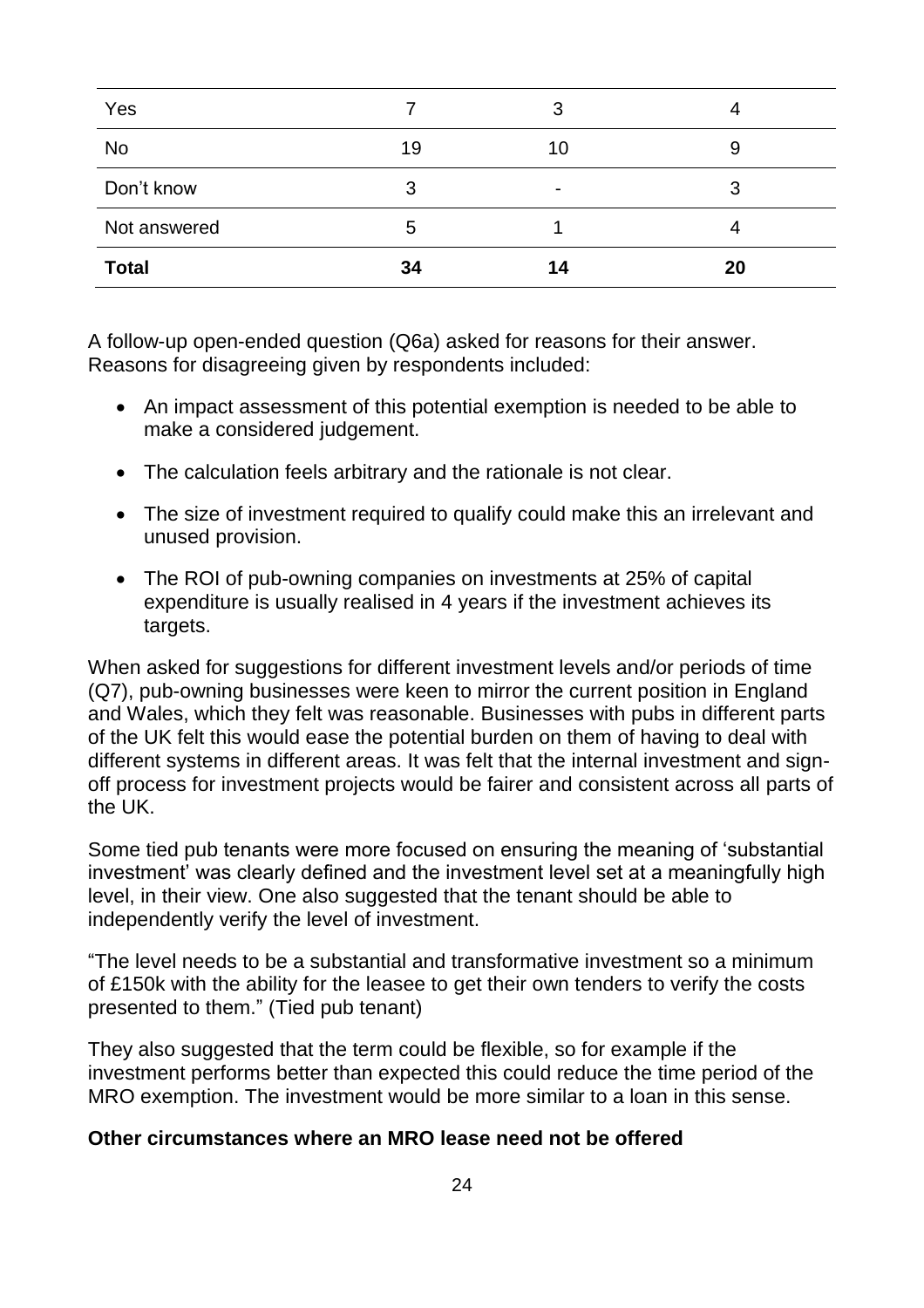Respondents were also asked whether they agreed or disagreed that an MRO lease need not be offered in the following circumstances:

- a) Short-term tenancies (one year or less)
- b) First half of any tenancy longer than one year
- c) Where the tenant has previously requested an MRO lease within the past two years

The table below summarises agreement with each. Overall, the strongest support was for exempting short-term tenancies from the requirement to offer an MRO lease (22 agree vs. 7 disagree). Views were more mixed on the other proposed exemptions, with roughly equal numbers for and against. Overall, pub-owning businesses tended to be more supportive than tied pub tenants in particular across all the proposed exemptions.

|  |  | Table 18: MRO lease need not be offered in the following circumstances: summary (Q8) |  |
|--|--|--------------------------------------------------------------------------------------|--|

|                                                                                        | Agree (N) | Disagree (N) | Don't know /<br>No answer<br>(N) |
|----------------------------------------------------------------------------------------|-----------|--------------|----------------------------------|
| Short-term tenancies (one year or<br>less)                                             | 22        |              | 5                                |
| First half of any tenancy longer than<br>one year                                      | 14        | 14           | 6                                |
| Where the tenant has previously<br>requested an MRO lease within the<br>past two years | 14        | 16           | 4                                |

#### **Short-term tenancies (one year or less)**

Organisations were especially supportive of MRO exemptions for short term leases (15 agree vs. 2 disagree). Looking at respondent types, all those describing themselves as pub-owning businesses and breweries agreed, whilst views were mixed amongst tied pub tenants (6 agree, 5 disagree).

**Table 19: Short-term tenancies (one year or less) (Q8a)**

|          | All $(N)$ | Individuals (N) | <b>Organisations (N)</b> |
|----------|-----------|-----------------|--------------------------|
| Agree    | 22        |                 | 15                       |
| Disagree |           | b               |                          |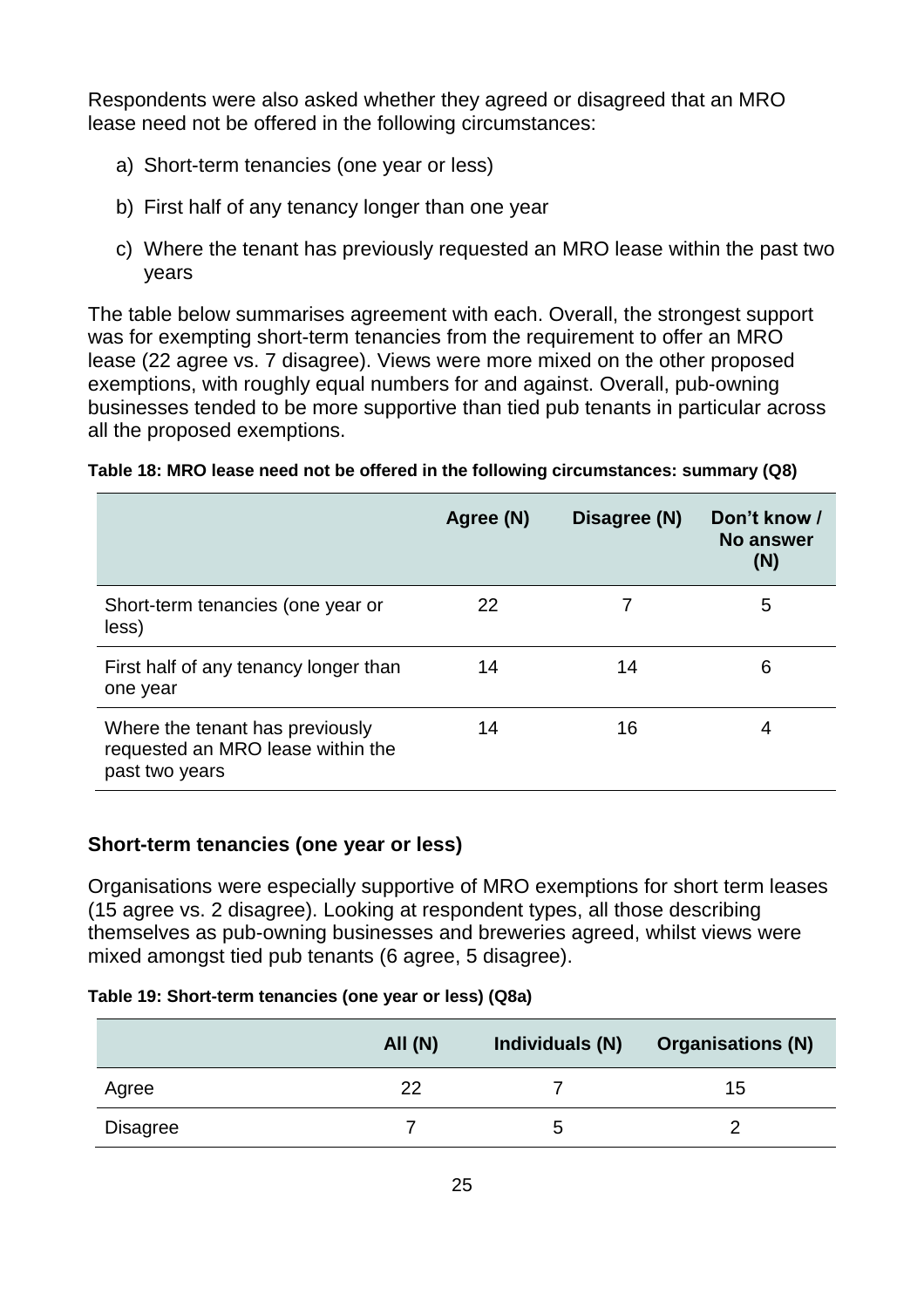| Don't know   |    |    |    |
|--------------|----|----|----|
| Not answered |    |    |    |
| <b>Total</b> | 34 | 14 | 20 |

Pub-owning businesses supported exemptions for short term leases primarily because they perceived a risk of multiple applications from some tenants, possibly with the purpose of causing annoyance and worry to them, if MRO requests for short-term leases were allowed.

"There appears to be nothing preventing a tenant from serving multiple notices. Our view is that there needs to be some control over this to provide Landlords with certainty on when notices can be served." (Pub-owning business)

Another respondent highlighted the perceived purpose of short-term tenancies and the importance of guarding against their abuse.

"Short term tenancies are a try before you buy period, but no tenant should be allowed to do multiple short-term agreements with the same pub company even if they use different identities or vehicles (i.e. using different limited company each time). Tenants should be restricted to just one 12-month agreement, anything longer is outlawed, or it will be used to avoid the intentions of the code." (Other organisation)

A concern was raised regarding potential misuse of short-term tenancies, and that pub-owning businesses should be prevented from refusing to issue longer leases in an attempt to avoid the obligation to offer an MRO lease (e.g. replacing a five year tenancy with five consecutive one year tenancies).

#### **First half of any tenancy longer than one year**

Views overall were evenly split on whether MRO leases should not be offered during the first half of any tenancy longer than a year (14 agreed, 14 disagreed). Again, agreement was particularly pronounced amongst organisations. Again, all six pub-owning businesses agreed, whereas nine out of 11 tied pub tenants disagreed.

|                 | All(N) | Individuals (N) | <b>Organisations (N)</b> |
|-----------------|--------|-----------------|--------------------------|
| Agree           | 14     | З               | 11                       |
| <b>Disagree</b> | 14     | 9               | b                        |
| Don't know      | 3      |                 |                          |

#### **Table 20: First half of any tenancy longer than one year (Q8b)**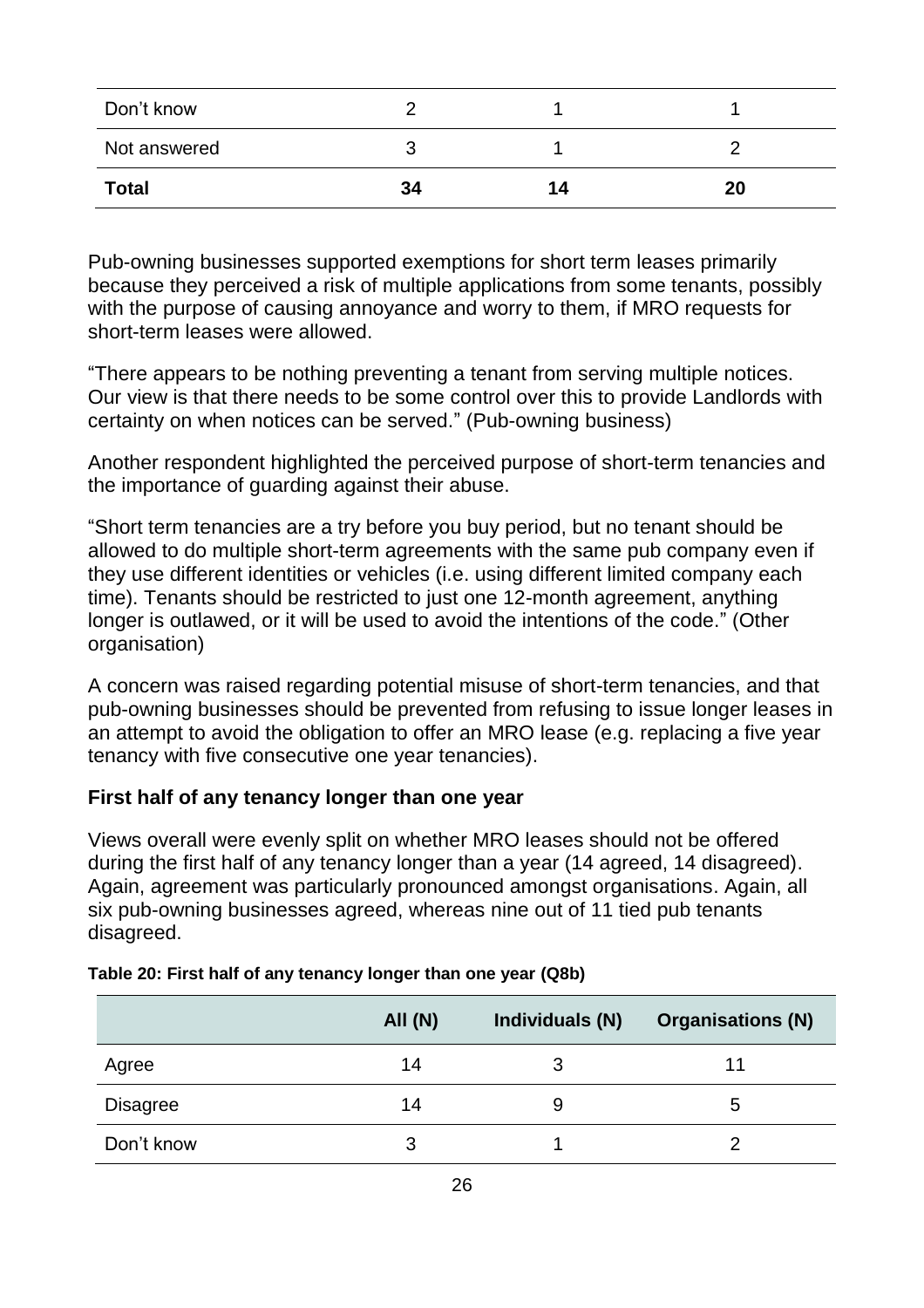| Not answered |            |    |
|--------------|------------|----|
| <b>Total</b> | י פ<br>-94 | 20 |

One pub-owning business was concerned that allowing the tenant to change a tied agreement of five years or less was unfair, as a business plan will have been provided and a fixed rent set for the duration.

"Where a tenant is willingly entering into a tied agreement for five years or less, the tenant will have provided a business plan for the length of the agreement and the rent will be fixed for those three/five years. We do not agree that the TPT should be able to then have the ability to change that agreement halfway through the term." (Pub-owning business)

They also voiced concern that too much uncertainty around MROs could harm investment and raise barriers to entry into the industry.

"The unilateral ability to disrupt a commercial relationship at any point simply presents too much risk for any landlord or investor. This will not only significantly limit investment into this sector but also kill off a lowcost entry to entrepreneurs into the Scottish pub market. This is to the detriment of tenants, prospective tenants, customers and the communities these pubs serve. This will also encourage short term one-year deals only which will supress investment in tied pubs from both sides." (Pub-owning business)

The same business believed that the MRO option available in England and Wales would help to balance the commercial risk to a landlord by having MRO triggers based on specific events or milestones. Generally, the preference amongst pubowning businesses was not to have an open-ended ability for tenants to request an MRO during the second half of the tenancy but rather a defined time period or milestones.

Some pub-owning businesses also stressed their view that transitional arrangements for existing tenants needed to be set out clearly or there could, in the words of one, be:

"Chaos at outset for both landlords and the adjudicator which will undermine the perception and workings of the Code from day one." (Pub-owning business)

Another organisation felt that there should be an absolute minimum period of 12 months before an MRO lease can be granted. In their view, it generally takes up to a year for all the benefits of a tied arrangement to be in place.

"Things can go wrong quickly, evidence showed that tied tenancies were "churning" every 9 months, this is long before the 2.5 years envisaged here. We would accept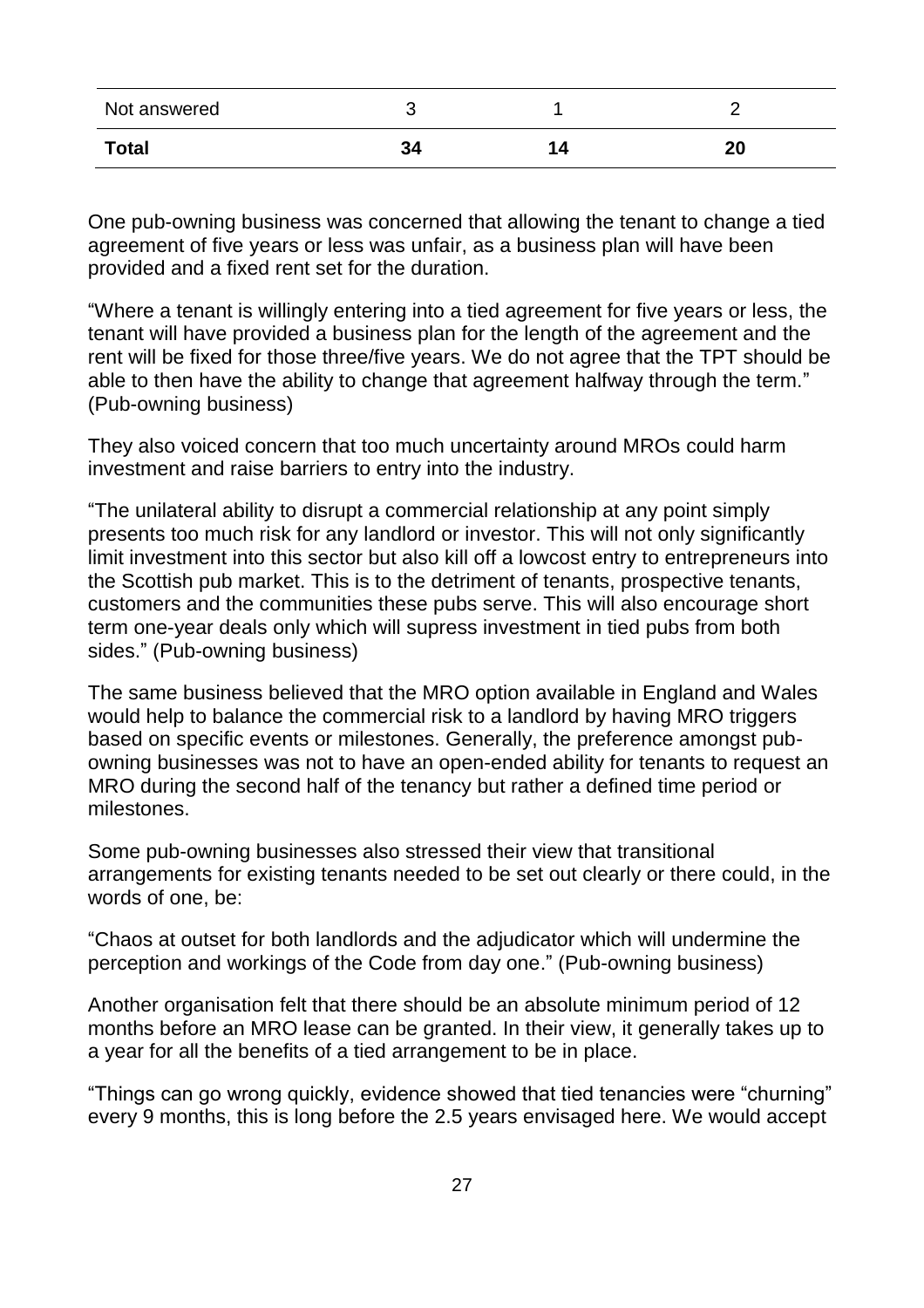an absolute 12-month block period to MRO so that tied pub companies can ensure the benefits of being tied are all in place." (Other organisation)

#### **Where the tenant has previously requested an MRO lease within the past two years**

Overall, views were mixed again with 14 agreeing and 16 disagreeing that an MRO lease should not be offered where the tenant has previously requested an MRO lease within the past two years. Representative organisations (6 disagree, 1 agree) and tied pub tenants (8 disagree, 3 agree) were especially likely to disagree whilst all six pub-owning businesses agreed.

| Table 21: Where the tenant has previously requested an MRO lease within the past two |
|--------------------------------------------------------------------------------------|
| years (Q8c)                                                                          |

|                 | <b>All (N)</b> | Individuals (N) | <b>Organisations (N)</b> |
|-----------------|----------------|-----------------|--------------------------|
| Agree           | 14             | 5               | 9                        |
| <b>Disagree</b> | 16             | 8               | 8                        |
| Don't know      |                | $\blacksquare$  |                          |
| Not answered    | 3              |                 | 2                        |
| <b>Total</b>    | 34             | 14              | 20                       |

Some tied pub tenants felt that one year rather than two years would be a reasonable time period for the MRO exemption following on from a previous request.

"MRO needs to be available at the anniversary of the tenancy or lease, a lot can happen in a year which we have found out over the last couple of years, to be tied into an agreement for 2 years is a long time in business." (Tied pub tenant)

A representative organisation stated that the exemption should only apply where the previous request resulted in an MRO lease being granted:

"Where the tenant has previously requested an MRO lease within the past two years: this should be changed to one year, and qualified by adding "and where the tenant has been offered an MRO lease and provided with MRO lease terms, and had the opportunity to take independent advice as to this option." (Representative organisation)

#### **Other circumstances where MRO leases should not be offered**

Respondents were asked if there were any other circumstances where they felt an MRO lease should not be offered. Suggestions were almost all from pub-owning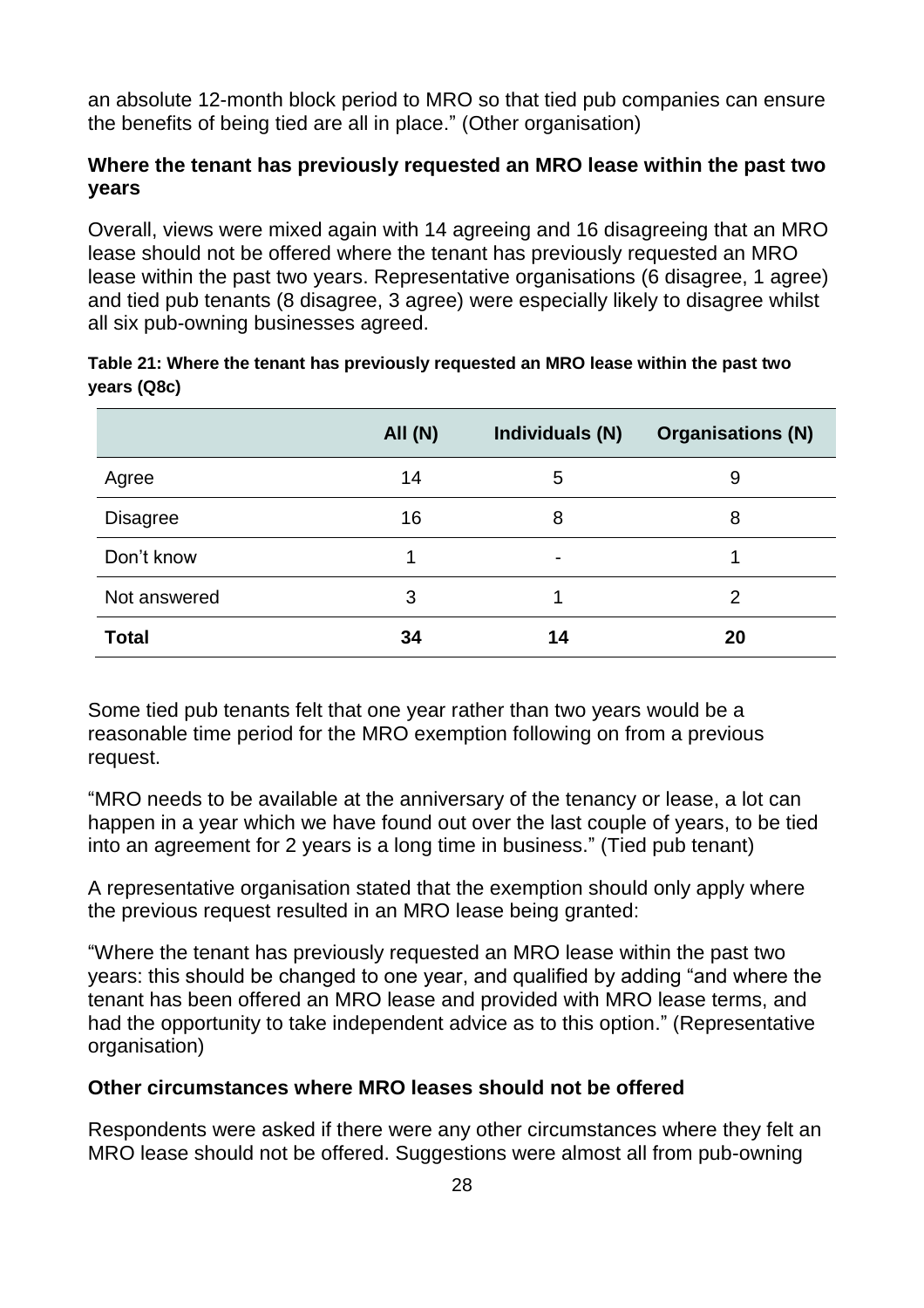businesses. Some felt that because the Act allowed for the MRO lease period to be longer than the remaining period of the lease only at the pub-owning company's discretion, it made sense to go further and introduce an MRO lease exemption for the last 12 months of the existing lease.

"Given that a pub-owning business will not be required to offer a lease which extends beyond the expiry of the existing lease, it would make sense to provide that an MRO notice need not be served during the final 12 months of the term. This would avoid unnecessary administrative, legal and other costs being needlessly incurred." (Pub-owning business)

Other suggestions by pub-owning businesses regarding when an MRO lease should not be offered included:

- Notice to quit has been validly served by either party, either in accordance with a contractual break clause or in advance of expiry of the contractual term of the tenancy.
- After a rent review has been completed there should be a period of time, for example, two years, where an MRO lease should not be offered. Otherwise, according to one pub-owning business, 'this will lead to a TPT having two attempts at negotiating a rent, as they could request an MRO lease if they are not happy with the tied rent which has already been negotiated'.
- Where the tenant is in breach of their agreement or under notice.

#### <span id="page-29-0"></span>**MRO offers**

Respondents were prompted on specific items and whether they believed they should be included in an MRO offer. For each item, the great majority of respondents believed that they should be included.

| Table 22: Which of the following should an MRO offer include? (Q10) |  |
|---------------------------------------------------------------------|--|
|---------------------------------------------------------------------|--|

|                                                                  | All(N) | Individuals (N)          | <b>Organisations (N)</b> |
|------------------------------------------------------------------|--------|--------------------------|--------------------------|
| The new rent                                                     | 29     | 13                       | 16                       |
| the terms of the<br>How<br>existing lease will need to<br>change | 25     | 13                       | 12                       |
| The legal steps required                                         | 27     | 13                       | 14                       |
| Anything else                                                    | 5      | $\overline{\phantom{0}}$ | 5                        |
| Not answered                                                     | 5      | 1                        | 4                        |
| <b>Total</b>                                                     | 34     | 14                       | 20                       |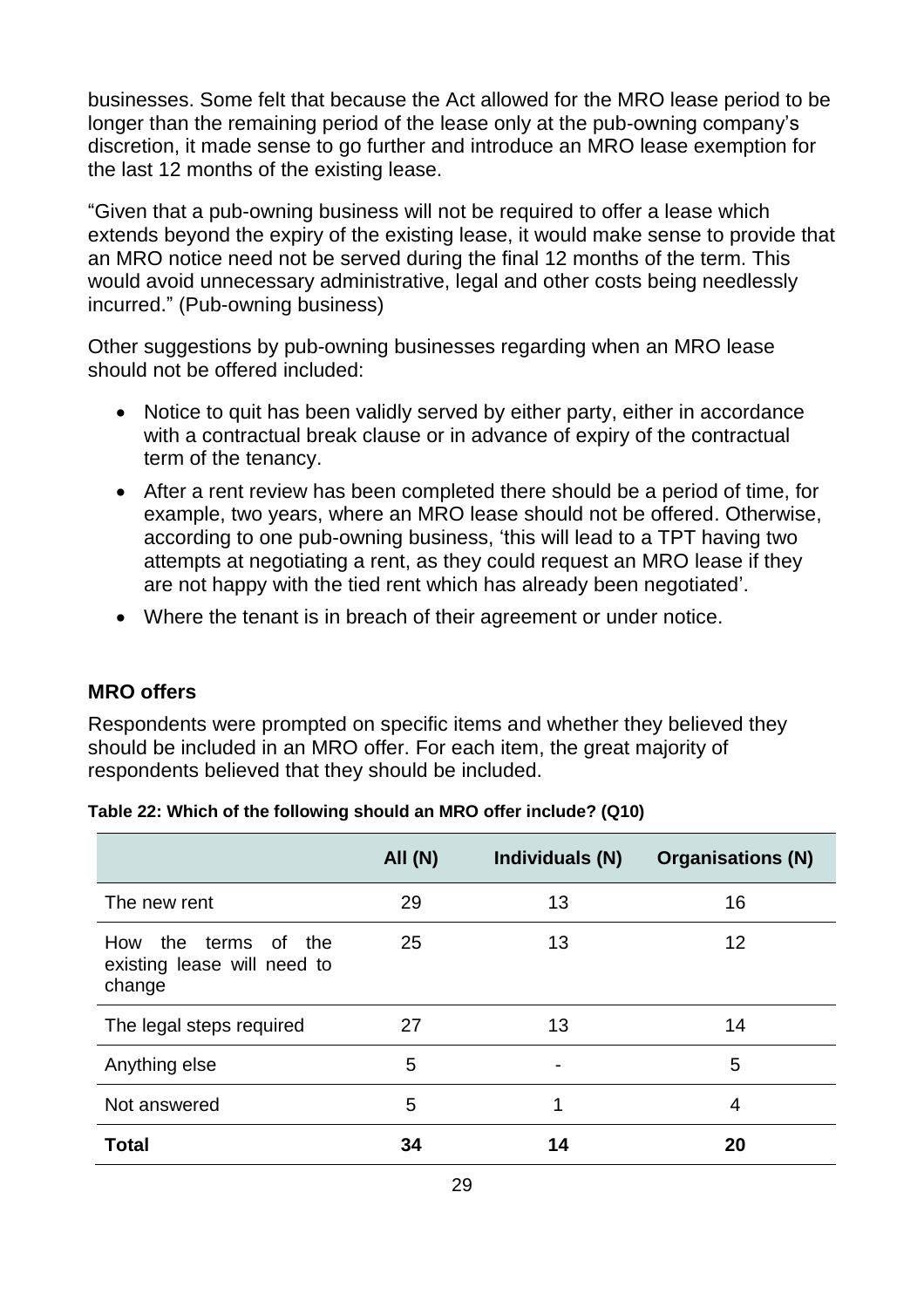(Please note this question allowed respondents to select as many responses as appropriate so responses may not sum to overall base size)

A follow-up question invited further comments (Q10a). Respondents made a number of suggestions for other things that could be included in MRO offers, for example:

- The terms of the new agreement and a draft form of the new agreement.
- The basis of the calculation for the new rent.
- How dilapidations, fixtures and fittings and land and buildings transaction tax will be dealt with.
- An explanatory note signposting the tenant to the statutory materials and the Pub Code Adjudicator.
- Ongoing costs, in particular increased deposit costs.
- Stocking requirement at the discretion of the pub-owning business, in order to protect their route to market.

#### **Requirement for MRO lease to be offered within 4 weeks of request**

Overall, most respondents agreed with the proposal. However, looking at respondent types, tied pub tenants and pub-owning businesses tended to take a very different view. Five out of six pub-owning businesses disagreed, whereas nine out of the 11 tied pub tenants agreed.

|              | <b>All (N)</b> | Individuals (N) | <b>Organisations (N)</b> |
|--------------|----------------|-----------------|--------------------------|
| Yes          | 19             | 10              | 9                        |
| <b>No</b>    | 10             | 3               |                          |
| Don't know   | 2              | $\blacksquare$  | $\overline{2}$           |
| Not answered | 3              | 1               | $\overline{2}$           |
| <b>Total</b> | 34             | 14              | 20                       |

| Table 23: Should the code require that an MRO lease be offered within 4 weeks of a pub- |
|-----------------------------------------------------------------------------------------|
| owning business receiving a request from a tenant? (Q11)                                |

Three pub-owning businesses offered further commentary on Q11. One felt that the four week period was reasonable but that the Code needed to take into account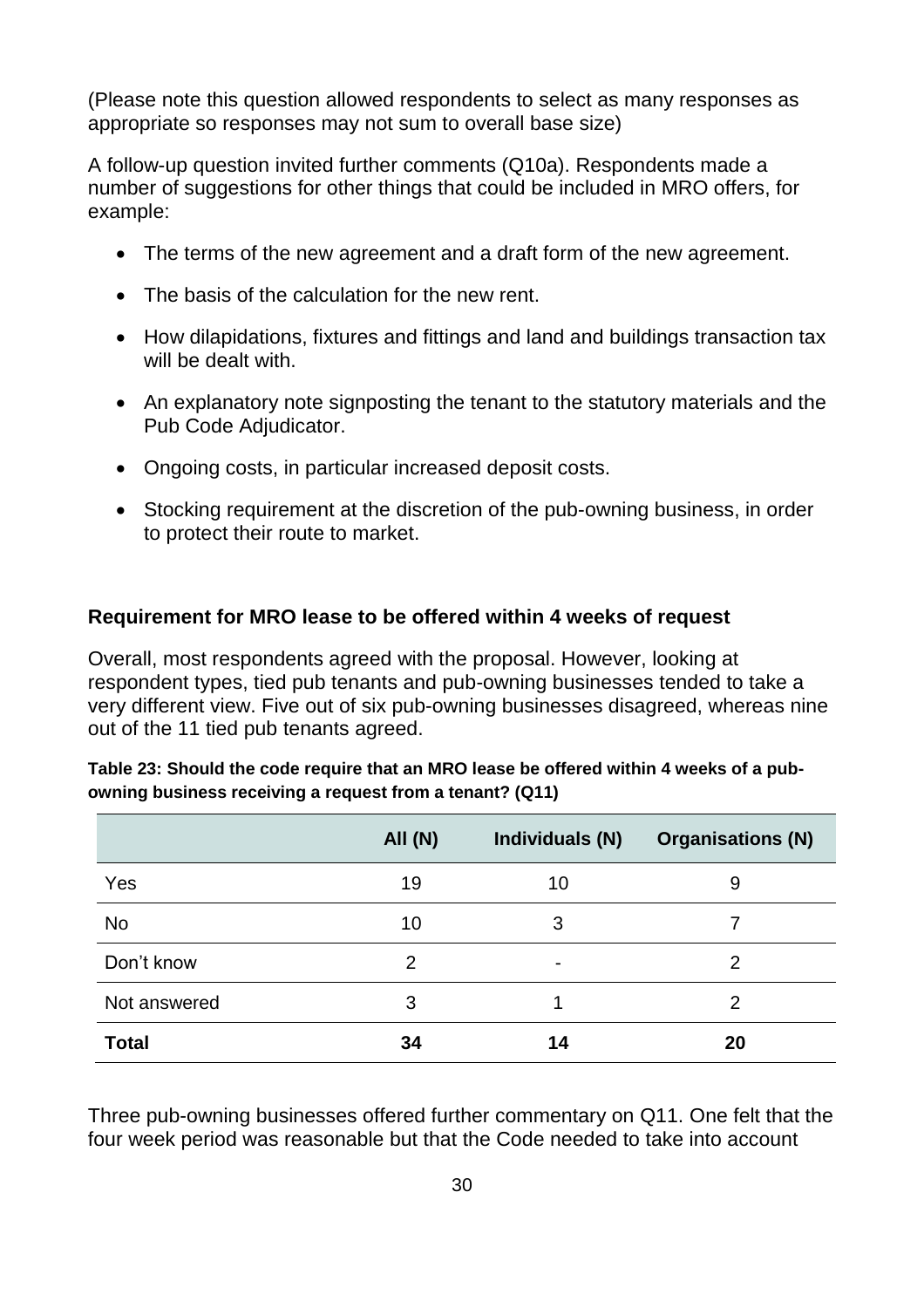factors such as the MRO notice being invalid or the business not being under obligation to offer an MRO lease under regulation 8(2). They highlighted how this was addressed in England and Wales, where the obligation to offer an MRO lease is only triggered when the request is accepted.

"The Pubs Code in England and Wales deals with this by referring to a 'full response' which can either be to reject the MRO notice or to accept it. It is only if it is accepted that the obligation to issue an MRO offer is triggered. We would suggest the Scottish Pubs Code should make a similar distinction." (Pub-owning business)

Another pub-owning business reiterated concerns that unless the right to request an MRO was linked to specific triggers, they could be faced with a number of requests as soon as the Code comes into force. Because of this, and the fact the regulations are new, they did not feel that four weeks was a generous period.

"The lack of transitional arrangements in this area leaves landlords faced with the possibility of a number of MRO requests being made on the first day that the Code is introduced. A period of 4 weeks to fully respond to a request made under newlyintroduced regulations does not allow a landlord sufficient time to prepare itself and provide a fully-compliant response." (Pub-owning business)

They also believed that the regulations do not set out some important processes around MRO requests.

"The regulations do not set out any process for rejecting an MRO request that may be invalid, nor do they set out the contents of what a written MRO request must contain. The current drafting appears to assume that all MRO requests will be valid but as there are exemptions as to when an MRO request may be made, there needs to be a process for rejecting an invalid notice." (Pub-owning business)

It was also pointed out that if an MRO lease is to be delivered via deed of variation, each request would require a bespoke response which would increase the costs and time required.

#### **Time period for negotiation of MRO lease**

Respondents overwhelmingly supported setting out a time period for negotiation of an MRO lease. Support was equally strong amongst individuals and organisations, and across different respondent types including pub-owning businesses (five out of six agreed), representative organisations (eight out of nine agreed) and tied pub tenants (all 11 agreed).

|     | All $(N)$ | Individuals (N) | <b>Organisations (N)</b> |
|-----|-----------|-----------------|--------------------------|
| Yes | 27        | ィク              | 15                       |

#### **Table 24: Should the code set out a time period for negotiation? (Q12)**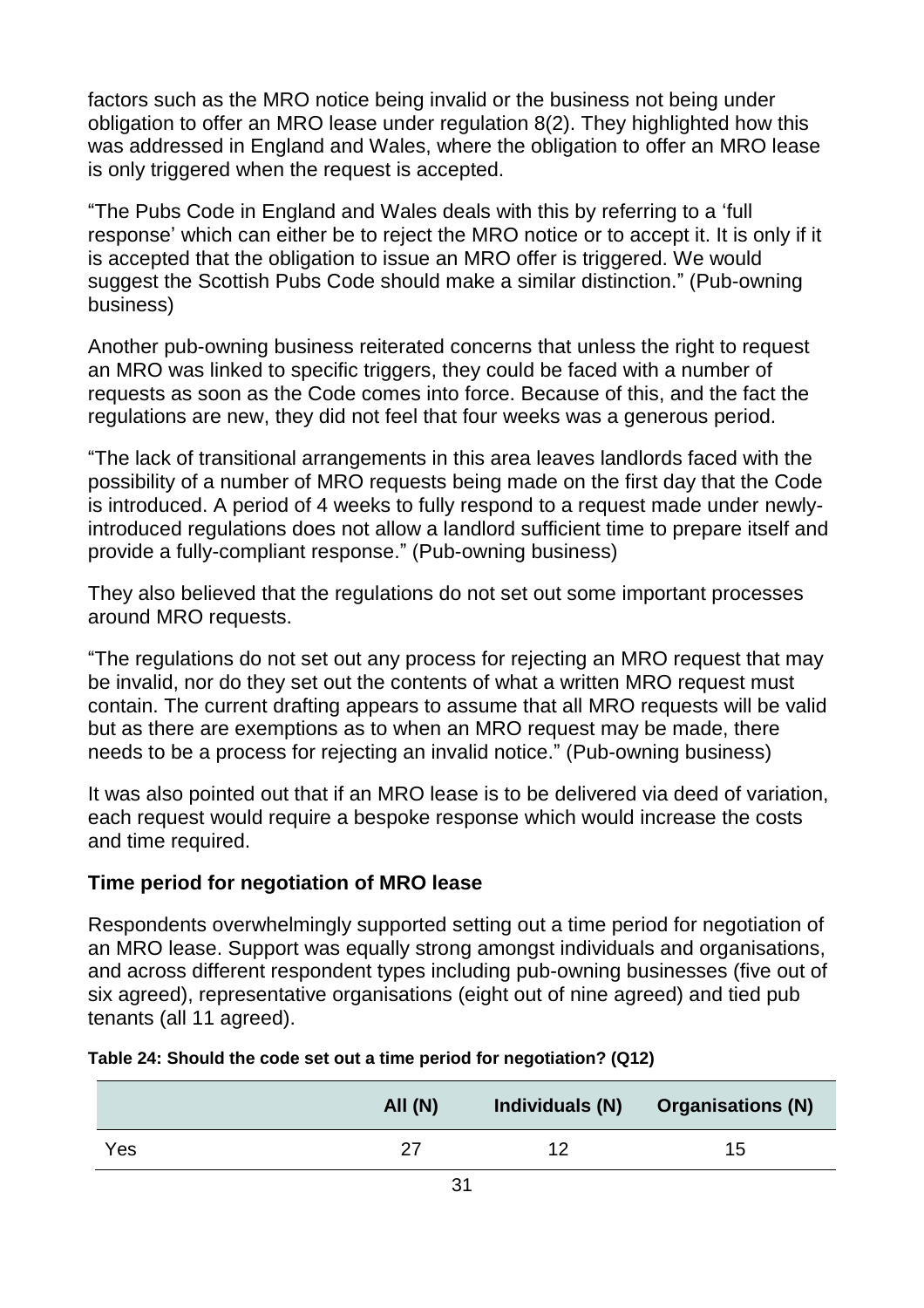| <b>No</b>    |    |                |    |
|--------------|----|----------------|----|
| Don't know   |    | $\blacksquare$ |    |
| Not answered |    |                |    |
| <b>Total</b> | 34 | 14             | 20 |

Some respondents offered further comments on Q12. Some believed that the negotiation period should mirror England and Wales. For one pub-owning business, this was important as divergence in systems between different parts of Britain would increase the burden on their business.

"Creating two different systems will give rise to unnecessary administrative costs and difficulties for those businesses with pubs in both Scotland and in England and Wales... We can see the sense in having a negotiation period but since this consultation was published, the UK Government has announced changes to the process in England and Wales, which include a period of 3 months before the pubowning business needs to issue the MRO offer. These are a sensible way to provide for a negotiation period and we recommend they are replicated in Scotland." (Pub-owning business)

A representative organisation made a similar point.

#### **Views on proposed time period**

An open-ended question (Q13) asked for views on the proposed time period for negotiation (8 weeks, extendable up to 4 weeks by mutual agreement). Twentynine of the 34 respondents offered a view. Generally, tied pub tenants said the proposed time period was too long or about right, whereas pub-owning businesses were more likely to feel it was too short. Representative organisations generally felt it was reasonable.

A key concern for tenants, as elsewhere in the consultation, was ensuring they had a relatively strong position in dealings with pub-owning businesses. They were particularly keen to avoid pub-owning companies 'dragging out' negotiations, as they saw it.

"Some of the Pubcos are experts when it comes to dragging out rent negotiations and the use of take it our leave it proposals. It might help concentrate minds if the terms of the MRO lease were to be effective from the date that the Pubco makes the initial offer to the tenant (which has to be made within 4 weeks of receiving the request for an MRO). It then would not really matter if the Pubco's drag out negotiations." (Tied pub tenant)

One tied pub tenant, responding to similar concerns, felt that there should be clear guidance on when the pub-owning business can access the four week extension.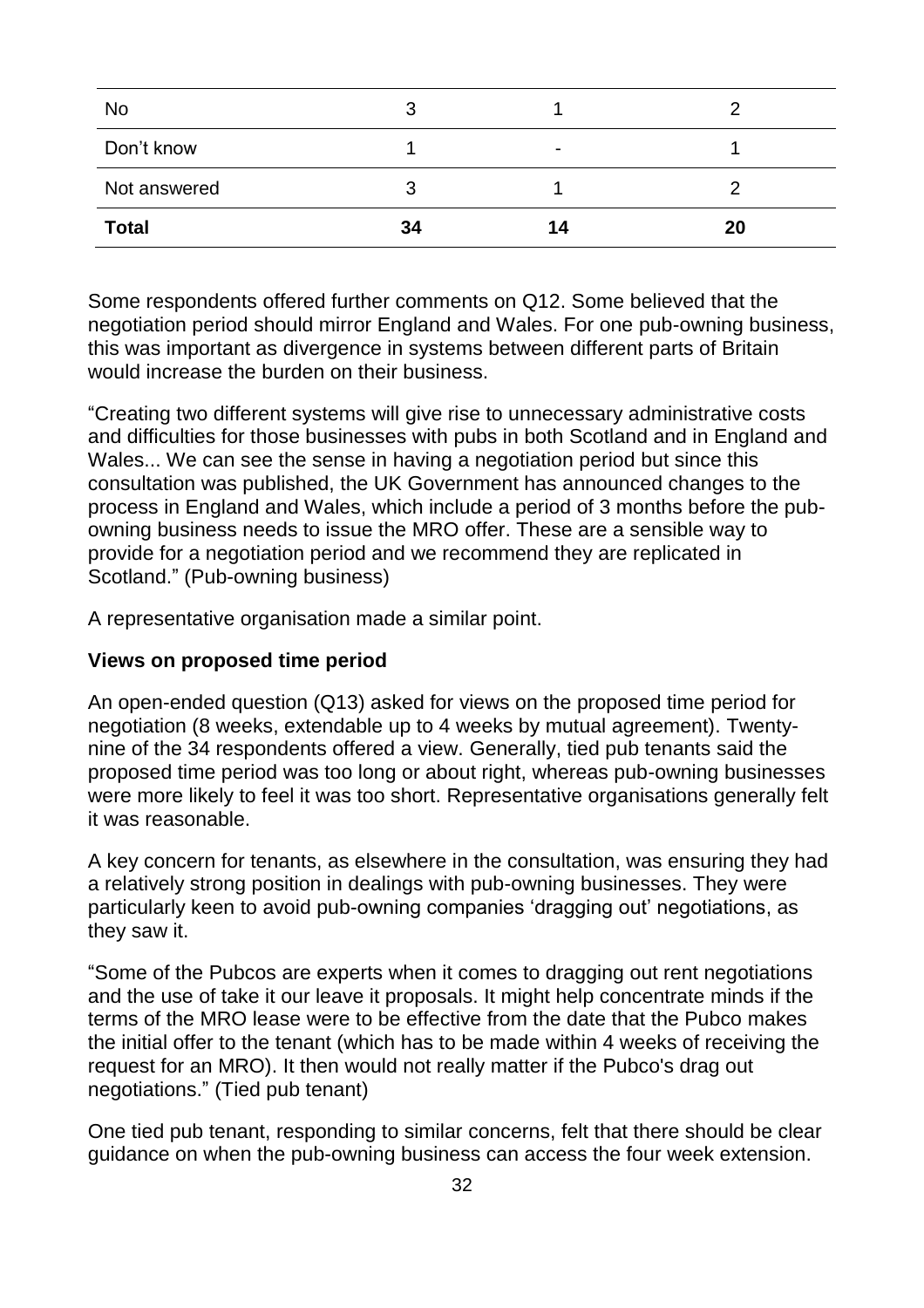"This seems to be fair but there should be a clear set of circumstances under which the landlord is allowed to access this 4 week extension." (Tied pub tenant)

For pub-owning businesses, concerns centred on the potential additional resources needed to meet tight (in their view) timescales.

"It is very short and likely unworkable especially for smaller companies who do not have additional resource to meet these timescales." (Pub-owning business)

Some respondents highlighted the need for a process where mutual agreement is not reached during the negotiation period.

"We support this time frame, which is in line with the process in England and Wales. However, a process is needed for any circumstance in which mutual agreement is not secured but one party wishes to continue negotiations, i.e. referral to arbitration." (Representative organisation)

#### **Other comments**

Respondents were asked for any other comments or suggestions on the process for offering an MRO lease (Q14). A number of comments were made, including:

- The initial offer should sever the tied terms only of the tied agreement any other terms the landlord proposes should be made in a separate offer that cannot be imposed on the tenant.
- The offer should be made in a short, concise document using non-legal terms to ensure all parties can understand it clearly.
- Ensure any clause in a lease which ends it or prevents an otherwise guaranteed renewal if the pub ceases to be tied is declared a prohibited term and made unenforceable.

Some respondents felt it was important to look at the experience in England and Wales so far to get a handle on what might happen next. Some tied pub tenants were keen to ensure that businesses were prevented from dragging out negotiations, as they believed was happening in England.

"Experience has shown that regarding the English Tied Pubs Bill, Pub Owning Businesses have not acted in line with the spirit of the bill and have used every device possible to deny or delay tenants access to MRO leases." (Tied pub tenant)

From the pub-owning business perspective, there was concern about perceived lack of clarity over when the process ends and what happens next. One respondent noted that in England and Wales most MRO notices do not result in an MRO lease – in their view, the evidence is that some tenants use the process as a way of negotiating a more favourable tied deal, amongst other reasons that they set out. The regulations in Scotland should therefore in their view set out what happens after the end of the negotiation period.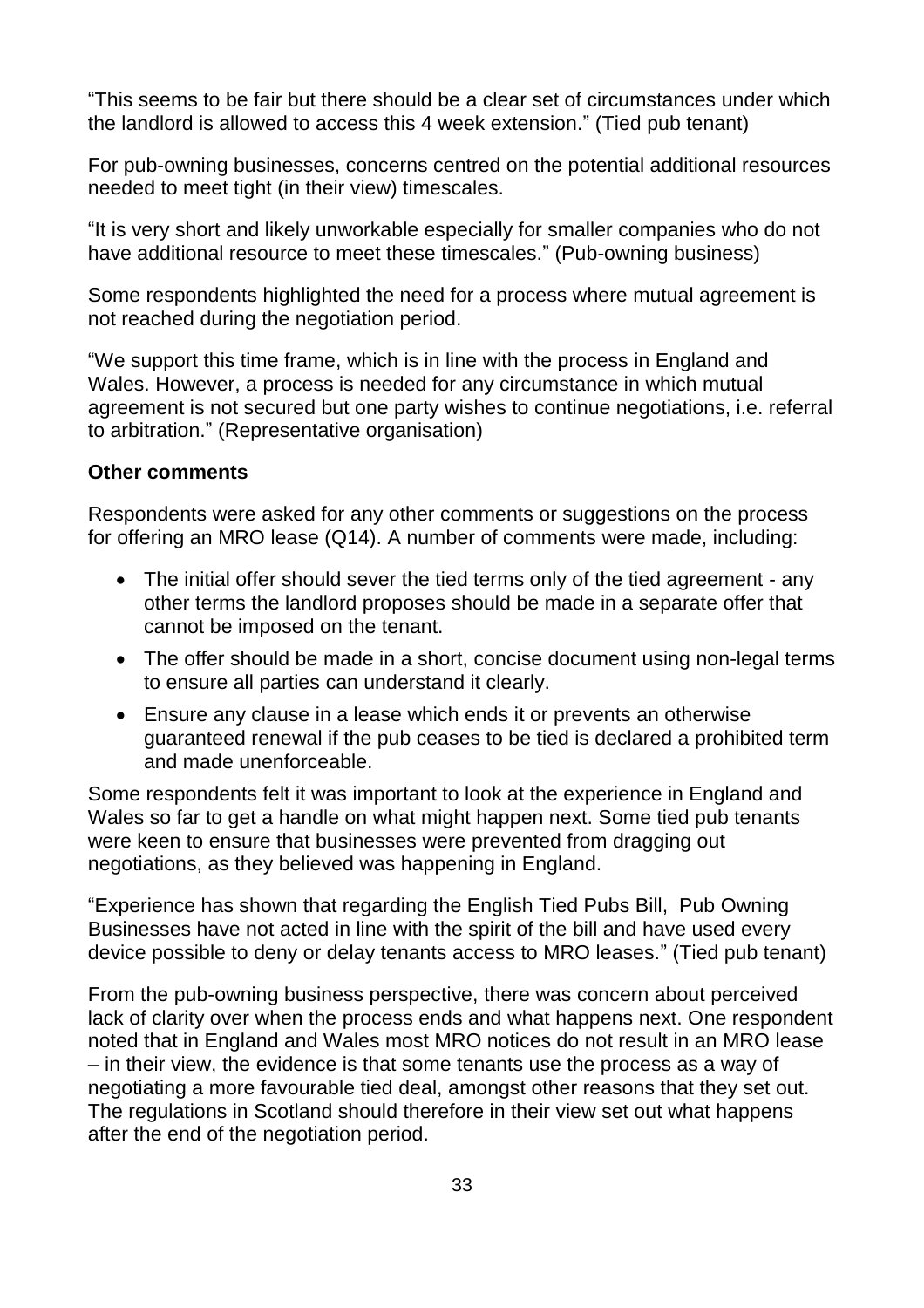"There is provision for a negotiation period but it is not clear what happens when that period expires. There is also provision for referral to the Scottish Pubs Code Adjudicator but this assumes that there is a dispute and this may not be the case.The Code… assume[s] that all MRO offers will end with an MRO lease being granted but… [i]n England and Wales, the majority of TPTs who serve an MRO notice do not end up entering into an MRO lease. Many do so to test the "no worse off" principle... This is a legitimate and stated objective of the legislation. Others use the MRO notice as a means of negotiating a better tied deal. Others may genuinely wish to go free of tie at the start of the process but make a commercial judgment on balance not to do so when rent and the other terms of the MRO lease are determined." (Pub owning business)

Concerns were also raised around how to manage MRO lease applications without mechanisms to trigger them. It was pointed out that:

"In Scotland the Landlord and Tenant Act does not apply meaning that there are no automatic rights of renewal and in most cases rent reviews during the agreement. However, without a mechanism to trigger an MRO agreement this may result in an untenable position with all parties unable to effectively manage significant levels of applications." (Representative organisation)

#### <span id="page-34-0"></span>**Rent assessment for an MRO lease**

Most respondents agreed that the rent assessor should be a member or fellow of the Royal Institution for Chartered Surveyors (RICS), especially individuals. Agreement was strong across all respondent types, although two out of nine representative organisations disagreed.

|              | <b>All (N)</b> | Individuals (N) | <b>Organisations (N)</b> |
|--------------|----------------|-----------------|--------------------------|
| Yes          | 24             | 12              | 12                       |
| <b>No</b>    | 6              | $\blacksquare$  | 6                        |
| Don't know   | $\overline{2}$ |                 |                          |
| Not answered | $\overline{2}$ |                 |                          |
| <b>Total</b> | 34             | 14              | 20                       |

| Table 25: Should the rent assessor be a member or fellow of the Royal Institution for |  |  |
|---------------------------------------------------------------------------------------|--|--|
| <b>Chartered Surveyors? (Q15)</b>                                                     |  |  |

Most respondents agreed with the arrangements for rent assessment for an MRO lease. However, views were mixed amongst representative organisations in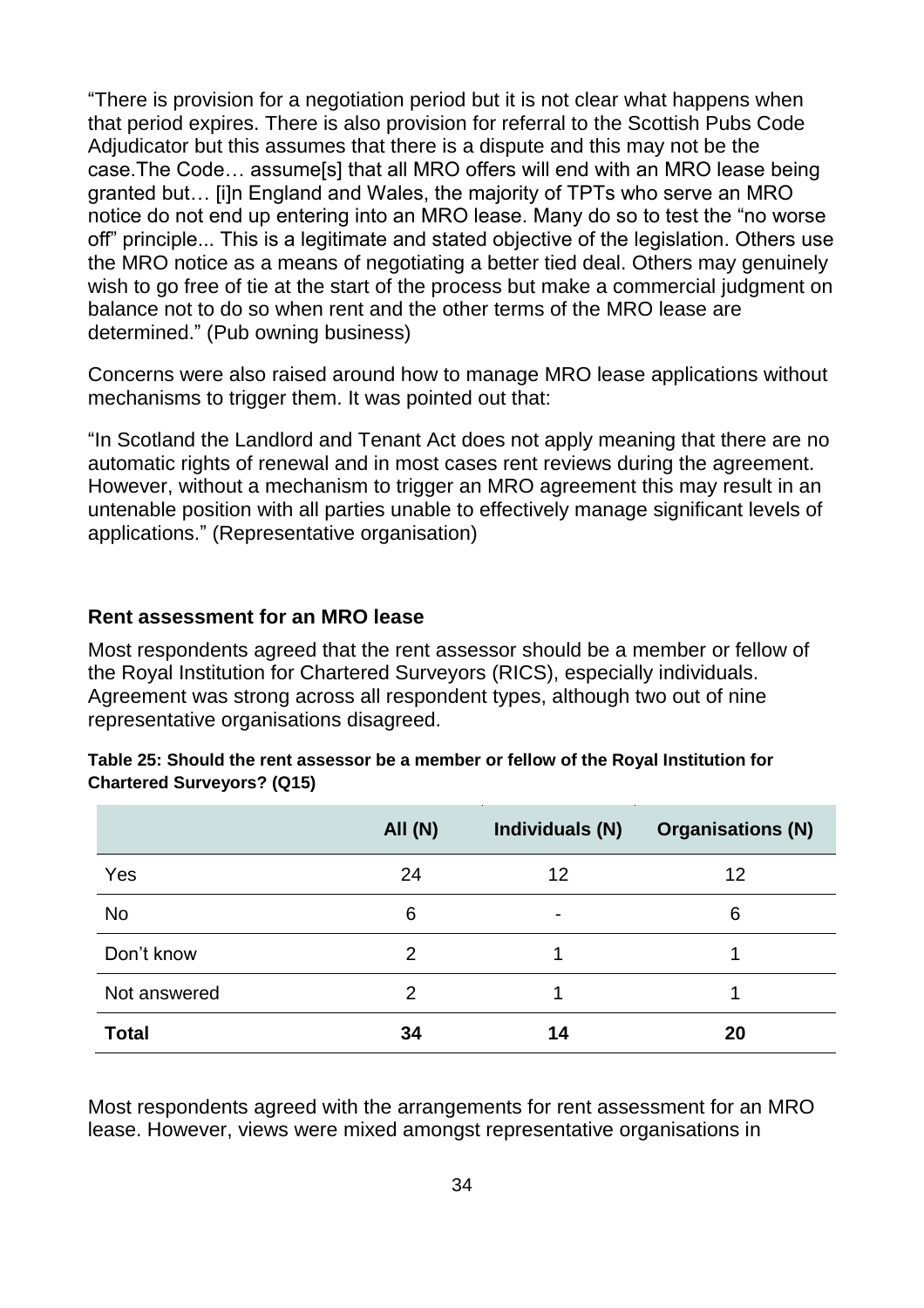particular (four agreed, four disagreed). All six pub-owning businesses agreed; amongst tied pub tenants, eight agreed and three disagreed.

|              | <b>All (N)</b> | Individuals (N) | <b>Organisations (N)</b> |
|--------------|----------------|-----------------|--------------------------|
| Yes          | 20             |                 | 13                       |
| No           | 10             | 5               | 5                        |
| Don't know   | 2              |                 |                          |
| Not answered | 2              |                 |                          |
| <b>Total</b> | 34             | 14              | 20                       |

**Table 26: Do you agree with the arrangements for rent assessment for an MRO lease? (Q16)**

Respondents were invited to submit any further comments and suggestions on the rent assessment process at Q17. The key concern expressed was around how genuinely independent RICS rent assessors were.

Some representative organisations expressed reservations about RICS rent assessors. It was felt by some that their valuations could be variable and inaccurate and they questioned how independent they were. A genuinely independent (in their view) panel of valuers would be preferable.

"In England the RICS surveyors currently provide widely varying valuations depending on their client, a truly independent panel of valuer's paid for by the levy would be a good idea." (Representative organisation)

One respondent emphasised the importance in their view of ensuring the choice of rent assessor is led by the tenant, and the potential pitfalls of allowing too much weight in the choice of assessors to the choice of pub-owning businesses or the Adjudicator.

"Limiting the pool of potential rent assessors to those acceptable to pub companies will result in pub companies favouring assessors in that pool who give higher valuations or who may be more sympathetic to pub company arguments around valuation. Limiting the choice to those known to the adjudicator may result in unconscious bias or over-reliance on a small pool of mostly central belt based assessors. Choice of a rent assessor must be led by the tenant and the tenant must be able to appoint local surveyors/rent-assessors who are familiar with the intricacies of the local market." (Representative organisation)

Concerns about the independence of rent assessors were not limited to representative organisations, with some others also expressing reservations.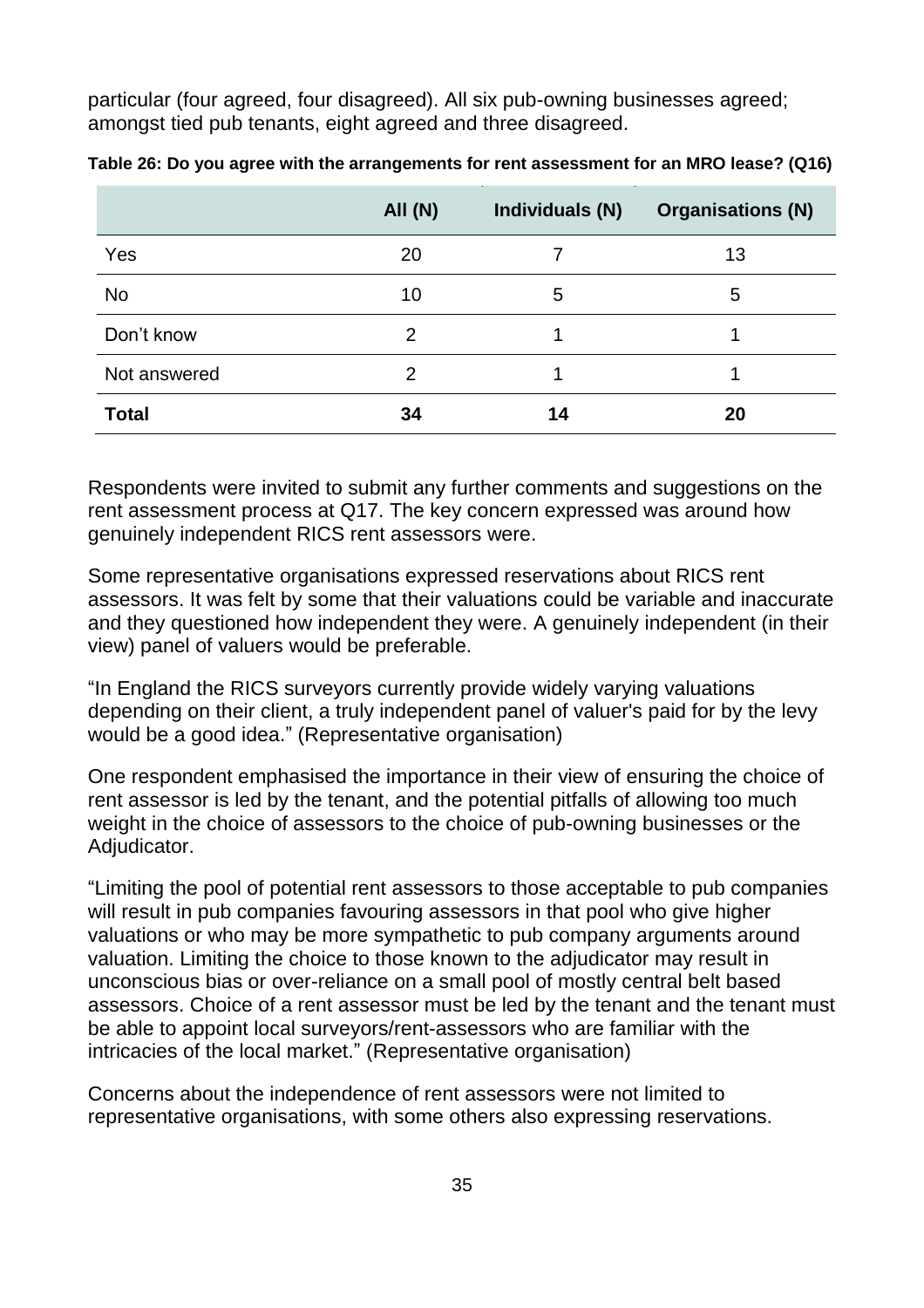"Theoretically they are professionals and should be independent. The reality is that the Pubcos give a lot of business to RICS members (in many different areas) and there have been a number of instances where RICS members have found themselves not getting future business from certain Pubcos when they have worked with tenants against the Pubco." (Brewery)

A number of points were also raised by pub-owning businesses, who were focused on ensuring all parties in any negotiation had a clear and equal understanding. One noted a perceived gap in the regulations around the information to be submitted to the rent assessor.

"Whilst in principle we agree with the MRO rent assessment process, the regulations do not set out the information that should be provided to the rent assessor to enable them to set the rent. Knowing this information in advance will allow the parties to prepare the same and allow a rent assessor to be instructed without any unnecessary delays." (Pub owning business)

Experience of the industry may also be desirable for prospective rent assessors, and that similarly experienced advisors should be available to tied pub tenants.

"We also feel that where possible, an appointed rent assessor should have experience of the public house and hospitality industry... We are also firmly of the view that the key to successful rent negotiations is by ensuring that tied tenants have access to consistent and reliable advice from professional accredited advisors with relevant industry experience." (Pub owning business)

A query was also raised around when the rent assessor should be made aware of the terms of the MRO lease. One business felt this was not set out correctly at present, and that knowledge of the terms was needed for the rent assessor to carry out a proper assessment.

"Regulation 11 appears to suggest that the terms of an MRO lease can only be referred to the Adjudicator after the negotiation period and after the rent assessment period. However, in order for the MRO rent to be assessed the assessor must know the terms of the MRO lease. If those terms have not been agreed at the time the MRO rent is assessed then it is not clear how the MRO rent could be accurately determined. In England and Wales, the terms of the MRO lease are decided before a referral for the MRO rent can be made. We therefore suggest a similar approach in this area." (Pub owning business)

Other comments and suggestions included:

• Ensure clarity and consistency on the definition of 'market rent' between the RICS Red Book definition, the proposed legislation in the consultation, and the definition used as part of the English and Welsh Code.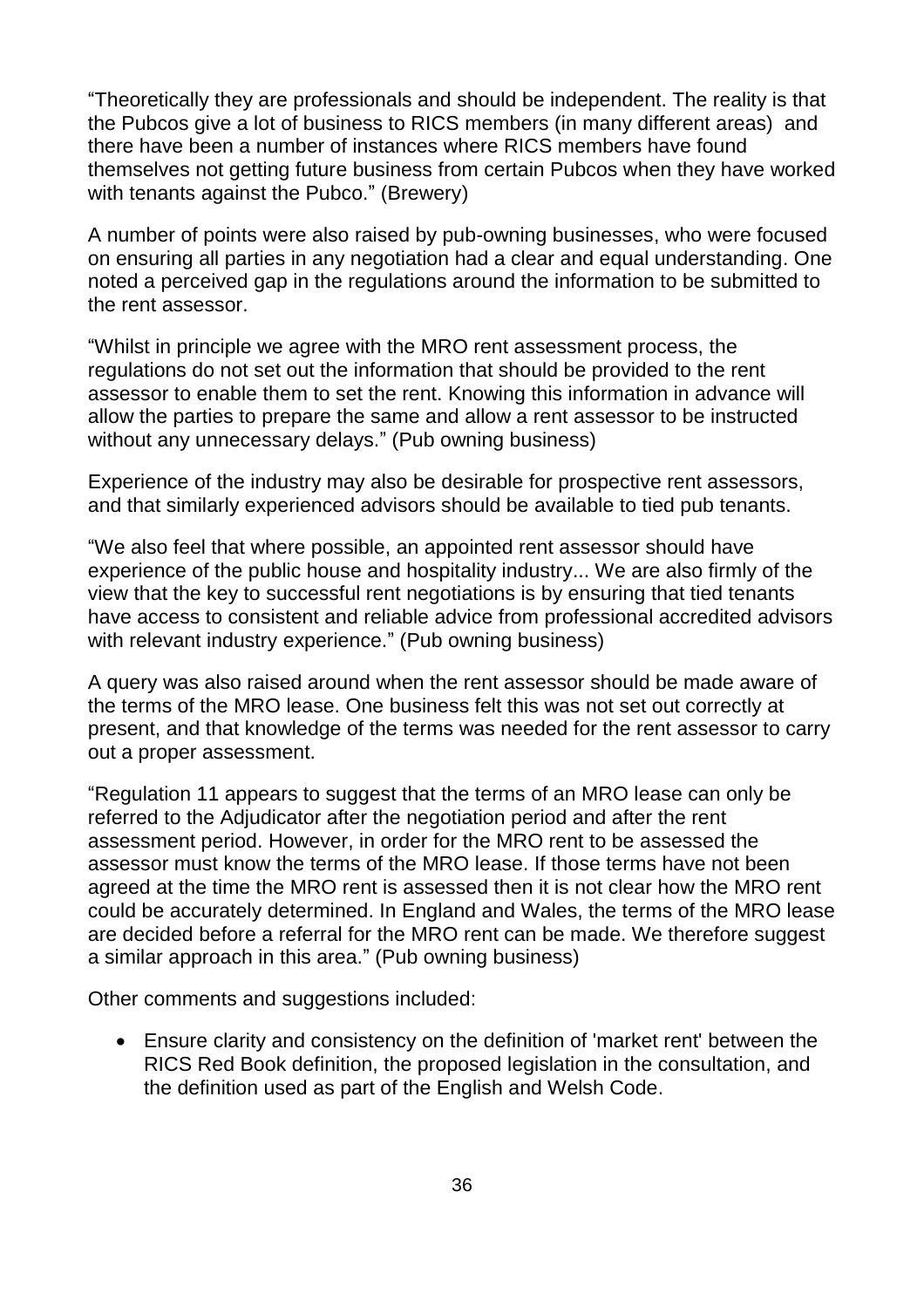- One of their first responsibilities of the Scottish Pubs Code Adjudicator should be to develop a list of qualified independent advisors to support and advise tenants on all aspects of the MRO lease process.
- Ensure rent assessors have a good understanding of the Scottish market generally and the local area. The local expertise aspect was flagged as important as it was noted that local rents outside the central belt can be very different.
- Publish decisions relating to the outcomes of independent rent assessments in order to allow tenants access to information on rental decisions which they can use to support their own rental negotiations.
- The Code should require pub-owning businesses to produce a public register of tied and Market Only rents of their properties, again for transparency and to support tenants in negotiations, contributing to a level playing field.
- Ensure the MRO rent is defined as a genuine open market commercial rent, based on comparable new letting net rents in the market, taking into account common or typical rent incentives as well as headline rents, and disregarding any goodwill or increase in business attributable to the tenant's improvements to the property or skills in developing the business.

#### <span id="page-37-0"></span>**Arbitration for MRO leases**

Respondents were asked an open ended question (Q18) for their views on arbitration for MRO leases. Representative organisations focused on keeping the process simple.

A key concern for pub-owning businesses was a perceived lack of information on the expected number of referrals to the Adjudicator after the Code comes into effect, how this would be dealt with, and the potential for backlogs and delays.

"The consultation does not provide any information regarding the anticipated number of referrals and whether the Pubs Code Adjudicator will be in a position to oversee that function directly or whether alternative arbitrators will need to be appointed. Due consideration should be given to this area in order to avoid a repeat of the situation in England and Wales, where a large number of referrals were made following the implementation of the Pubs Code etc. Regulations 2016 which created a backlog of referrals and delays." (Pub-owning business)

One suggestion was to give the Adjudicator the power to appoint arbitrators to manage demand (it was also noted that this approach was used to clear backlogs in England and Wales).

"To provide additional capacity in the system and ensure high standards, we believe that the Adjudicator should have the ability to appoint an RICS Pubs Code Arbitrator as an alternative." (Representative organisation)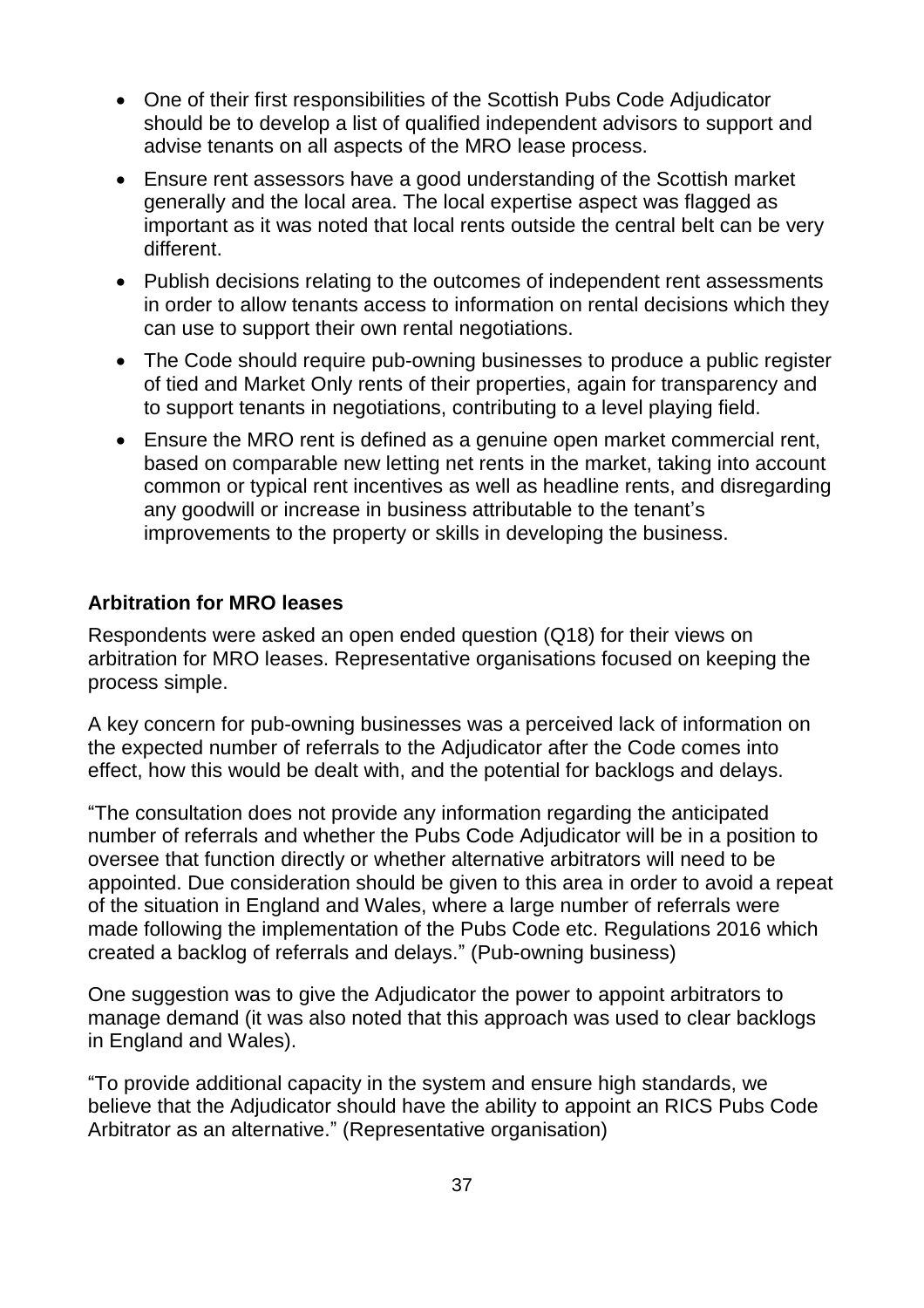Other concerns and suggestions included:

- Clarify whether and how the arbitration process will be governed by the Arbitration (Scotland) Act 2010.
- There may be circumstances where expert determination may provide a more cost-effective or otherwise appropriate mechanism for dispute resolution, and this should be allowed for.
- If the pub owning business does not agree with the independent rent assessment prepared by the tenant's choice of surveyor or rent assessor then the pub owning business should be free to commission their own assessment from another independent surveyor, and both rent valuations can then be presented to the adjudicator for decision making.
- The tenant must be free to submit any information they think is relevant to the rent assessment.
- The Code should be amended to prevent pub owning businesses seeking to impose any increase in tied rent while a new MRO rent is being negotiated.
- The Code should place a temporary moratorium on pub owning businesses taking action to evict until the MRO process is exhausted to prevent pub owning businesses frustrating the MRO process by seeking to evict tenants who have served an MRO notice.
- A representative organisation claimed that currently, tenants in England and Wales have 21 days from an MRO event to serve an MRO notice on their pub-owning business, and 14 days to consider a full MRO response and whether to refer it to the PCA. They believed a longer period was needed, based on the experience south of the border, to enable tenants to access and properly consider MRO lease offers, including seeking independent advice.

### <span id="page-38-0"></span>**Guest beer agreements**

#### <span id="page-38-1"></span>**Overall agreement with policy aims**

Most respondents providing a response (20 of those 31 who provided a response) agreed with the policy aims on guest beer agreements. Views of organisations were equally divided, with nine agreeing overall and nine disagreeing. Again, the key difference of opinion between respondent types was between tied pub tenants (all 11 agreed) and pub owning businesses (5/6 disagreed). Representative organisations tended to agree (six vs. two disagreed, with one not answering).

#### **Table 27: To what extent do you agree with the policy aims on guest beer agreements? (Q19)**

|                | All(N) | Individuals (N) | <b>Organisations (N)</b> |
|----------------|--------|-----------------|--------------------------|
| Strongly agree |        |                 | 5                        |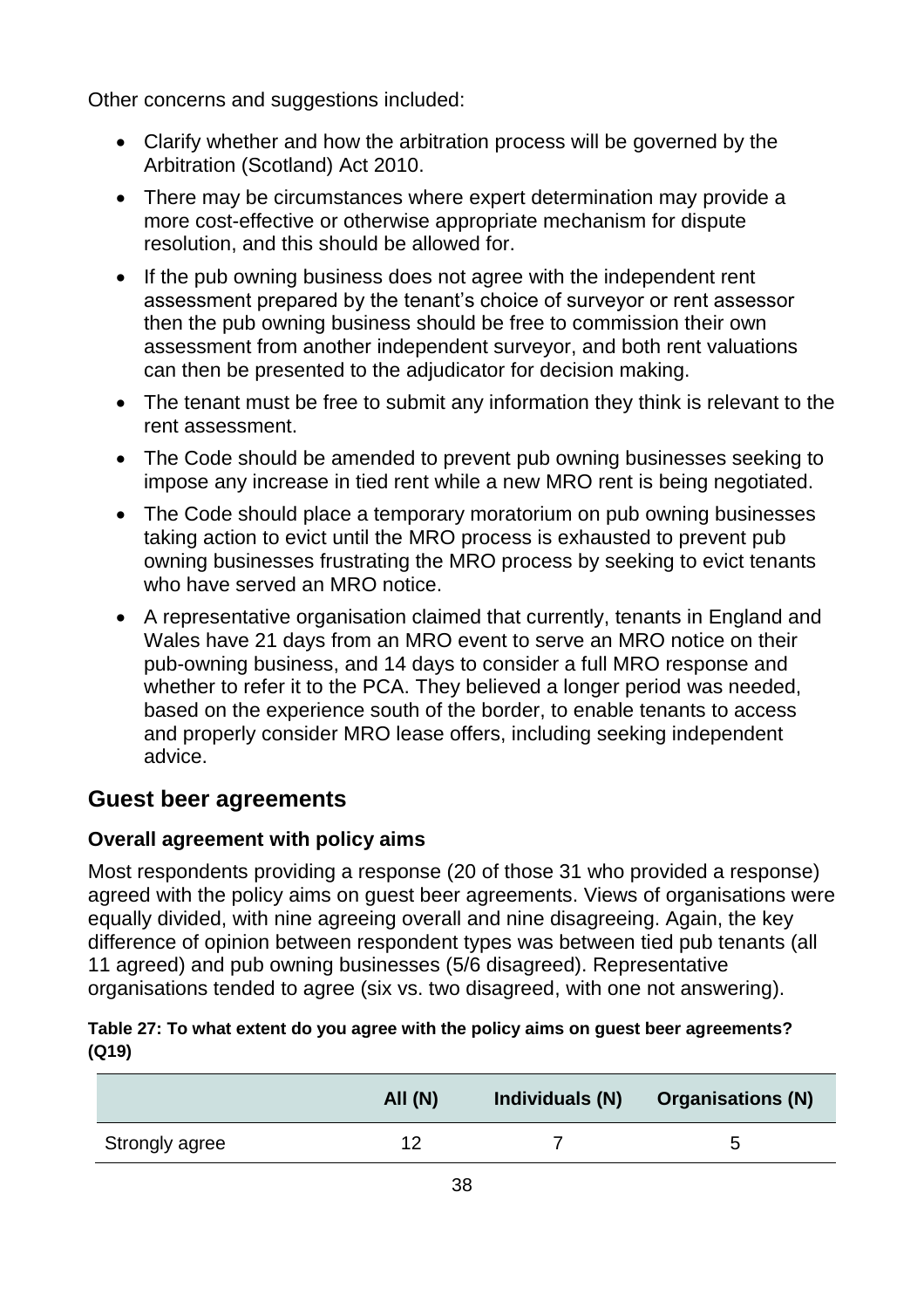| Agree                      | 8  | 4  | 4  |
|----------------------------|----|----|----|
| Neither agree nor disagree |    |    |    |
| <b>Disagree</b>            | 2  |    | 2  |
| Strongly disagree          | 8  |    |    |
| <b>NET Agree</b>           | 20 | 11 | 9  |
| <b>NET Disagree</b>        | 10 |    | 9  |
| Not answered               | 3  |    | 2  |
| <b>Total</b>               | 34 | 14 | 20 |

A follow-up question (Q19a) invited comments on respondents' answers to the closed question. For tied pub tenants, the benefits were clearly felt to be to their businesses and the local breweries. For these benefits to be fully realised, some felt it was important that they were able to purchase directly from local producers rather than via pub-owning businesses.

"Some of the Pubcos currently offer guest ales as part of their product range but it is quite difficult for smaller brewers to get a listing through this route and the beers have to be purchased through the Pubco, which can lead to ridiculous situations if a pub wants to order locally produced beers." (Tied pub tenant/Brewery)

"Pub tenants are best placed to know their market, customer base, and what will sell in their pub. Pub tenants should be able to offer at least one draft beer line of any type and of a product "of their choosing" to enable them to either have competitive retail pricing for that product, or to stock products that their tied pub landlord may not make available to them." (Tied pub tenant)

A representative organisation also reiterated the belief that accessing the tied pub network was a problem for small brewers, and that the guest beer provision would improve consumer choice (pub-owning businesses held opposite views).

"Ensuring that the guest beer provision helps to improve consumer choice of beers from smaller, local and independent breweries will help tenants, consumers and breweries to overcome the barriers they currently face whereby the beer tie is resulting in restricted consumer choice, as smaller brewers cannot gain access to the tied pub sector." (Representative organisation)

Pub-owning businesses raised a number of concerns and objections to the guest beer agreement and clearly had a contrasting perspective to tied pub tenants in the consultation. Most significantly, they did not tend to share the view that the guest beer provision would have an impact on consumer choice or significantly help smaller brewers. The key concerns and objections were as follows: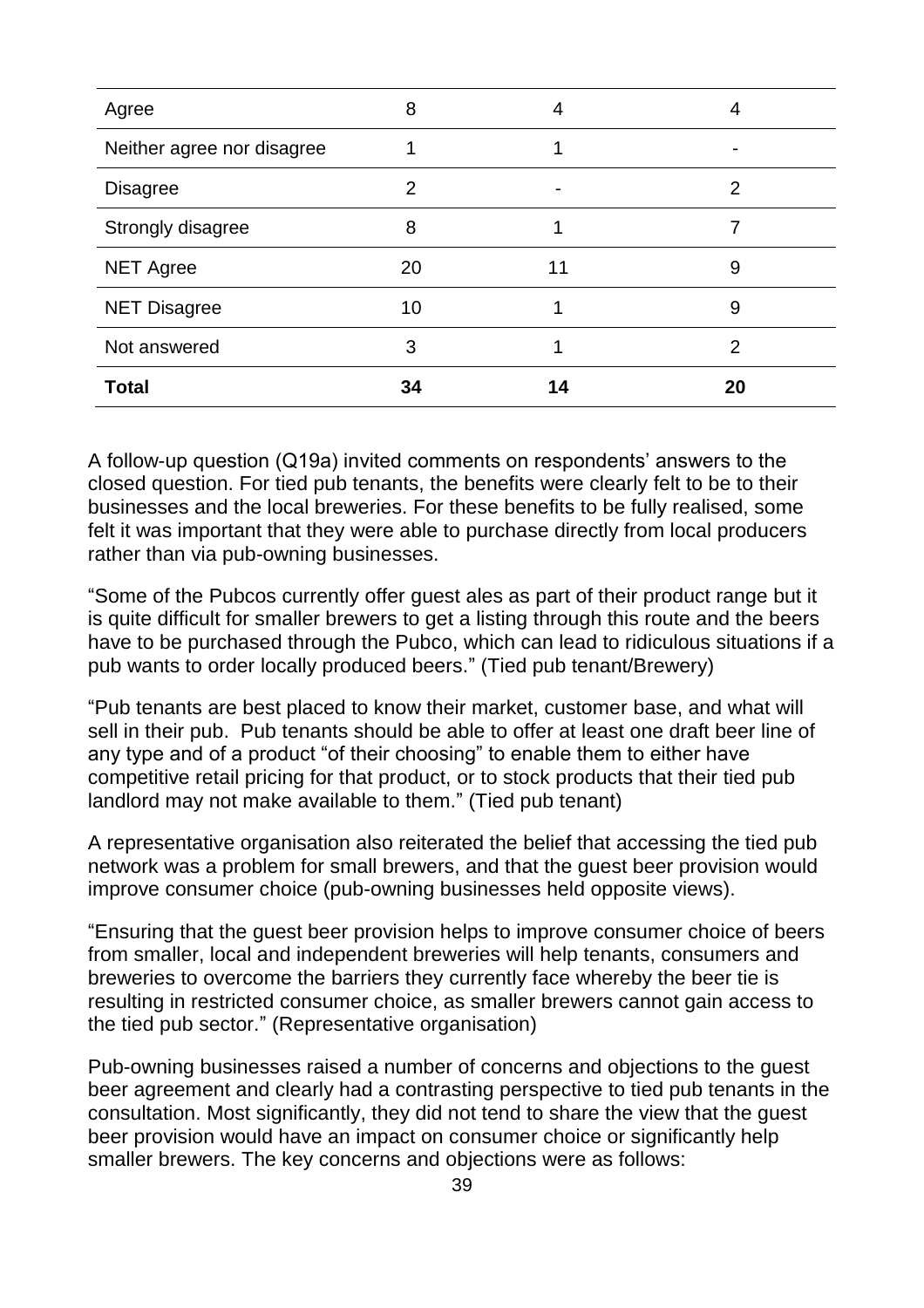- Issues of consumer choice are, it was argued, competition matters which are not devolved to the Scottish Government; legislation aimed at improving consumer choice is therefore 'unlawful'.
- Provision of a guest beer from which the pub-owning business derives no benefit financially may make it uneconomic to let a pub on a tied basis.
- The majority of tied pubs are in urban areas so it is likely there will be plenty of choice for consumers without the need for a guest beer provision.
- Many pub companies already allow a tied pub tenant to stock a guest beer already, including real ales and craft beers, through the product range made available to them or sourced from a member of the Society of Independent Brewers (SIBA) - the need for the provision is therefore unclear to some pubowning businesses.
- It was claimed that research carried out on behalf of the Scottish Government found that the guest beer provision would be used to enable the tenant to stock the beer from which they derive the most profit – this would therefore not necessarily support the Scottish Government's policy objective around increasing consumer choice.
- The argument around offering a route to market for small local brewers, supported by tied pub tenants above, was challenged by some pub-owning businesses (3) – there was a lack of awareness of any serious problems with small brewers lacking a route to market or small brewers needing protection, with pub-owning businesses tending to feel they already offered ample opportunity for pubs to stock and sell beer from smaller producers.
- Allowing beers brewed outside the UK to be eligible as guest beers was challenged, with the rationale seen as unclear.
- It was also not clear to all whether the policy applied to small brewers in Scotland only or UK-wide; one pub-owning business argued for a UK-wide eligibility as pubs in border areas may be geographically closer to a small brewer in England than Scotland.
- Perceived lack of evidence that increased consumer choice is necessarily beneficial to tied pub tenants; customer's choice of pub can be influenced by whether or not a certain product is available rather than range of choice.
- General perceived risk of unintended consequences of the Scottish Government 'intervening in a mature and sophisticated market', particularly amongst pub-owning businesses.

#### <span id="page-40-0"></span>**Small production beer brands**

#### **Brands of beer with small production levels**

Respondents overall tended to agree that a guest beer agreement should cover brands of beer with small production levels, although views were somewhat mixed.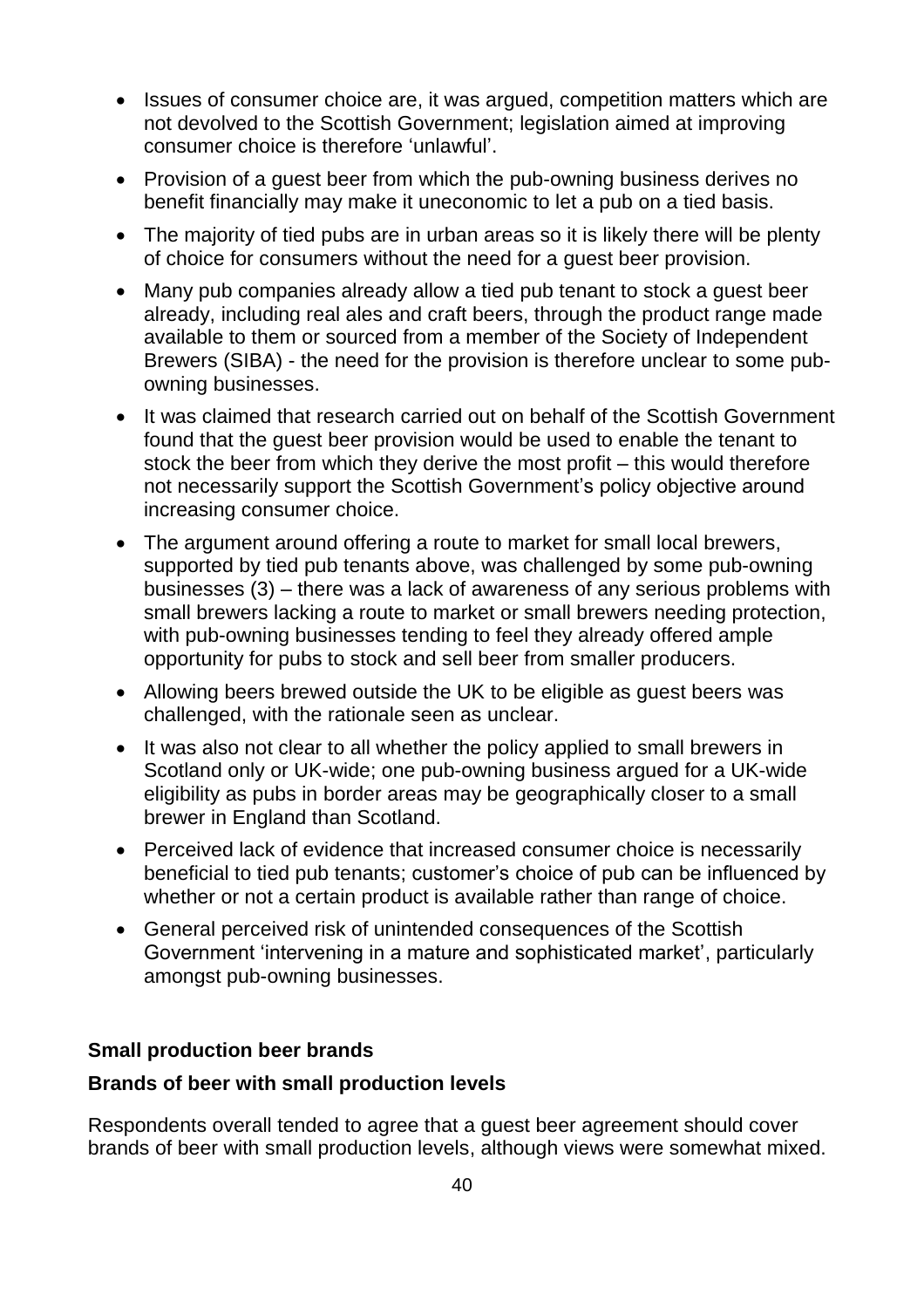Pub-owning businesses and tied pub tenants were equally likely to agree in this case, with representative organisations more equally divided (four agree vs. three disagree).

|              | All (N) | Individuals (N) | <b>Organisations (N)</b> |
|--------------|---------|-----------------|--------------------------|
| Yes          | 18      | 7               | 11                       |
| <b>No</b>    | 10      | 5               | 5                        |
| Don't know   | 1       | $\blacksquare$  |                          |
| Not answered | 5       | 2               | 3                        |
| <b>Total</b> | 34      | 14              | 20                       |

| Table 28: Do you agree or disagree that a guest beer agreement should cover brands of |
|---------------------------------------------------------------------------------------|
| beer with small production levels? (Q20)                                              |

Respondents were asked to give further comments in a follow-up question (Q20a). Again, some felt that focusing on the brewer rather than the production level was more relevant.

"I think there should be a level set i.e. you cannot go to one of the big 4 brewers for your guest beer i.e. Heineken, Molson Coors, C&C & Inbev but there are some brewers out there that do more than 60,000 hectolitres but are still no threat to the big breweries and they will be local to some outlets as well which is the main point of the agreement to support local businesses." (Tied pub tenant)

Focusing on the brand or production level could leave the guest beer provision open to abuse, according to some.

"The proposal to define guest beer in relation to a brand of beer will not achieve the policy's objectives nor ensure that the beer comes from a brewery with small production levels. Many large and Global breweries own or have significant control of smaller brands or breweries which they can promote under this scheme as defined. It will also allow them to re-badge existing brands to circumvent the new rules." (Representative organisation)

Some respondents felt the provision should instead cover brewers that qualify for small brewer's relief rather than focusing on production levels.

#### **Proposed 60,000 hectolitres production level**

Overall, then, respondents answering the closed question at Q21 tended to disagree that 60,000 hectolitres the appropriate production level to capture small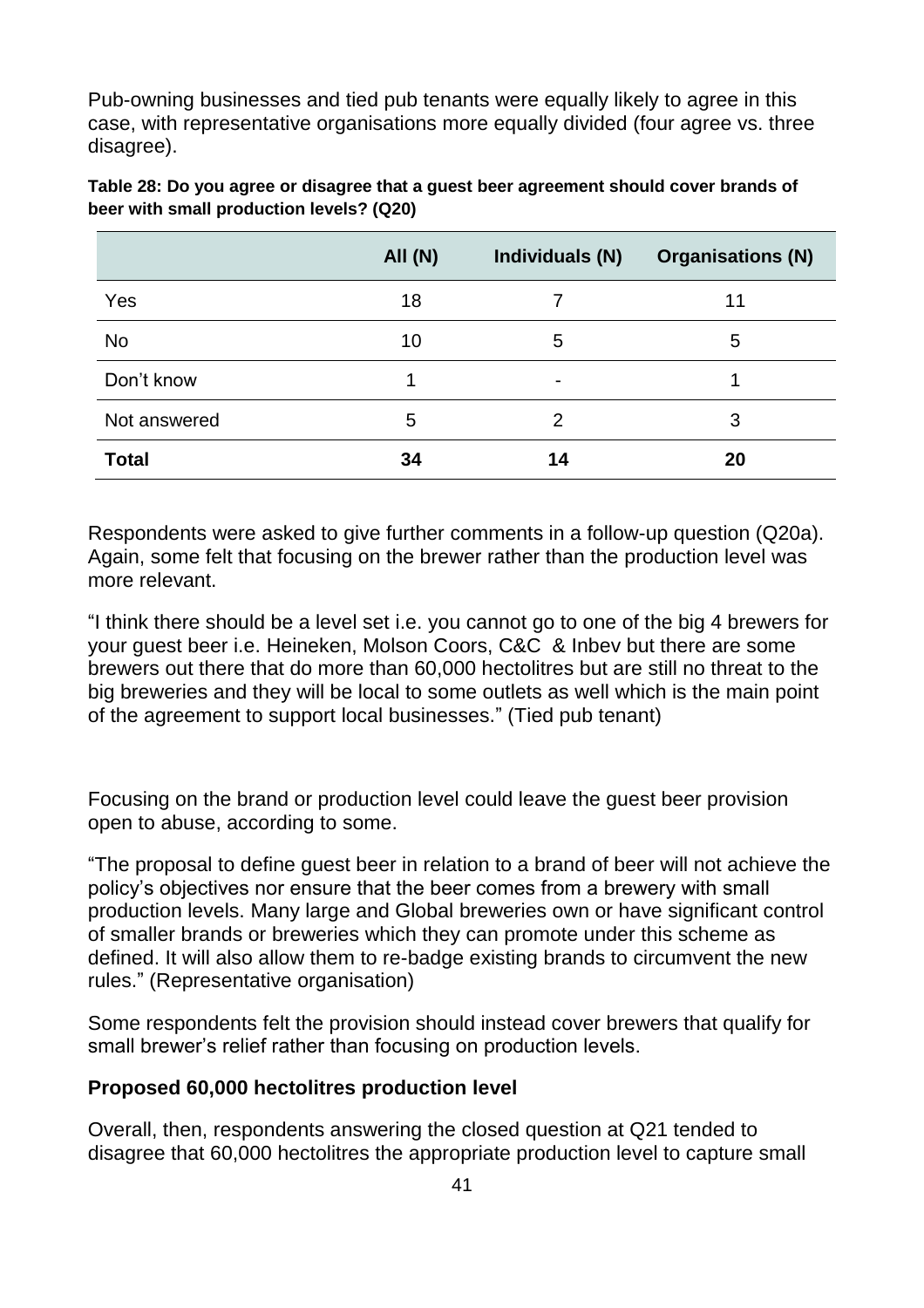production beer brands, with a large proportion (15) either not answering or answering 'don't know'.

|              | All (N) | Individuals (N) | <b>Organisations (N)</b> |
|--------------|---------|-----------------|--------------------------|
| Yes          |         | 4               | 3                        |
| No           | 12      | 4               | 8                        |
| Don't know   | 8       | 3               | 5                        |
| Not answered |         | 3               | 4                        |
| <b>Total</b> | 34      | 14              | 20                       |

| Table 29: Is 60,000 hectolitres the appropriate production level to capture small production |
|----------------------------------------------------------------------------------------------|
| beer brands? (Q21)                                                                           |

A follow-up question (Q21a) was asked where respondents could expand on their views. As already discussed, there were concerns around the 60,000 hectolitres figure but more importantly regarding whether focusing on the production level at all was the right approach. Focusing on a production level could also cause practical problems for tied pub tenants, according to a representative organisation.

"There is also a practical element to this definition which has not been considered. It will be difficult for tenants to know or track which guest beer brand is below or has exceeded the 60,000hl level. Whereas it is much easier for tenants to identify their local small brewery. The vast majority of small brewers produce less than 5,000hl each year and many pub tenants know or get to know their local small breweries because of their reputation and local consumer recommendation. The Pub Code is also silent on who is responsible for providing this information or what occurs in the circumstances that a guest beer is offered which exceeds this maximum production level." (Representative organisation)

The production level was also seen as simply too high to meet the stated policy aim, according to some.

"60,000 hectolitres is not the appropriate production level to capture small production beer brands. At 60,000 hectolitres per brand, this will provide access to regional and larger breweries to price the small brewers out of the market creating the opposite effect from the stated objective. The largest selling Scottish craft beer brand stands at 30,597 hectolitres." (Pub owning business)

In addition, pub-owning businesses made some comments regarding production levels at Q19a, summarised as follows: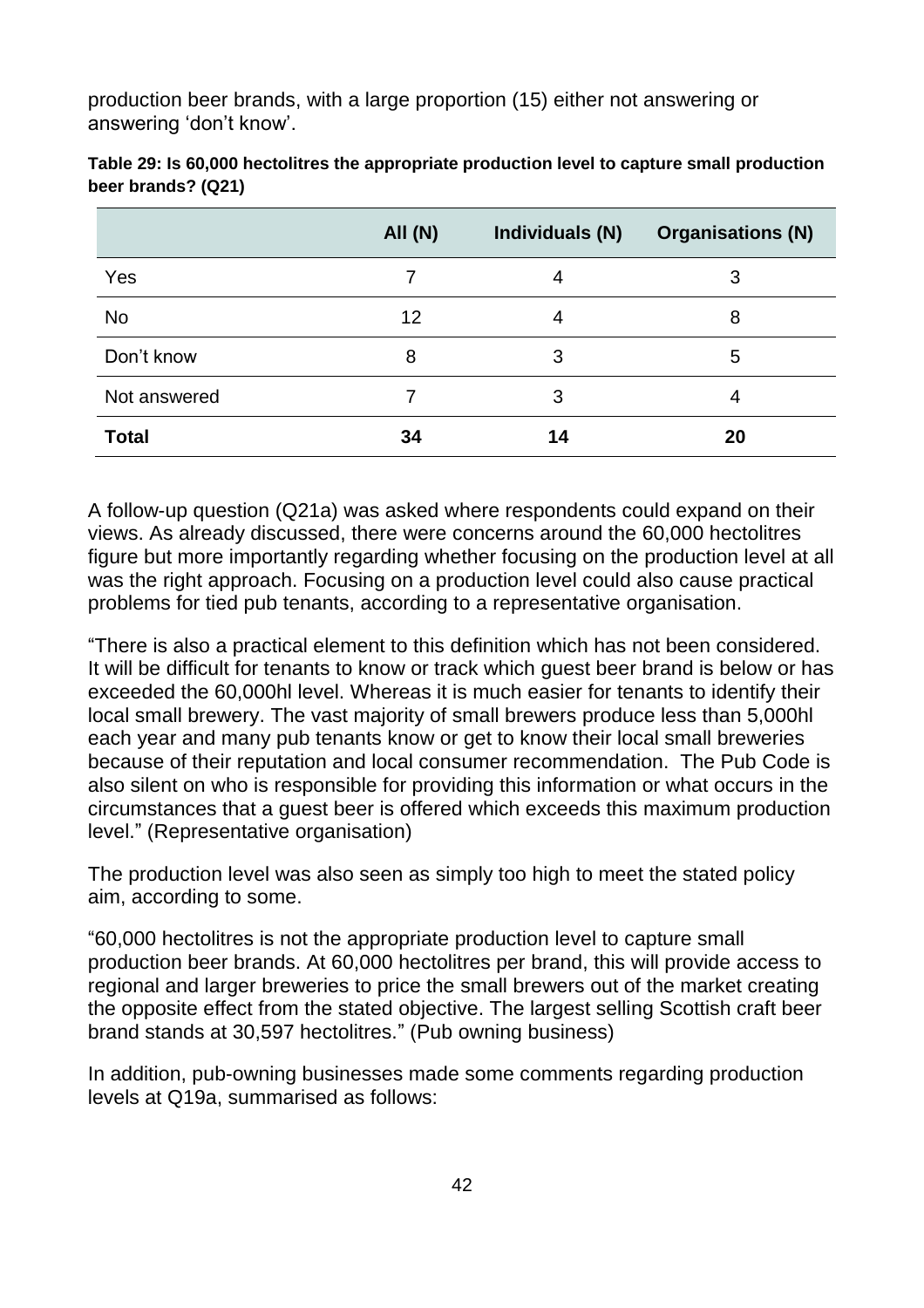- The 60,000 hectolitres per brand production level limit was queried by some as arbitrary/too high, capturing regional and larger brewers rather than the smaller brewers as intended by the policy aims.
- Some believed the focus should be on the nature of the brewer rather than the product/brand in order to be more in keeping with the policy aims. It was suggested that larger brewers could abuse the system by deliberately creating product runs capped at 60,000 hectolitres.
- Furthermore, it was seen as unclear whether 60,000 hectolitres limit applied to cider as well as beer, and whether cider-makers as well as brewers were included in the provision.

#### **Suggested alternative production levels**

At Q22, respondents were asked for any suggestions on alternative production levels. Fifteen respondents provided a response, and three broad strands of opinion emerged:

- Uncertainty or not feeling qualified to comment on what the production level should be.
- The production level should be much higher (250,000 and 450,000 hectolitres were mentioned). The rationale was that successful Scottish brewers should not be penalised.
- The production level should be much lower e.g. 5,000 hectolitres and the focus should be on brewers that qualify for small brewer's relief.

#### <span id="page-43-0"></span>**Further comments on the guest beer agreement**

Respondents were asked at Q23 for any other comments on the characteristics of the guest beer agreement. The following suggestions and comments were made.

• The agreement should be based on locality of the brewer rather than production limits; encourage pubs to purchase from a local brewer within a set radius of the pub:

"This will increase customers awareness of local producers and it will also lower the carbon footprint of the beers. Is there much benefit to the world of a pub in Dumfries buying 1 keg from Inverness and having it driven hundreds of miles there and back?" (Consumer)

• Consider including cans as increasingly beer from small breweries is being offered in this format as well as cask, keg and bottles.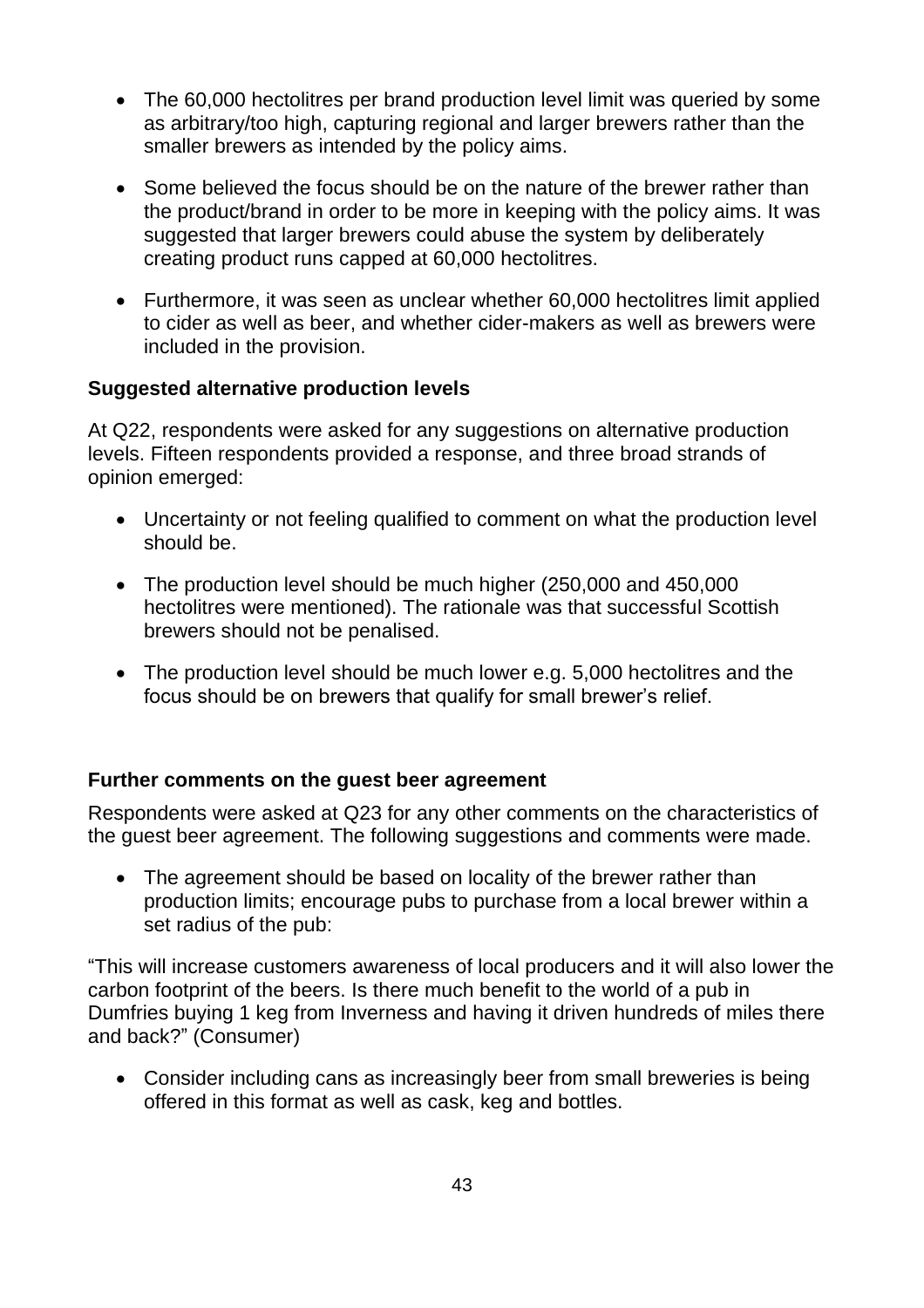- The guest beer provision must make clear that every pub is entitled to one guest beer line free of tie as a new provision under the Act, of a product of the tenant's choosing, and without restriction regarding the format of the product, whether or how often that product may be changed, or volume restrictions on dispensing of the product.
- A tenant who has already in effect purchased one or more guest beer lines within an existing commercial lease/tenancy agreement should not be disadvantaged from having the same rights to a guest beer line without restriction as any other tenant.
- The tenant should be required to inform the landlord when they are changing their guest beer to a different product.

One tied pub tenant suggested that the provision should not be restricted to just one beer and that a minimum of at least two guest beers would be preferable. Some pub-owning businesses took a different view, suggesting the limit should be kept at one and/or restricted to products the landlord cannot supply.

"The guest beer arrangement should be limited to products the landlord cannot supply. This will ensure choice rather than stocking equivalent products to those produced by a brewer pub-owning business." (Pub-owning business/Brewery)

"Regulation 13 (1) (a) (i) makes reference to "at least one beer chosen by the tenant (regardless of who produces it)". This implies that the tied tenant is permitted to have more than one guest beer at a time, which we do not believe to be the intention of the legislation and should therefore be capped at one guest beer being sold at a time." (Pub-owning business)

#### <span id="page-44-0"></span>**Exemptions**

Respondents were asked whether they agreed or not that a guest beer agreement need not be offered in the following circumstances:

- a) The remaining term of the lease is less than 6 months
- b) There is already a guest beer agreement in place which matches the definition set out in paragraph 4(3) of Schedule 1 to the Act
- c) The tenant has been offered a guest beer agreement within the last 2 years. (This does not apply to agreements offered prior to the code being created.)
- d) The tenant is currently involved in MRO negotiations

Overall, the key variation of note in the results here was again that pub-owning businesses tended to agree with the exemptions of offering a guest beer agreement whereas tied pub tenants tended to disagree. However, as the follow-up open-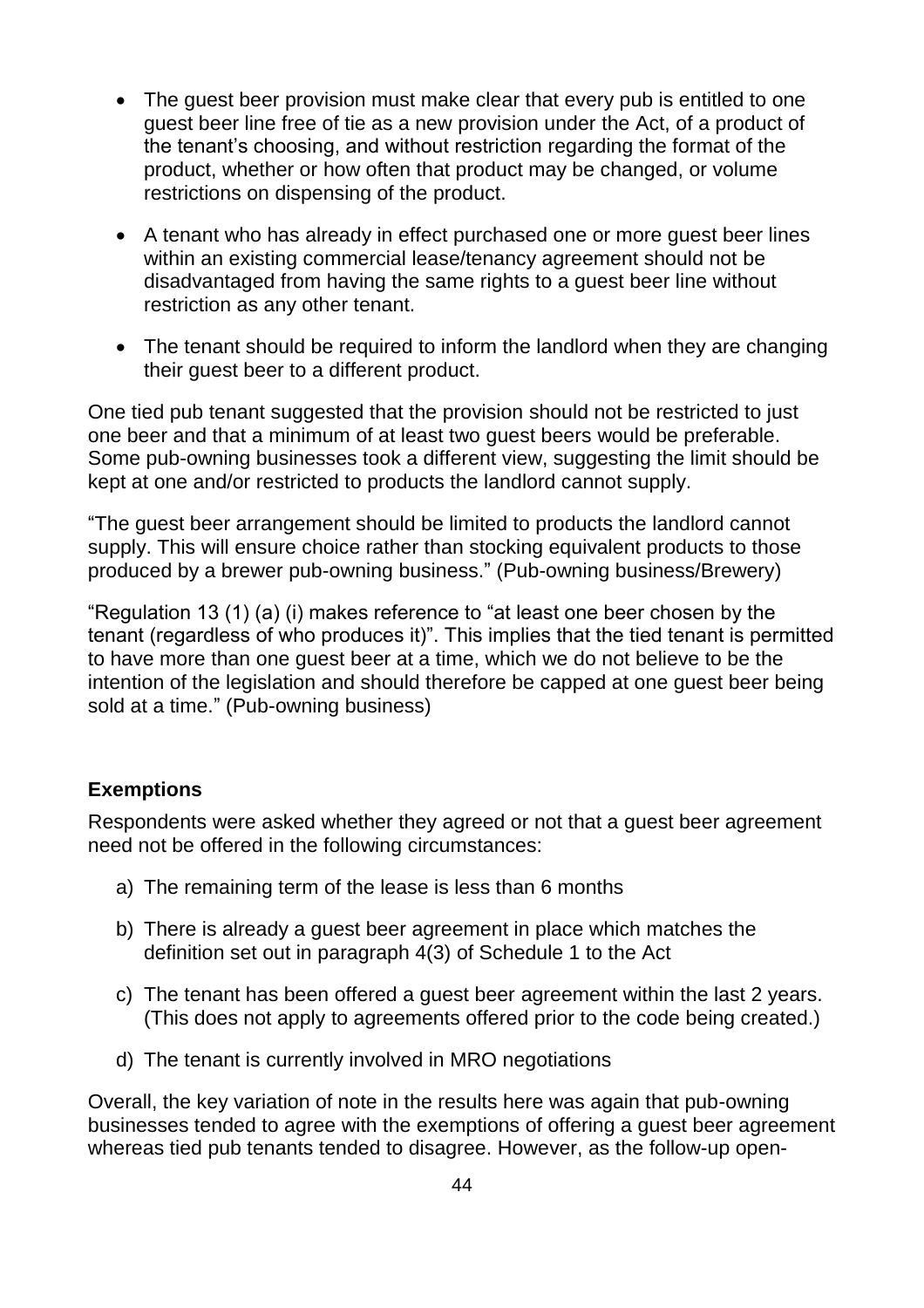ended question to the closed questions revealed, although pub-owning businesses agreed with the exemptions in the main, they did not envisage circumstances where they would apply. Rather, they anticipated that almost every tied pub tenant would request a guest beer agreement when the Code comes into force, meaning that it would become a standard part of the lease.

Looking at the closed questions first, a small majority agreed with an exemption if the remaining term of the lease is less than 6 months. All pub owning businesses agreed whereas seven of 11 tied pub tenants disagreed.

|                 | <b>All (N)</b> | Individuals (N) | <b>Organisations (N)</b> |
|-----------------|----------------|-----------------|--------------------------|
| Agree           | 16             | 5               | 11                       |
| <b>Disagree</b> | 12             |                 | 5                        |
| Don't know      |                |                 | -                        |
| Not answered    | 5              | 1               | 4                        |
| <b>Total</b>    | 34             | 14              | 20                       |

**Table 30: The remaining term of the lease is less than 6 months (Q24a)**

Again, a small majority agreed with an exemption if there is already a guest beer agreement in place which matches the definition set out in paragraph 4(3) of Schedule 1 to the Act. All pub owning businesses agreed whereas eight of 11 tied pub tenants disagreed.

| Table 31: There is already a guest beer agreement in place which matches the definition set |
|---------------------------------------------------------------------------------------------|
| out in paragraph 4(3) of Schedule 1 to the Act (Q24b)                                       |

|                 | All (N) | Individuals (N)          | <b>Organisations (N)</b> |
|-----------------|---------|--------------------------|--------------------------|
| Agree           | 16      | 5                        | 11                       |
| <b>Disagree</b> | 13      | 8                        | 5                        |
| Don't know      |         | $\overline{\phantom{0}}$ | $\overline{\phantom{a}}$ |
| Not answered    | 5       |                          | 4                        |
| <b>Total</b>    | 34      | 14                       | 20                       |

A small majority disagreed with an exemption where the tenant has been offered a guest beer agreement within the last 2 years. Five of six pub-owning businesses agreed, and nine of 11 tied pub tenants disagreed.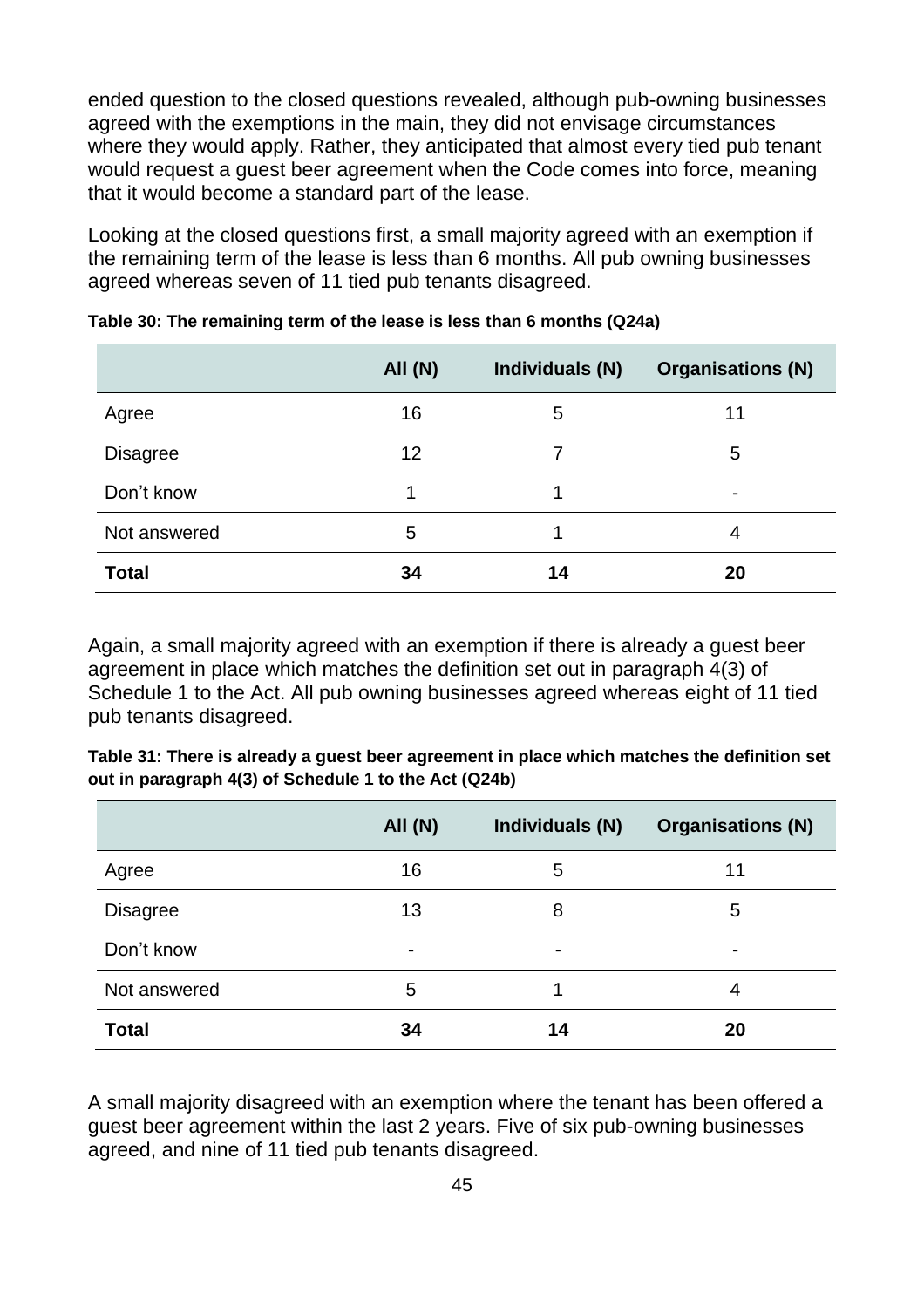|                 | <b>All (N)</b> | Individuals (N)          | <b>Organisations (N)</b> |
|-----------------|----------------|--------------------------|--------------------------|
| Agree           | 11             | 3                        | 8                        |
| <b>Disagree</b> | 16             | 10                       | 6                        |
| Don't know      | 2              | $\overline{\phantom{0}}$ | $\overline{2}$           |
| Not answered    | 5              |                          | 4                        |
| <b>Total</b>    | 34             | 14                       | 20                       |

**Table 32: The tenant has been offered a guest beer agreement within the last 2 years (Q24c)**

Views were almost evenly split on whether an exemption is justified when the tenant is currently involved in MRO negotiations (14 agree, 15 disagree). Again, five of six pub-owning businesses agreed whilst eight of 11 tied pub tenants disagreed.

|                 | All (N) | Individuals (N) | <b>Organisations (N)</b> |
|-----------------|---------|-----------------|--------------------------|
| Agree           | 14      | 4               | 10                       |
| <b>Disagree</b> | 15      | 9               | 6                        |
| Don't know      | -       | $\blacksquare$  | $\overline{\phantom{a}}$ |
| Not answered    | 5       |                 | 4                        |
| <b>Total</b>    | 34      | 14              | 20                       |

**Table 33: The tenant is currently involved in MRO negotiations (Q24d)**

Respondents were asked for further comments on the proposed exemptions to guest beer agreements in a follow-up open-ended question (Q24a). Generally speaking, tied pub tenants and some representative organisations stressed the importance of guest beer agreements and that they should be as flexible as possible with minimum restrictions.

"Possibly the Guest Beer provisions will be useful for tenants not able or not willing to access MRO. Therefore the Guest Beer provisions should as flexible as possible to encourage tenants to make use of them." (Tied pub tenant)

"There are no good reasons to preclude any tenants from being able to access a guest beer agreement. If the lease is less than 6 months, this is still time to have a guest beer. While an agreement may be in place that matches these definitions, there could be different terms that applied to the old agreement and tenants should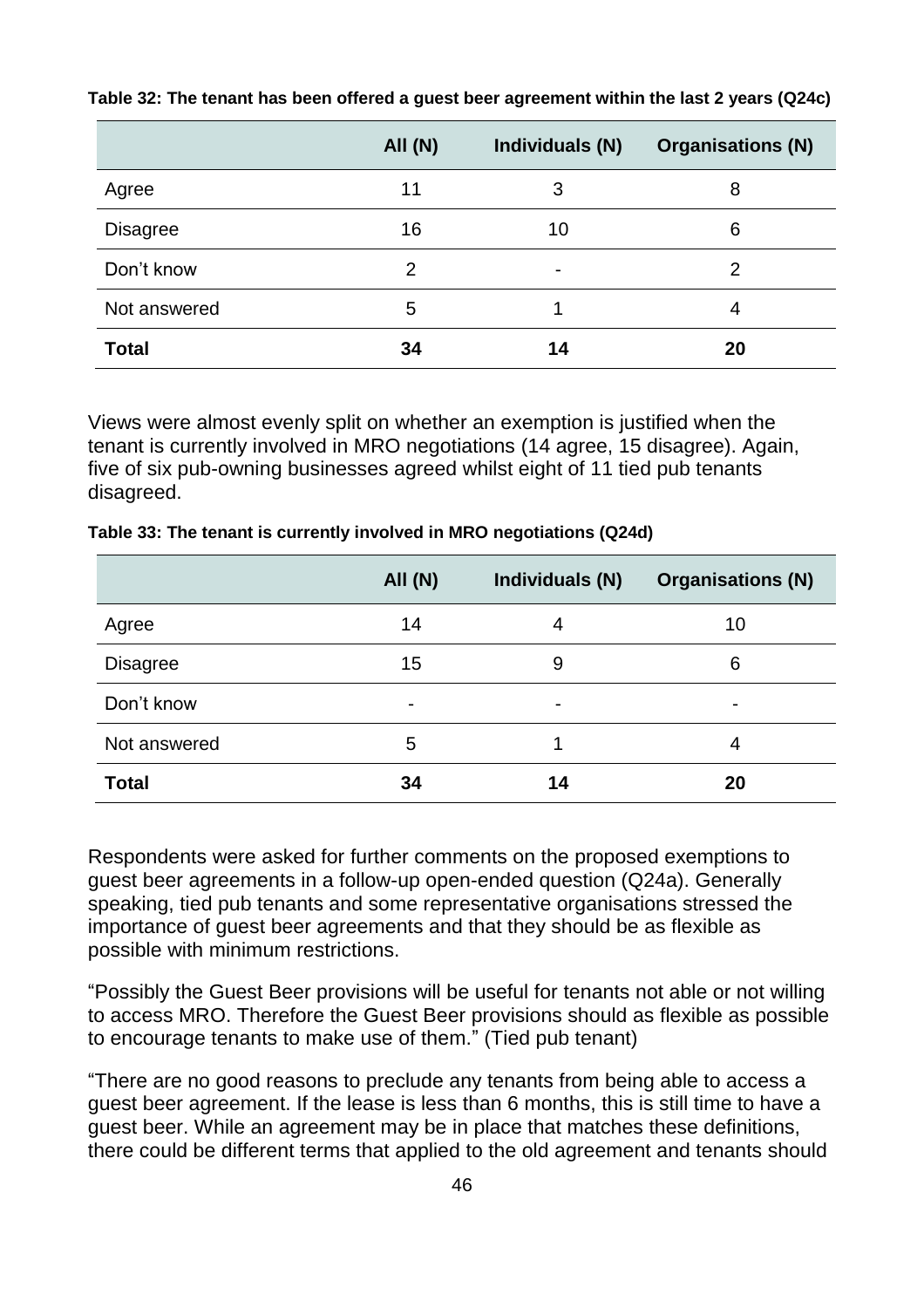have the opportunity to start a new agreement. Similarly, there is no rationale for the two year gap and there could be reasonable circumstances meaning they could not enter an agreement initially." (Representative organisation)

"The right to a guest beer agreement should be absolute, and not be limited by duration of lease remaining." (Representative organisation)

As mentioned, pub-owning businesses agreed with the exemptions in general but those who offered further comment tended to feel that the exemptions would not be relevant in practice as all tied pub tenants would want a guest beer agreement. One believed that the provision would become standard in new agreements, rather than pub-owning businesses risking the administrative burden of dealing with multiple requests.

"From a tenant's perspective, there is no disadvantage that we can see to a guest beer provision in a tied tenancy. Tenants may or may not choose to stock a guest beer. However, they will want to have the flexibility to decide this and given there is no downside to such a provision we anticipate that every tied tenant will request this as soon as the legislation comes into force whether or not they choose to use it. That will also mean that in the case of new agreements this provision will be automatically included from the outset. Our view therefore is that the scenarios envisaged above will simply not materialise because a guest beer provision will become a standard term of every lease or tenancy agreement." (Pub owning business)

A further open-ended question (Q25) was asked inviting any further comments and suggestions on circumstances in which guest beer agreements need be offered. Comments here generally reiterated points made elsewhere in relation to guest beer agreements.

#### <span id="page-47-0"></span>**Process of offering guest beer agreements**

An open-ended question (Q26) asked for comments on the process for offering guest beer agreements. Tied pub tenants raised the following concerns and suggestions.

- Clarification around costs and responsibilities involved for installing beer pumps and using pub owning business lines.
- Right to insist on removal of any tied beer dispenser monitoring equipment on the line to be used for the guest beer.
- Ensure there are no rent increases or other requirements or restrictions attached to getting a guest beer agreement or on sourcing the guest beer.
- Deed of variation removing the tie from one line, to be offered and presented to the tenant within 14 days.
- Ensure that the process is generally as simple and cost effective as possible.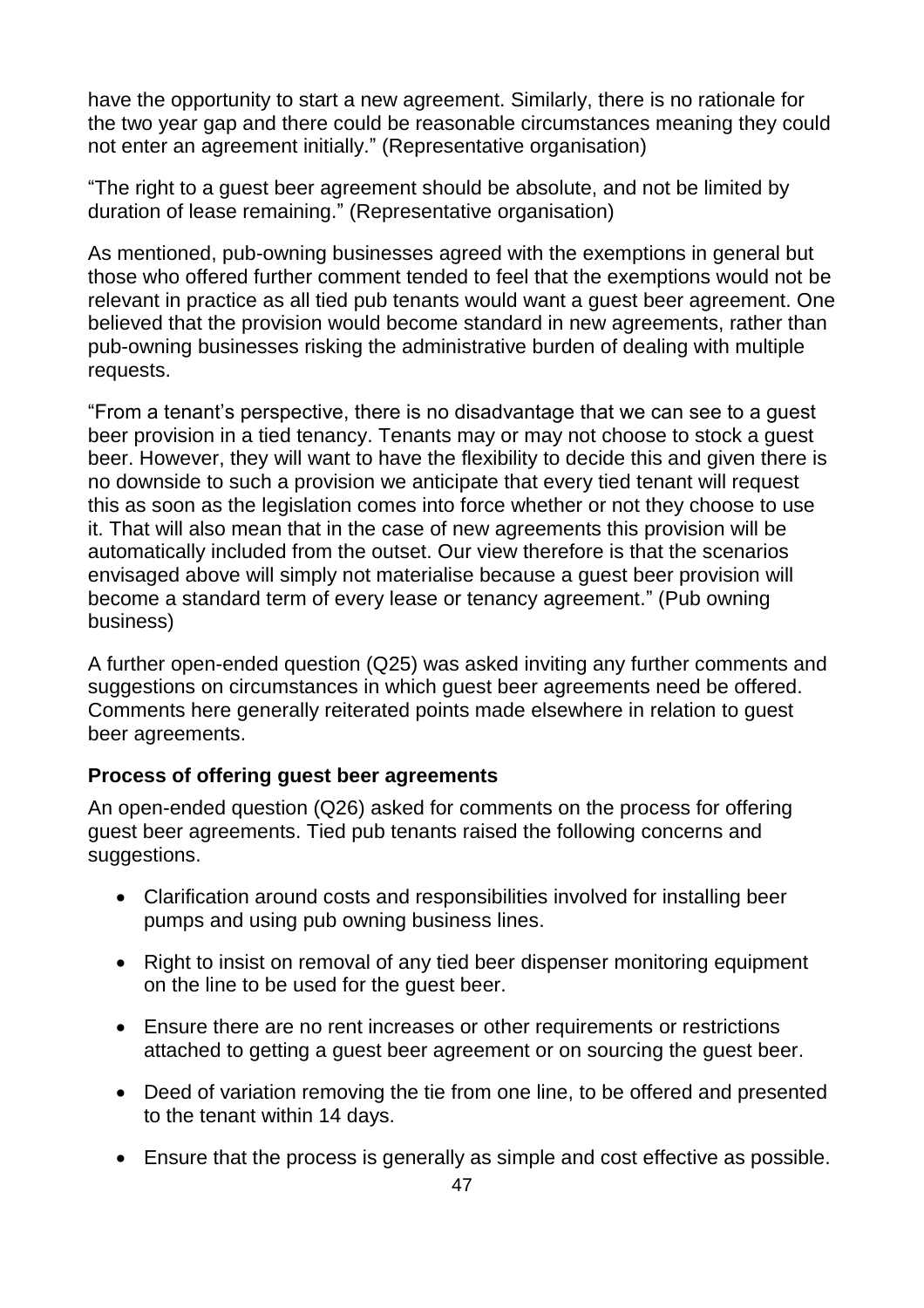Pub-owning businesses were also keen to keep the process as simple as possible to reduce administrative burden:

"Guest beer agreements to an existing tied lease should be offered via a side letter to the existing lease. To avoid cost and complexity for all parties, a simple side letter with the appropriate provisions should also include accompanying details (e.g. relating to service charge requests)." (Pub owning business)

### <span id="page-48-0"></span>**Business and Regulatory Impact Assessment (BRIA)**

Respondents were asked at Q27 whether they had any views on the content of the partial BRIA. Only seven substantive comments were received. Broadly speaking, pub-owning businesses expressed concerns about the potential impact and deemed the BRIA to be too optimistic. They envisaged a considerable number of unintended consequences from the introduction of the Code which they felt were not adequately covered by the BRIA. The following perceived issues were identified, chiefly by pub-owning businesses:

- The initial impact assessment states that the guest beer agreement could have knock-on benefits to the brewing sector by opening up access to ontrade venues. It was perceived that these benefits are unlikely to be felt by small brewers based in Scotland under the current definition of the Guest Beer Agreement as it is viewed as focused on brands rather than small brewers.
- There was a perception that some small brewers have become heavily indebted during the Covid-19 pandemic, despite prospering in the years before the pandemic.
- It was perceived that brewers are also likely to be impacted by other Scottish Government policies such as the deposit return scheme.
- For some tied pub tenants, a key concern is the perceived lack of security when a lease comes to an end. There is a concern that the Code will not address this sufficiently, making it easier in their view for pub owning businesses to 'move the goalposts' to evade the MRO lease obligation.
- It was perceived that the financial memoranda and impact assessments the Bill was based on need to be reviewed in light of the Covid-19 pandemic and forced restrictions on the industry.
- The perceived uncertainty created by the Bill is also perceived to have limited investment by some pub owning businesses, adding to the perceived need to revisit impact assessments.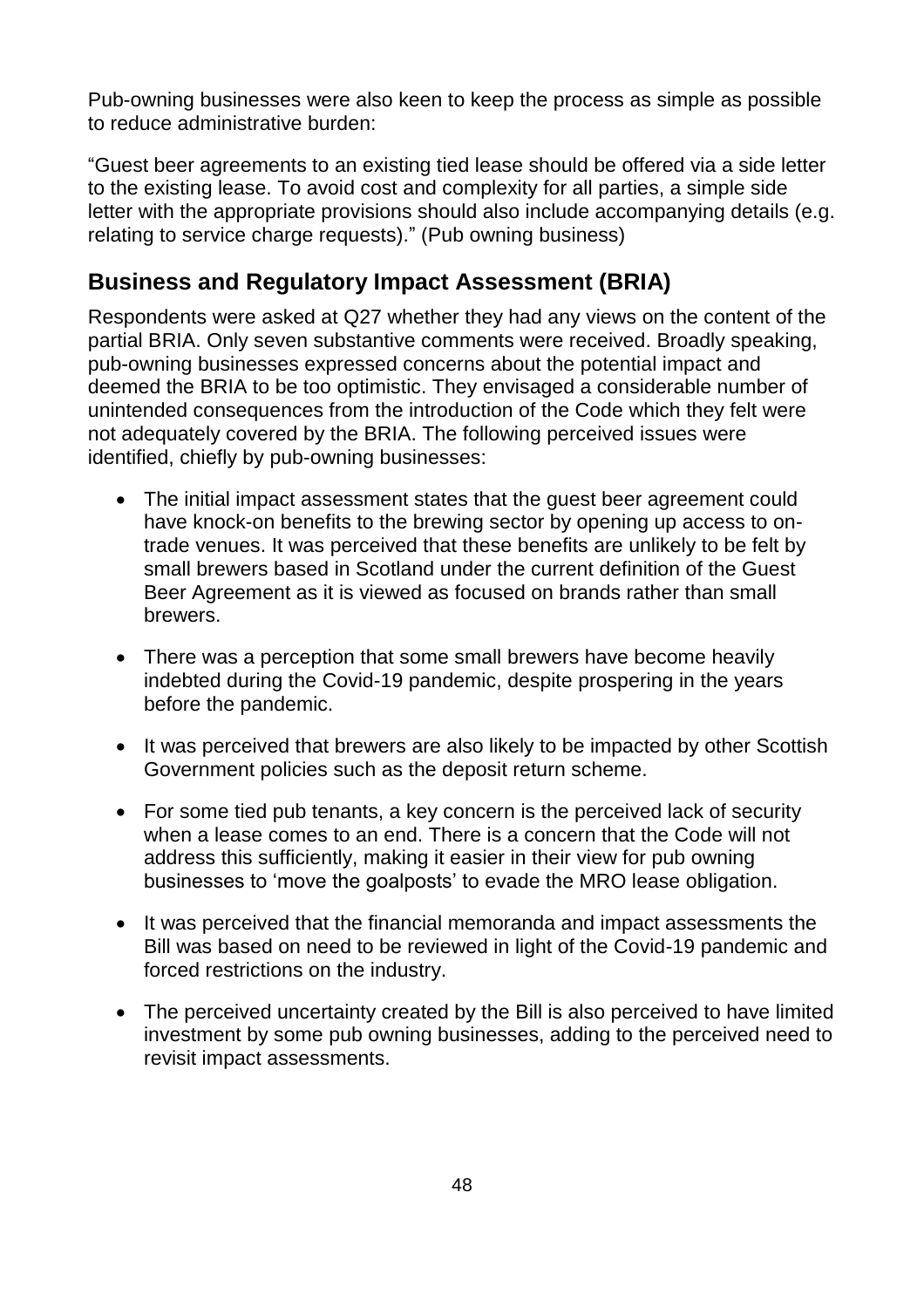A research paper by Europe Economics<sup>3</sup>, requested by the Scottish Beer & Pub Association, was submitted alongside the consultation responses. It claims to identify two main omissions in the BRIA:

"(1) there is no clear identification of the impacts and the range of unintended effects the different options are likely to trigger, but more importantly; (2) the BRIA assumes no reaction from stakeholders in response to the envisaged regulatory change or impacts in the medium to long run." (Scottish Pubs Code: A critique of the regulatory impact assessment (Europe Economics))

The report argues that failing to address these omissions could result in damage to all players in the sector. It argues that the BRIA has a number of issues, including:

- Lack of evidence to quantify the extent of the problem in the pub sector that the Act seeks to address i.e. that pub tenants are unfairly disadvantaged at present.
- Lack of consideration by the Scottish Government of why tied contracts exist, why tenants sign up to them freely, and what would happen if tied contracts disappeared.
- The BRIA only considers two policy options: do nothing or introduce a Scottish Pubs Code. The report argues this is insufficient and details a number of other options that could be analysed in a framework. This would involve unpacking and looking at different aspect of the Code (e.g. guest beer agreements, MRO lease) as separate options.
- The report also claims to identify a number of potential unintended effects of the Code e.g. reduced investment, fewer tied contracts offered, the impact of the guest beer provision on revenues.

 $\overline{a}$  $3$  The full research paper by Europe Economics can be accessed on this webpage as an associated document in PDF format.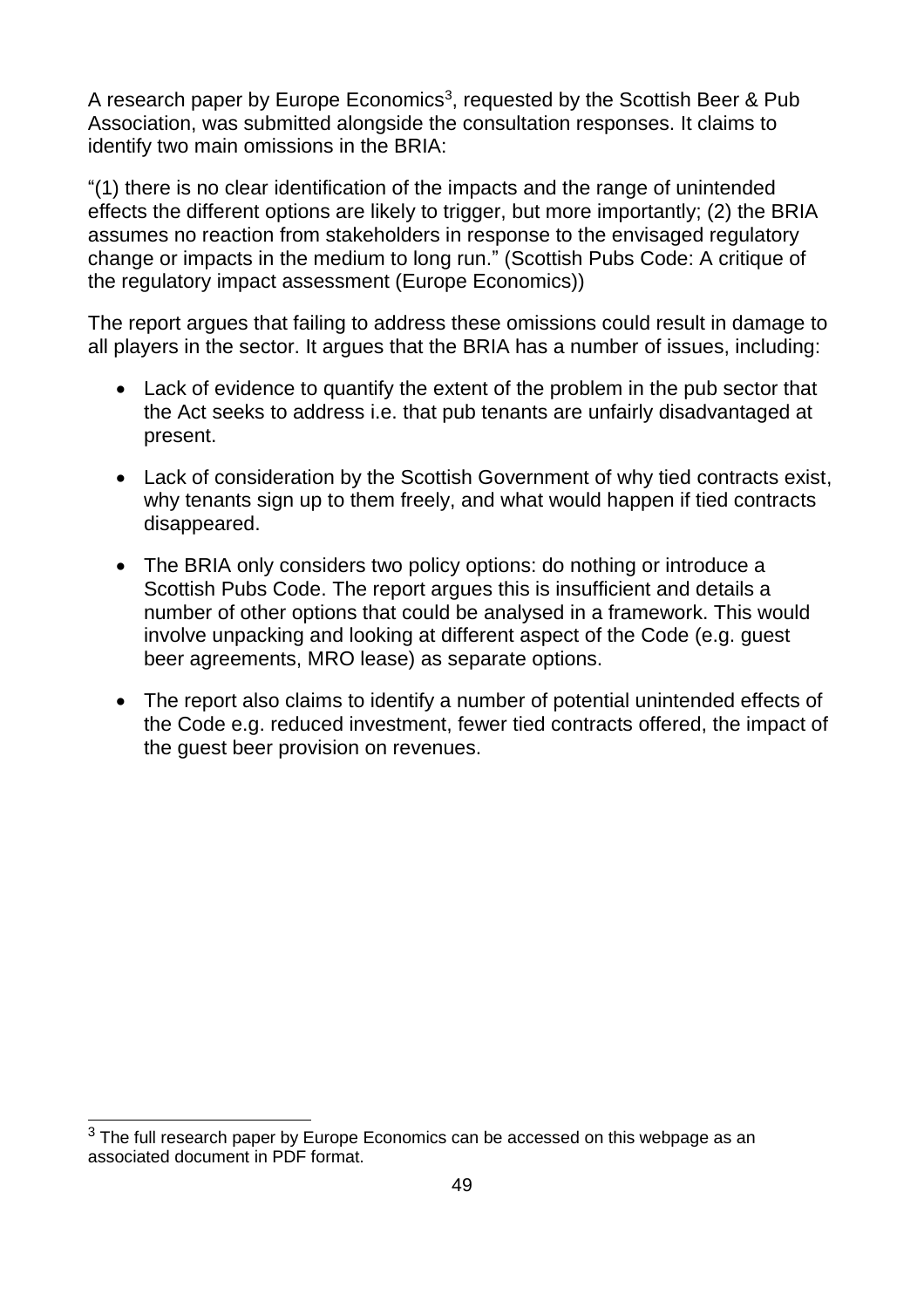# <span id="page-50-0"></span>**Conclusions**

A number of themes emerged from the analysis of consultation. The overarching challenge is balancing the views of pub-owning businesses, who tended to be more sceptical of MRO leases and guest beer agreements and their potential impact on the sector e.g. in terms of unintended consequences, and tied pub tenants who are concerned about the potential for pub-owning businesses to find ways to make the new provisions work to their advantage.

#### <span id="page-50-1"></span>**MRO leases**

- Tied pub tenants tended to favour MRO leases being offered as a simple deed of variation, whilst pub-owning businesses preferred a new or substantially altered lease. The stated motive for both was around keeping the process simple.
- Tied pub tenants favoured a simple deed of variation as a way to minimise the opportunity for pub-owning businesses to make it difficult to agree an MRO lease. Pub-owning businesses were concerned that having a deed of variation as a default position could present tenants with an opportunity better than available on the open market.
- Support was strong across the board for proposed unreasonable terms in a MRO lease around break clauses, lease period shorter than remaining period of existing lease, stocking requirements, and personal guarantee requirements. For the other proposed unreasonable lease terms at Q3, tied pub tenants tended to agree whilst pub-owning businesses tended to disagree.
- Views were mixed on MRO exemptions. Regarding the 5 year exemption (Q5), views were fairly even split; tied pub tenants tended to disagree whilst pub-owning businesses all agreed. On the 7 year exemption (Q6), most disagreed across respondent types. Some felt the calculation was arbitrary, the rationale not clear, and that 4-5 years was sufficient to realise a return on investment.
- Exemptions for short-term tenancies were broadly supported, but there were mixed views on the other potential exemptions at Q8.
- There was strong support for including all the items at Q10 in an MRO offer. Other suggestions for inclusion in an MRO offer included ingoing costs (especially increased deposit costs), the basis of the calculation of the new rent, and the terms of the new agreement.
- On timings, pub-owning businesses tended to disagree with the proposed requirement to offer an MRO lease within 4 weeks of receiving a request. A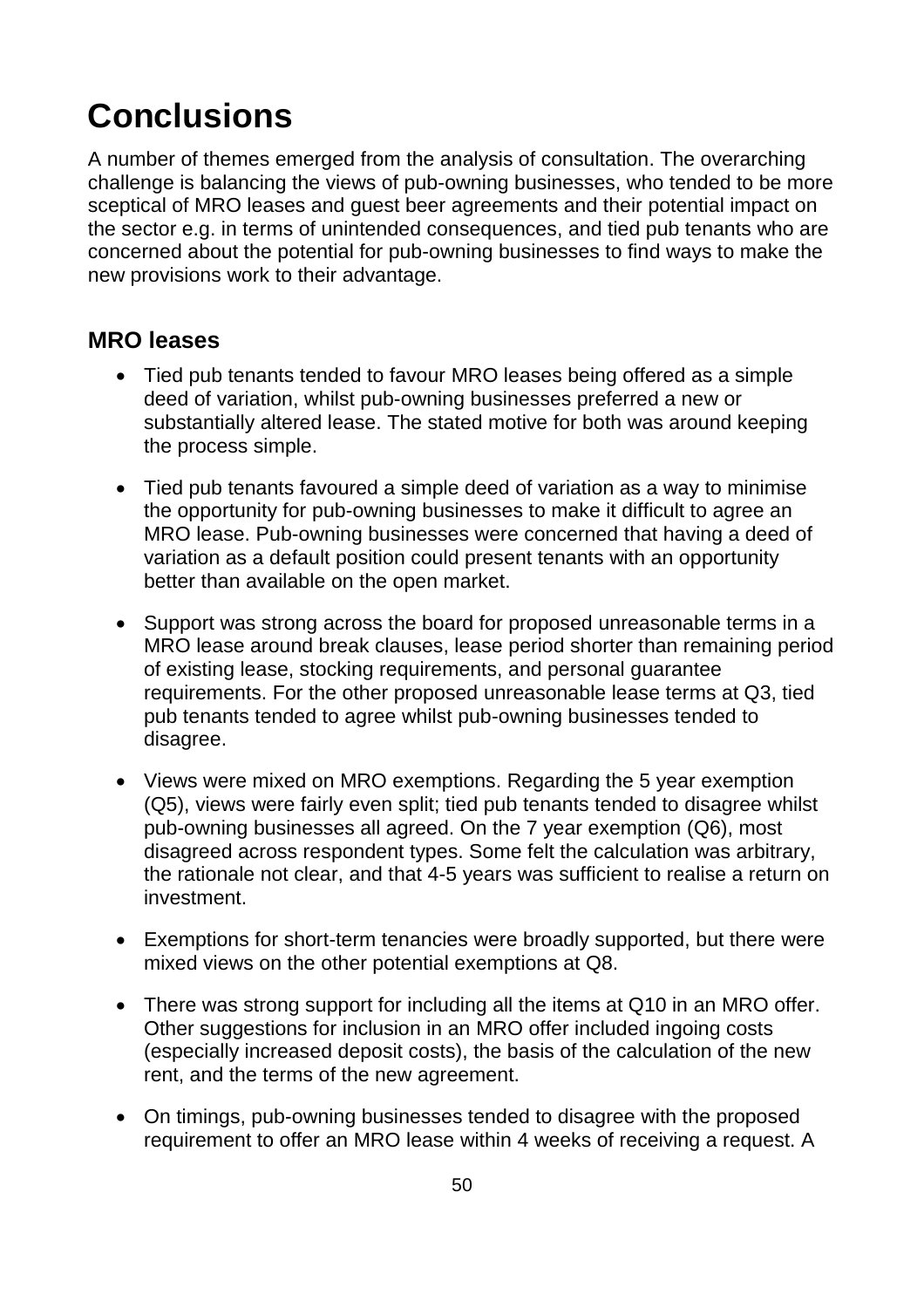key concern was that a flurry of applications could be received on the day the Code comes into force. Processing these in a short timescale could be challenging for pub-owning companies, putting strain on resources. There was however strong support across the board for a time period on negotiation to be set out in the Code.

- Pub-owning businesses with pubs in Scotland and England/Wales were keen for systems for MRO lease applications to be as similar as possible across jurisdictions, in order to minimise the administrative burden.
- Looking across responses to the questions on MRO leases, a concern that emerged quite frequently from pub-owning businesses in particular was around the potential for unintended consequences. In particular, they were keen to avoid situations where the MRO lease offered a better deal for tied pub tenants than they would find on the open market, which they felt would be unfair and not in the spirit of the Code.
- The rent assessment proposals were generally supported. However, tied pub tenants voiced concerns about whether RICS rent assessors were genuinely independent. There was a general desire for the process of choosing a rent assessor to be tenant-led.

#### <span id="page-51-0"></span>**Guest beer agreements**

- Tied pub tenants strongly agreed with policy aim on guest beer agreements, but pub-owning businesses largely disagreed. The latter did not perceive that there was a problem getting small brewers' products to market and claimed to offer small production beers to tied tenants already. Tied pub tenants and most representative organisations however did perceive a problem, and so supported the policy.
- Many participants felt that the focus in terms of eligible products should be on the nature of breweries rather than the production level of the beer. It was pointed out that large brewers could easily cap production on certain products to make them qualify under the guest beer agreement proposals.
- The guest beer agreement exemptions (Q24) were generally supported by pub-owning businesses and opposed by tied pub tenants. However, some businesses felt that in practice the exemptions would mostly rarely apply if ever. It was suggested that all tied pub tenants would apply for a guest beer agreement when the Code comes into force, therefore pub-owning businesses would start to offer the agreement as a standard part of any tied lease.
- Tied pub tenants were especially keen that the Code ensures that pubowning businesses are not allowed to attach conditions to the guest beer agreement and that the process for applying is as quick and simple as possible.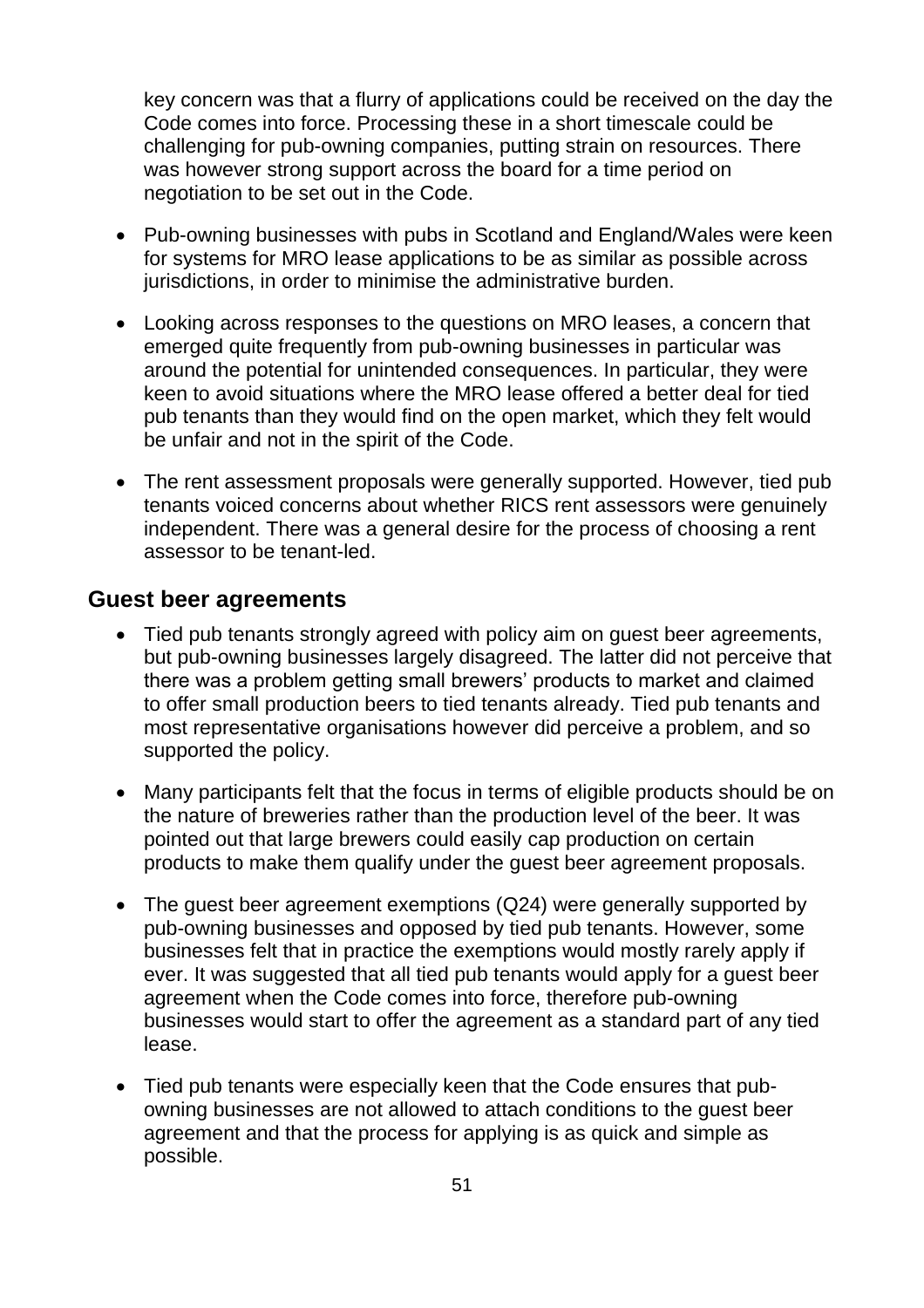# <span id="page-52-0"></span>**Business and Regulatory Impact Assessment (BRIA)**

Pub-owning businesses expressed a number of concerns with the partial BRIA. Overall they deemed the BRIA to be too optimistic. They envisaged a considerable number of unintended consequences from the introduction of the Code which they felt were not adequately covered by the BRIA.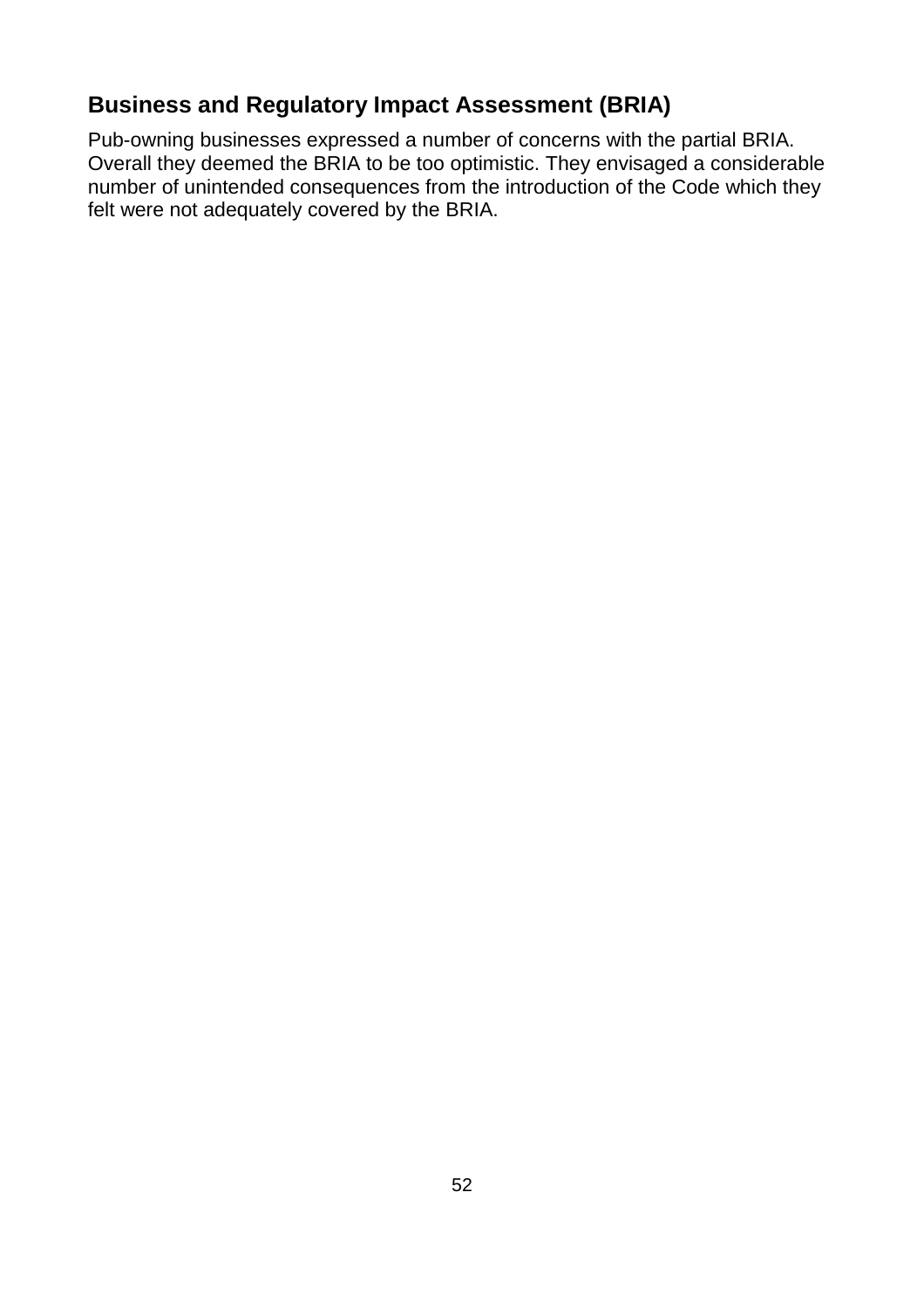# <span id="page-53-0"></span>**Technical appendix**

#### <span id="page-53-1"></span>**Method**

- 1. The data was collected by online survey designed and scripted by the Scottish Government and hosted on Citizen Space.
- 2. The consultation survey was open to all customers, tied pub tenants, representative organisations and pub-owning businesses.
- 3. 34 valid responses were received via the online consultation.
- 4. The consultation was live from 8 November 2021 to 17 January 2022.
- 5. Respondents to internet self-completion surveys and consultations are selfselecting and complete the survey without the assistance of a trained interviewer. This means that the consultation is not representative of any particular group.
- 6. An overall sample size of 34 will provide a dataset with a margin of error of between ±0.36% and ±1.8%, calculated at the 95% confidence level (market research industry standard). Each sub sample of 500 will provide a dataset with a margin of error of between ±3.34% and ±16.81%.
- 7. All research projects undertaken by Progressive comply fully with the requirements of ISO 20252, the GDPR and the MRS Code of Conduct.

#### <span id="page-53-2"></span>**Data processing and analysis**

- 8. Raw data was imported into Progressive's SNAP analysis software package. Responses were checked for completeness and sense, and for campaign responses.
- 9. A computer edit of the data carried out prior to analysis involves both range and inter-field checks. Any further inconsistencies identified at this stage are investigated by reference back to the raw data on the questionnaire.
- 10.Responses to open-ended questions were spell and sense checked. There were too few to code and group into a codeframe, so they were read by a member of the executive team and key themes and quotes identified for each question.
- 11.A SNAP programme was set up with the aim of providing the client with useable and comprehensive data. Cross breaks were discussed with the client in order to ensure that all information needs are met.